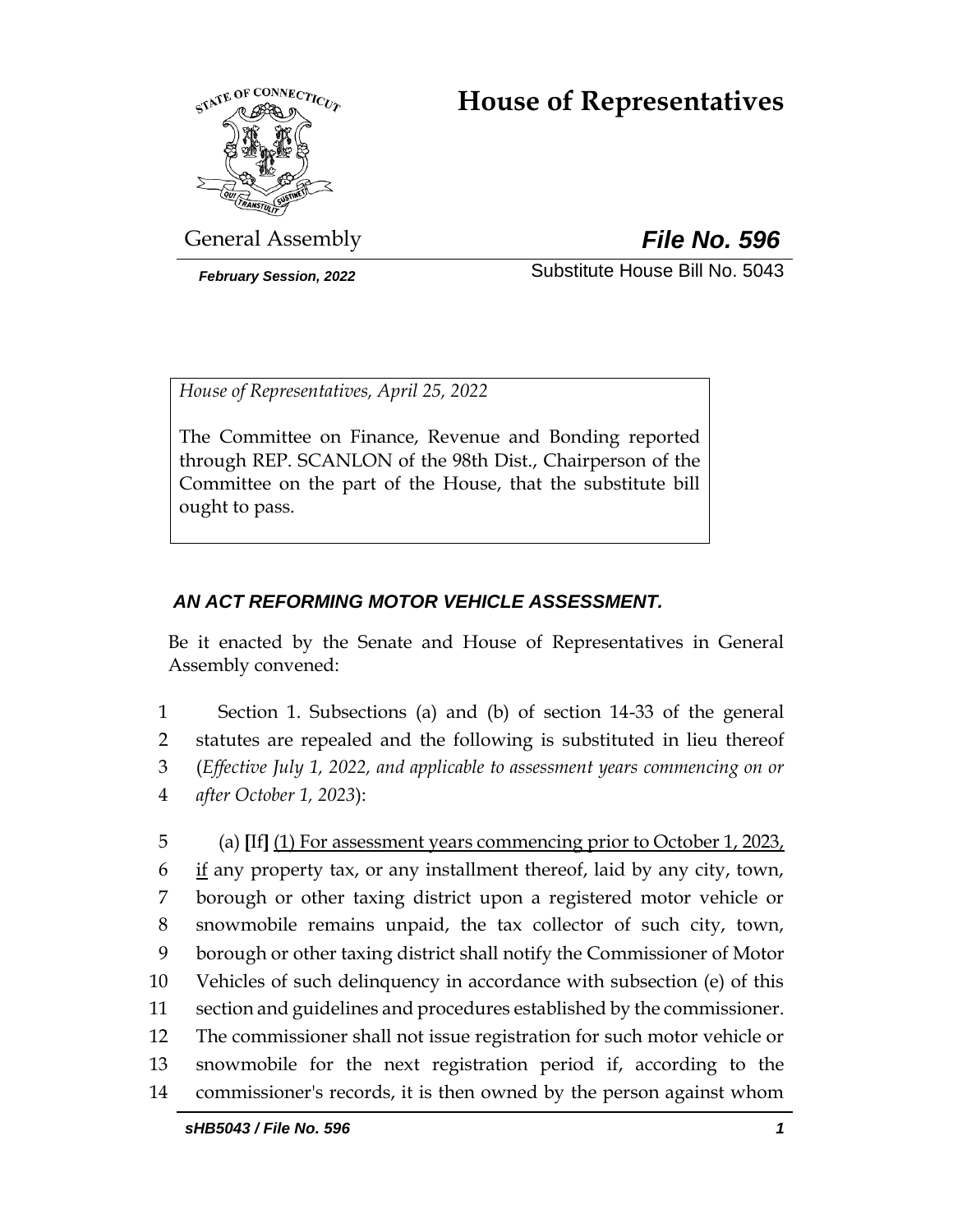such tax has been assessed or by any person to whom such vehicle has not been transferred by bona fide sale. Unless notice has been received by the commissioner under the provisions of section 14-33a, no such registration shall be issued until the commissioner receives notification that the tax obligation has been legally discharged; nor shall the commissioner register any other motor vehicle, snowmobile, all-terrain vehicle or vessel in the name of such person, except that the commissioner may continue to register other vehicles owned by a leasing or rental firm licensed pursuant to section 14-15, and may issue such registration to any private owner of three or more paratransit vehicles in direct proportion to the percentage of total tax due on such vehicles which has been paid and notice of payment on which has been received. The Commissioner of Motor Vehicles may immediately suspend or cancel all motor vehicle, snowmobile, all-terrain vehicle or 29 vessel registrations issued in the name of any person  $[(1)] (A)$  who has been reported as delinquent and whose registration was renewed through an error or through the production of false evidence that the delinquent tax on any motor vehicle or snowmobile had been paid, or **[**(2)**]** (B) who has been reported by a tax collector as having paid a property tax on a motor vehicle or snowmobile with a check which was dishonored by a bank and such tax remains unpaid. Any person aggrieved by any action of the commissioner under this section may appeal therefrom in the manner provided in section 14-134. For the purposes of this subsection, "paratransit vehicle" means a motor bus, taxicab or motor vehicle in livery service operated under a certificate of convenience and necessity issued by the Department of Transportation or by a transit district and which is on call or demand or used for the transportation of passengers for hire.

*sHB5043 / File No. 596 2* (2) For assessment years commencing on or after October 1, 2023, if 44 any property tax, or any installment thereof, laid by any city, town, 45 borough or other taxing district upon a motor vehicle remains unpaid, 46 regardless of whether such motor vehicle is classified on the grand list as a registered motor vehicle or personal property pursuant to section 48 12-41, as amended by this act, the tax collector of such city, town, borough or other taxing district shall notify the Commissioner of Motor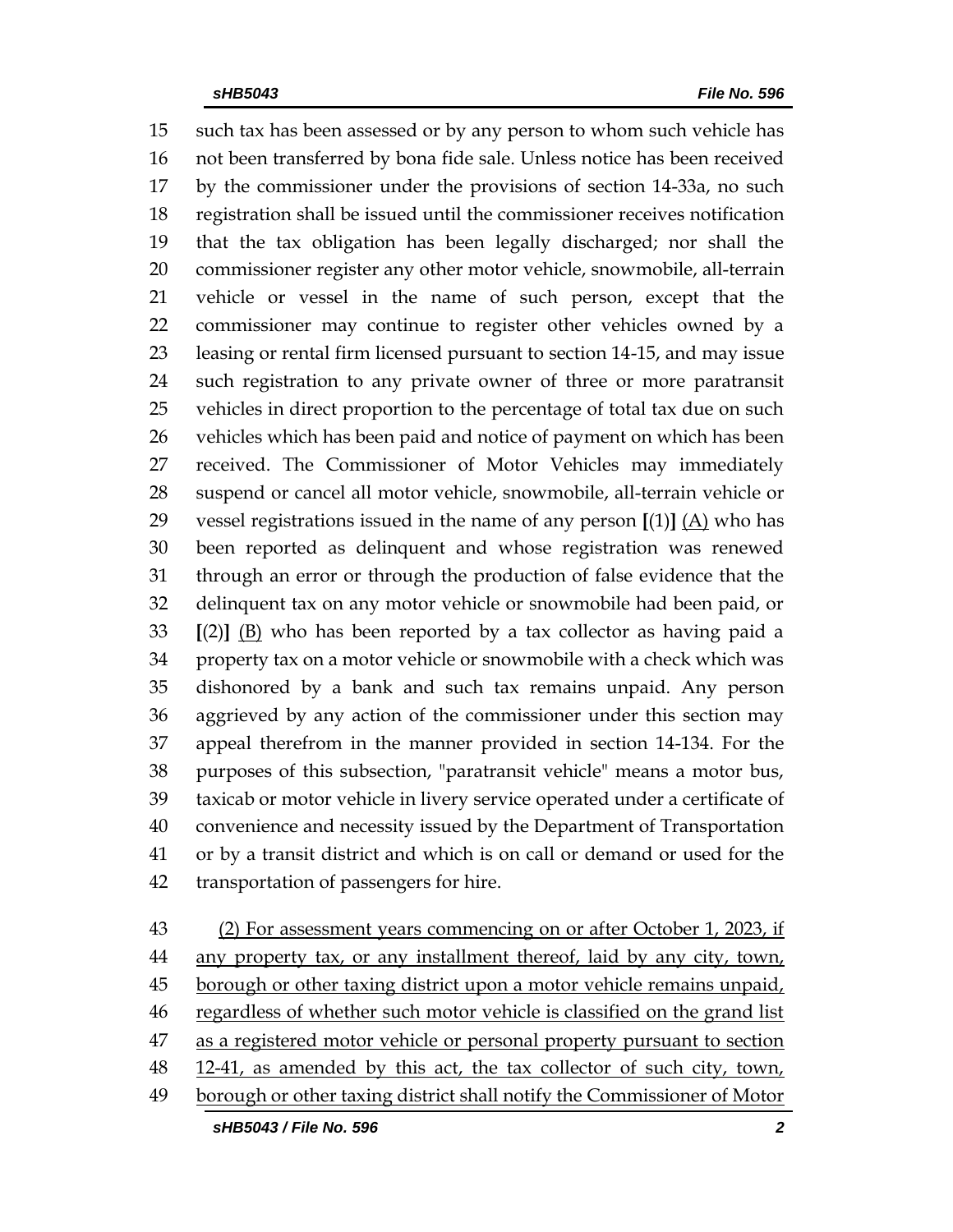Vehicles of such delinquency in accordance with subsection (e) of this section and guidelines and procedures established by the commissioner. The commissioner shall not issue registration for such motor vehicle for the next registration period if, according to the commissioner's records, it is then owned by the person against whom such tax has been assessed 55 or by any person to whom such vehicle has not been transferred by bona fide sale. Unless notice has been received by the commissioner under the provisions of section 14-33a, no such registration shall be issued until the commissioner receives notification that the tax obligation has been legally discharged; nor shall the commissioner register any other motor vehicle, snowmobile, all-terrain vehicle or vessel in the name of such person, except that the commissioner may continue to register other vehicles owned by a leasing or rental firm licensed pursuant to section 14-15, and may issue such registration to any private owner of 64 three or more paratransit vehicles in direct proportion to the percentage of total tax due on such vehicles which has been paid and notice of payment on which has been received. The Commissioner of Motor Vehicles may immediately suspend or cancel all motor vehicle, snowmobile, all-terrain vehicle or vessel registrations issued in the name of any person (A) who has been reported as delinquent and whose registration was renewed through an error or through the production of false evidence that the delinquent tax on any motor vehicle had been paid, or (B) who has been reported by a tax collector as having paid a property tax on a motor vehicle with a check which was dishonored by a bank and such tax remains unpaid.

 (b) **[**Notwithstanding**]** (1) For assessment years commencing prior to October 1, 2023, notwithstanding the provisions of subsection (a) of this section, the Commissioner of Motor Vehicles, in consultation with the Treasurer and the Secretary of the Office of Policy and Management, may enter into an agreement with the tax collector of any city, town, borough or other taxing district whereby the commissioner shall collect any property tax or any installment thereof on a registered motor vehicle which remains unpaid from any person against whom such tax has been assessed who makes application for registration for such motor vehicle. **[**Each such**]**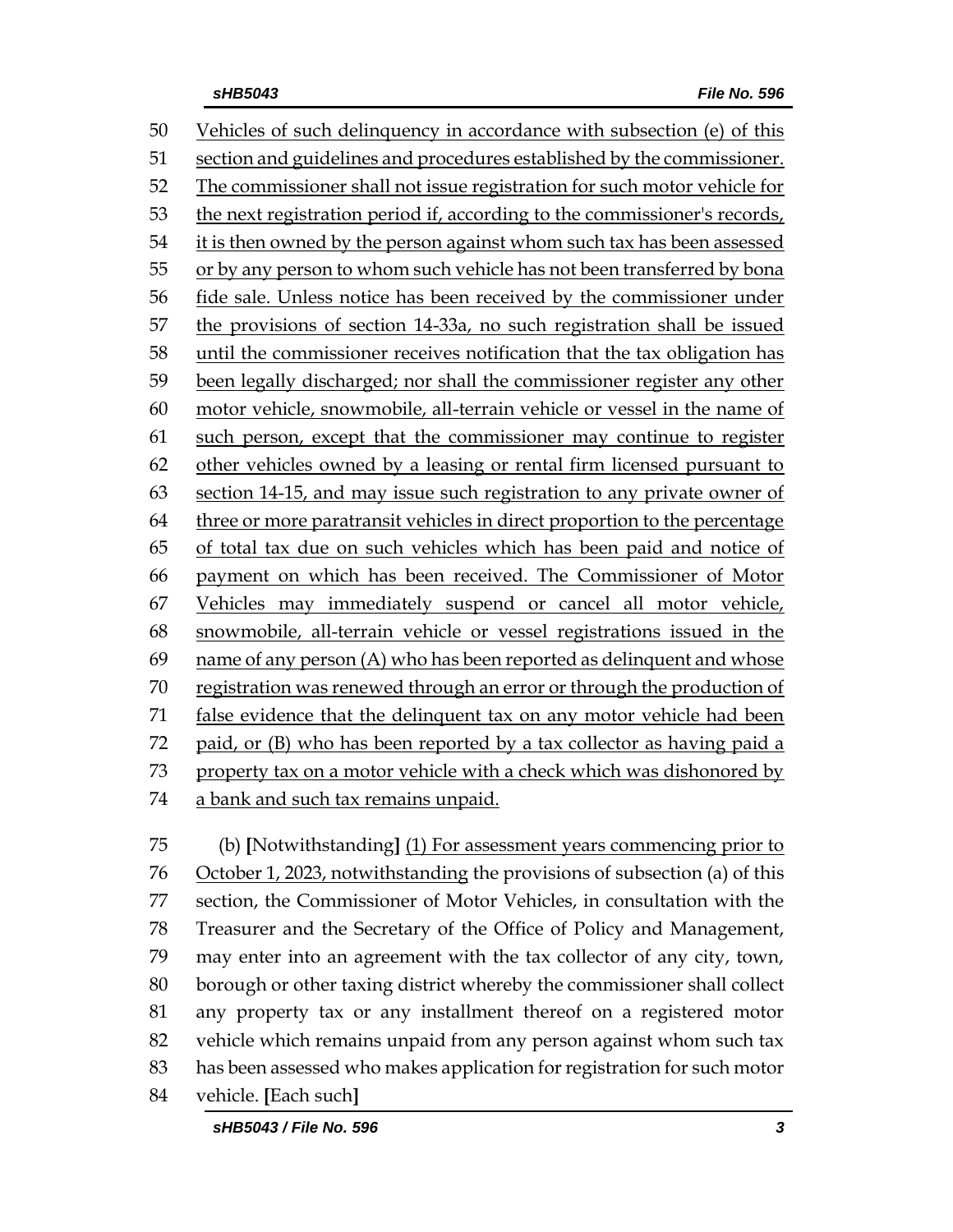(2) For assessment years commencing on and after October 1, 2023, notwithstanding the provisions of subsection (a) of this section, the Commissioner of Motor Vehicles, in consultation with the Treasurer and the Secretary of the Office of Policy and Management, may enter into an 89 agreement with the tax collector of any city, town, borough or other 90 taxing district whereby the commissioner shall collect any property tax or any installment thereof on any motor vehicle which remains unpaid from any person against whom such tax has been assessed who makes application for registration for such motor vehicle.

 (3) Any agreement entered into pursuant to subdivision (1) or (2) of this subsection shall include a procedure for the remission of taxes collected to the city, town, borough or other taxing district, on a regular basis, and may provide that a fee be paid by the city, town, borough or other taxing district to the commissioner to cover any costs associated with the administration of the agreement. In the event an agreement is in effect, the commissioner shall immediately issue a registration for a motor vehicle owned by a person against whom such tax has been assessed upon receipt of payment of such tax and a service fee of two dollars, in addition to the fee prescribed for the renewal of the registration.

 Sec. 2. Section 14-163 of the general statutes is repealed and the following is substituted in lieu thereof (*Effective July 1, 2022, and applicable to assessment years commencing on or after October 1, 2023*):

 (a) **[**The**]** (1) For assessment years commencing prior to October 1, 2023, the commissioner shall compile information concerning motor vehicles and snowmobiles subject to property taxation pursuant to section 12-71, as amended by this act, using the records of the Department of Motor Vehicles and information reported by owners of motor vehicles and snowmobiles. In addition to any other information the owner of a motor vehicle or snowmobile is required to file with the commissioner by law, such owner shall provide the commissioner with the name of the town in which such owner's motor vehicle or snowmobile is to be set in the list for property tax purposes, pursuant to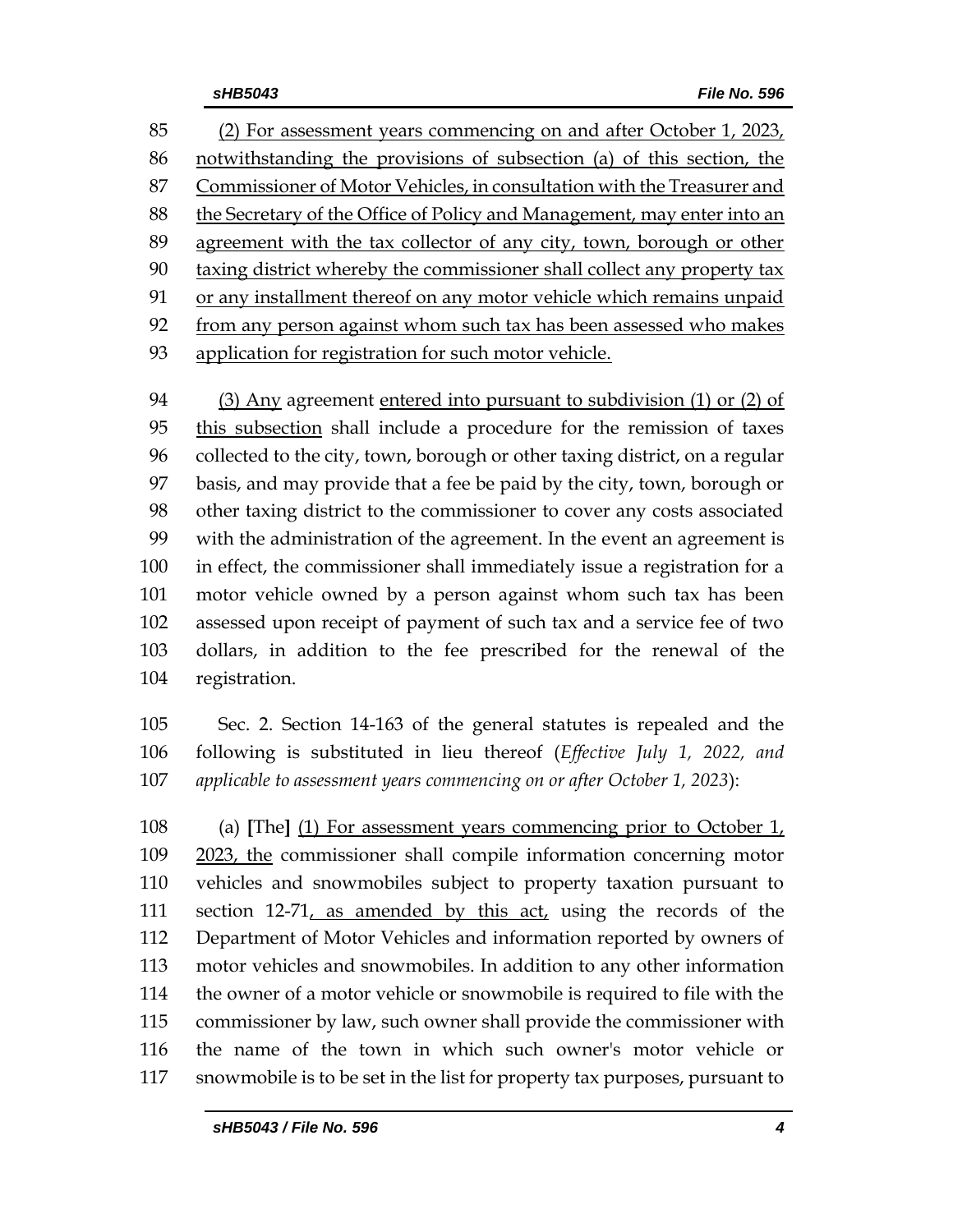| 118 | section 12-71, as amended by this act. On or before December 1, 2004,     |
|-----|---------------------------------------------------------------------------|
| 119 | and annually thereafter <u>until and including December 1</u> , 2022, the |
| 120 | commissioner shall provide to each assessor in this state a list          |
| 121 | identifying motor vehicles and snowmobiles that are subject to property   |
| 122 | taxation in each such assessor's town. Said list shall include the names  |
| 123 | and addresses of the owners of such motor vehicles and snowmobiles,       |
| 124 | and the vehicle identification numbers for all such vehicles for which    |
| 125 | such numbers are available.                                               |

 (2) For assessment years commencing on or after October 1, 2023, the commissioner shall compile information concerning motor vehicles subject to property taxation pursuant to section 12-71, as amended by this act, using the records of the Department of Motor Vehicles and 130 information reported by owners of motor vehicles. In addition to any other information the owner of a motor vehicle is required to file with the commissioner by law, such owner shall provide the commissioner with the name of the town in which such owner's motor vehicle is to be set in the list for property tax purposes, pursuant to section 12-71, as amended by this act. On or before November 1, 2023, and annually thereafter, the commissioner shall provide to each assessor in this state a list identifying motor vehicles that are subject to property taxation in each such assessor's town. Such list shall include the names and addresses of the owners of such motor vehicles and the vehicle identification numbers and manufacturer's suggested retail price for all such vehicles for which such information is available.

 (b) (1) On or before October 1, 2004, and annually thereafter until and 143 including October 1, 2023, the commissioner shall provide to each assessor in this state a list identifying motor vehicles and snowmobiles in each such assessor's town that were registered subsequent to the first day of October of the assessment year immediately preceding, but prior to the first day of August in such assessment year, and that are subject to property taxation on a supplemental list pursuant to section 12-71b, as amended by this act. In addition to the information for each such vehicle and snowmobile specified under subdivision (1) of subsection (a) of this section that is available to the commissioner, the list provided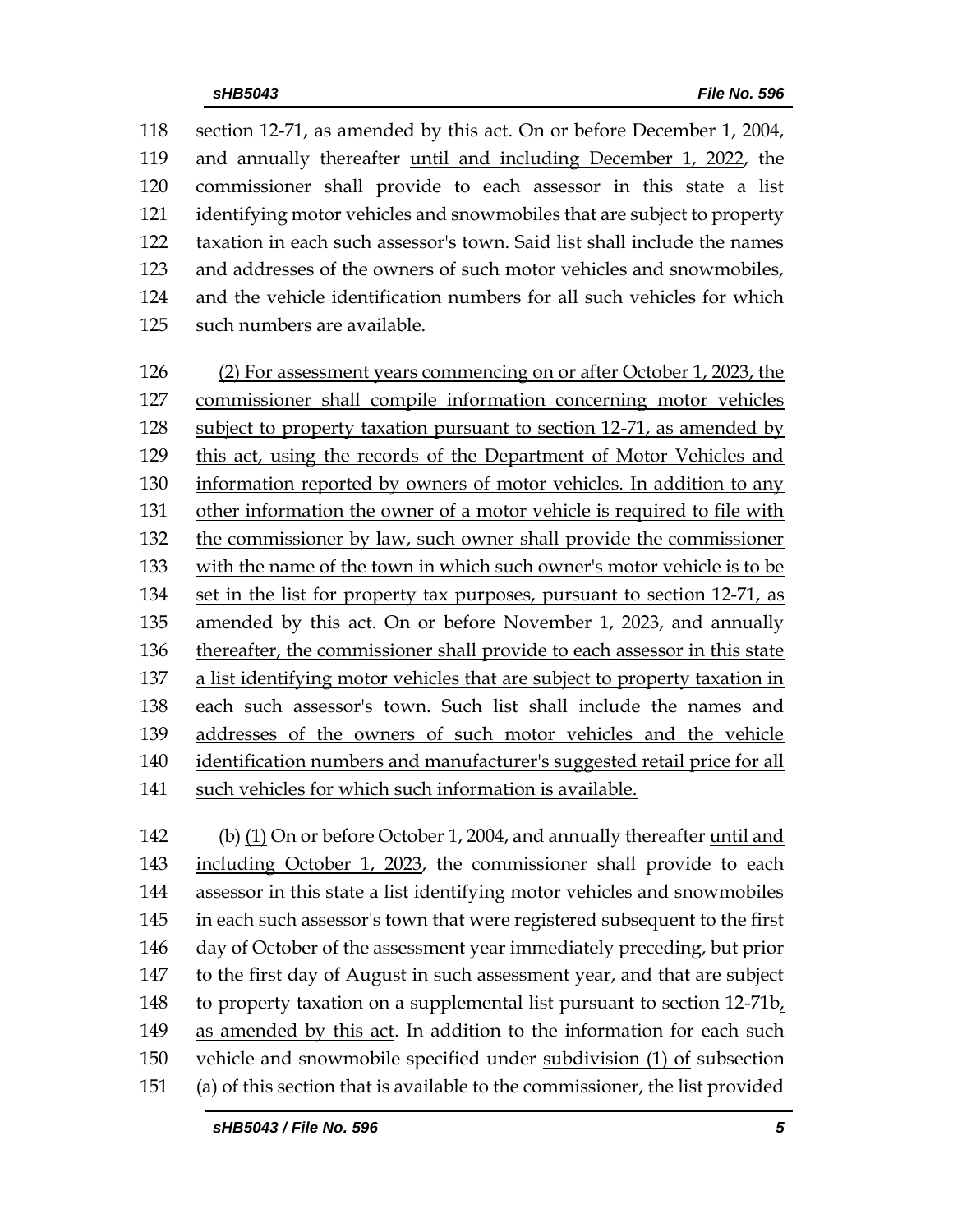under this subsection shall include a code related to the date of registration of each such vehicle or snowmobile.

 (2) Not later than November 15, 2023, and monthly thereafter, the commissioner shall provide to each assessor in this state a list identifying motor vehicles in each such assessor's town that were 157 registered during the immediately preceding month and that are subject to property taxation on a supplemental list pursuant to section 12-71b, as amended by this act, except that no such supplemental list shall be provided during the months of September and October. In addition to the information for such vehicle specified under subdivision (2) of subsection (a) of this section that is available to the commissioner, the list provided under this subsection shall include a code related to the date of registration of each such vehicle.

 (c) No assessor or tax collector shall disclose any information contained in any list provided by the commissioner pursuant to subsections (a) and (b) of this section if the commissioner is not required to provide such information or if such information is protected from disclosure under state or federal law.

 Sec. 3. Section 12-71d of the general statutes is repealed and the following is substituted in lieu thereof (*Effective July 1, 2022, and applicable to assessment years commencing on or after October 1, 2023*):

 **[**On**]** (a) Prior to and including October 1, 2022, on or before the first day of October each year, the Secretary of the Office of Policy and Management shall recommend a schedule of motor vehicle values which shall be used by assessors in each municipality in determining the assessed value of motor vehicles for purposes of property taxation. For every vehicle not listed in the schedule the determination of the assessed value of any motor vehicle for purposes of the property tax assessment list in any municipality shall continue to be the responsibility of the assessor in such municipality, provided the legislative body of the municipality may, by resolution, approve any change in the assessor's method of valuing motor vehicles. Any appeal from the findings of assessors concerning motor vehicle values shall be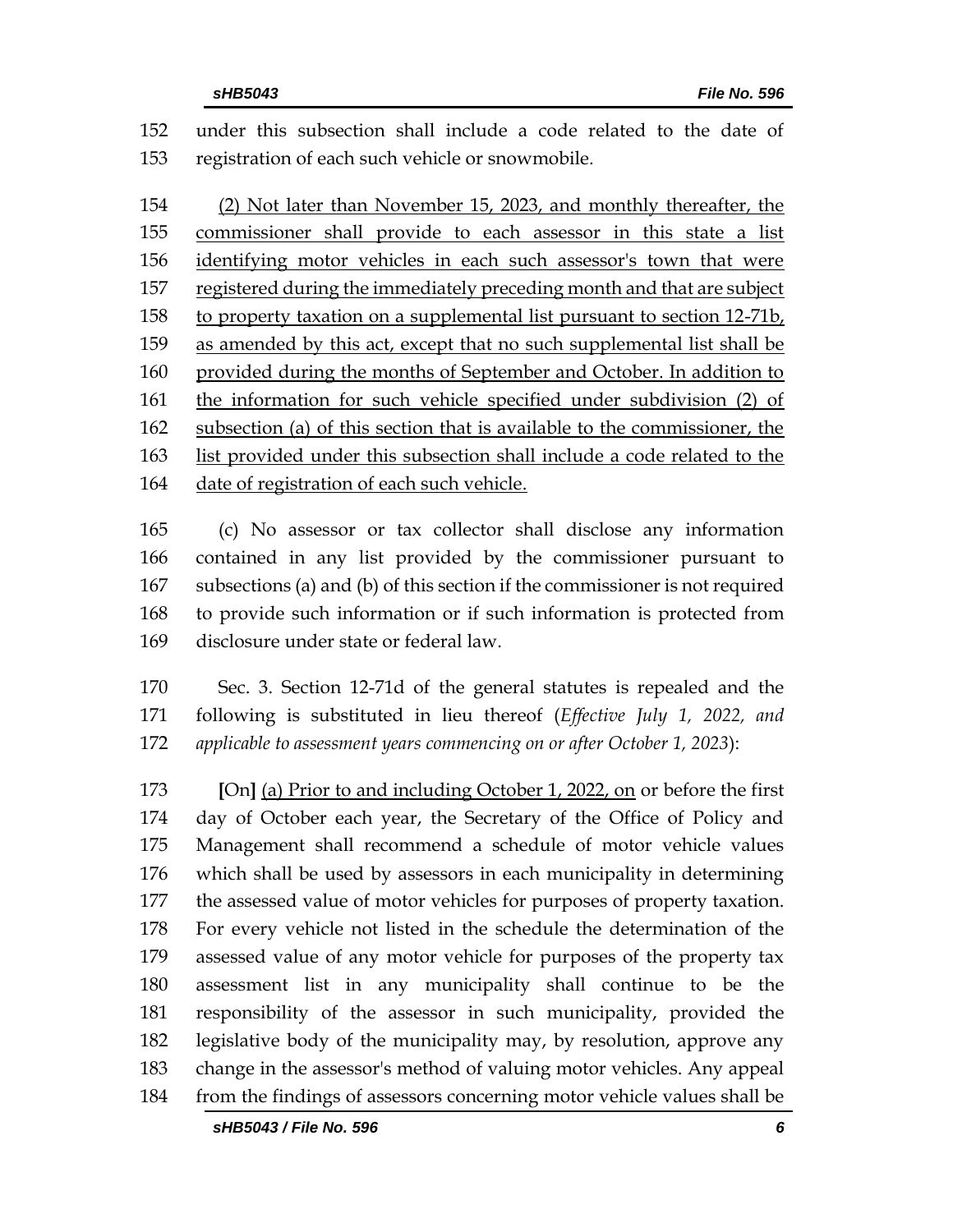made in accordance with provisions related to such appeals under this chapter. Such schedule of values shall include, to the extent that information for such purpose is available, the value for assessment 188 purposes of any motor vehicle currently in use. The value for each motor vehicle as listed shall represent one hundred per cent of the average retail price applicable to such motor vehicle in this state as of the first day of October in such year as determined by said secretary in cooperation with the Connecticut Association of Assessing Officers.

 (b) Not later than October 1, 2023, and annually thereafter, the Secretary of the Office of Policy and Management shall, in consultation with the Connecticut Association of Assessing Officers, recommend a schedule of motor vehicle plate classes, which shall be used by assessors in each municipality in determining the classification of motor vehicles for purposes of property taxation. The value for each motor vehicle shall be determined by the schedule of depreciation described in subdivision (7) of subsection (b) of section 12-63, as amended by this act. The determination of the assessed value of any vehicle for which a manufacturer's suggested retail price cannot be obtained for purposes of the property tax assessment list in any municipality shall be the responsibility of the assessor in such municipality, in consultation with 205 the Connecticut Association of Assessing Officers. Any appeal from the findings of assessors concerning motor vehicle values shall be made in accordance with provisions related to such appeals under this chapter.

 Sec. 4. Section 12-63 of the general statutes is repealed and the following is substituted in lieu thereof (*Effective July 1, 2022*):

 (a) The present true and actual value of land classified as farm land pursuant to section 12-107c, as forest land pursuant to section 12-107d, as open space land pursuant to section 12-107e, or as maritime heritage land pursuant to section 12-107g shall be based upon its current use without regard to neighborhood land use of a more intensive nature, provided in no event shall the present true and actual value of open space land be less than it would be if such open space land comprised a part of a tract or tracts of land classified as farm land pursuant to section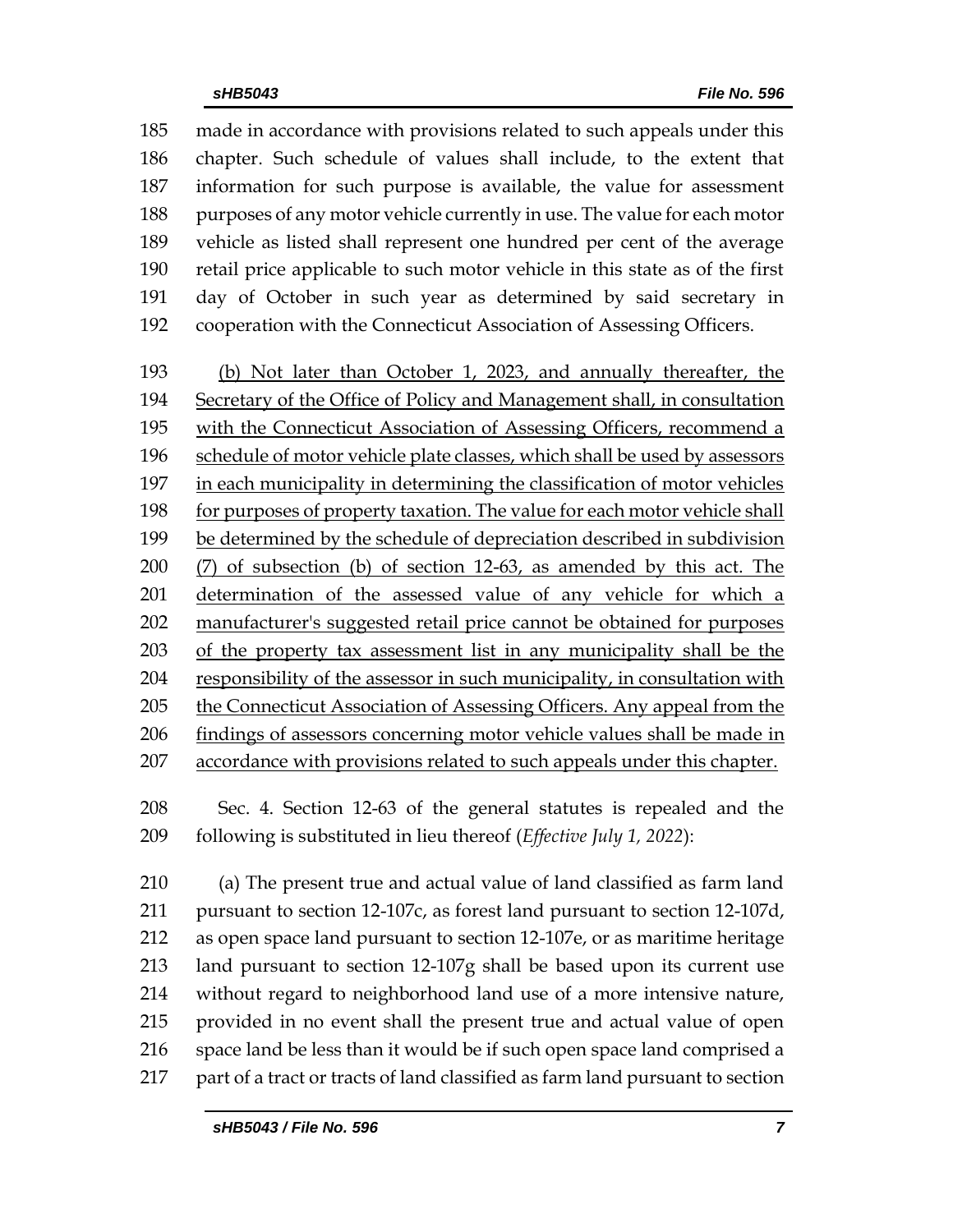12-107c. The present true and actual value of all other property shall be deemed by all assessors and boards of assessment appeals to be the fair market value thereof and not its value at a forced or auction sale.

 (b) (1) For the purposes of this subsection, (A) "electronic data processing equipment" means computers, printers, peripheral computer equipment, bundled software and any computer-based equipment acting as a computer, as defined in Section 168 of the Internal Revenue Code of 1986, or any subsequent corresponding internal revenue code of the United States, as from time to time amended; (B) "leased personal property" means tangible personal property which is the subject of a 228 written or oral lease or loan on the assessment date, or any such property which has been so leased or loaned by the then current owner 230 of such property for three or more of the twelve months preceding such assessment date; and (C) "original selling price" means the price at which tangible personal property is most frequently sold in the year that it was manufactured.

 (2) Any municipality may, by ordinance, adopt the provisions of this subsection to be applicable for the assessment year commencing October first of the assessment year in which a revaluation of all real property required pursuant to section 12-62 is performed in such municipality, and for each assessment year thereafter. If so adopted, the present true and actual value of tangible personal property, other than motor vehicles, shall be determined in accordance with the provisions of this subsection. If such property is purchased, its true and actual value shall be established in relation to the cost of its acquisition, including transportation and installation, and shall reflect depreciation in accordance with the schedules set forth in subdivisions (3) to (6), inclusive, of this subsection. If such property is developed and produced by the owner of such property for a purpose other than wholesale or retail sale or lease, its true and actual value shall be established in 248 relation to its cost of development, production and installation and shall reflect depreciation in accordance with the schedules provided in subdivisions (3) to (6), inclusive, of this subsection. The provisions of this subsection shall not apply to property owned by a public service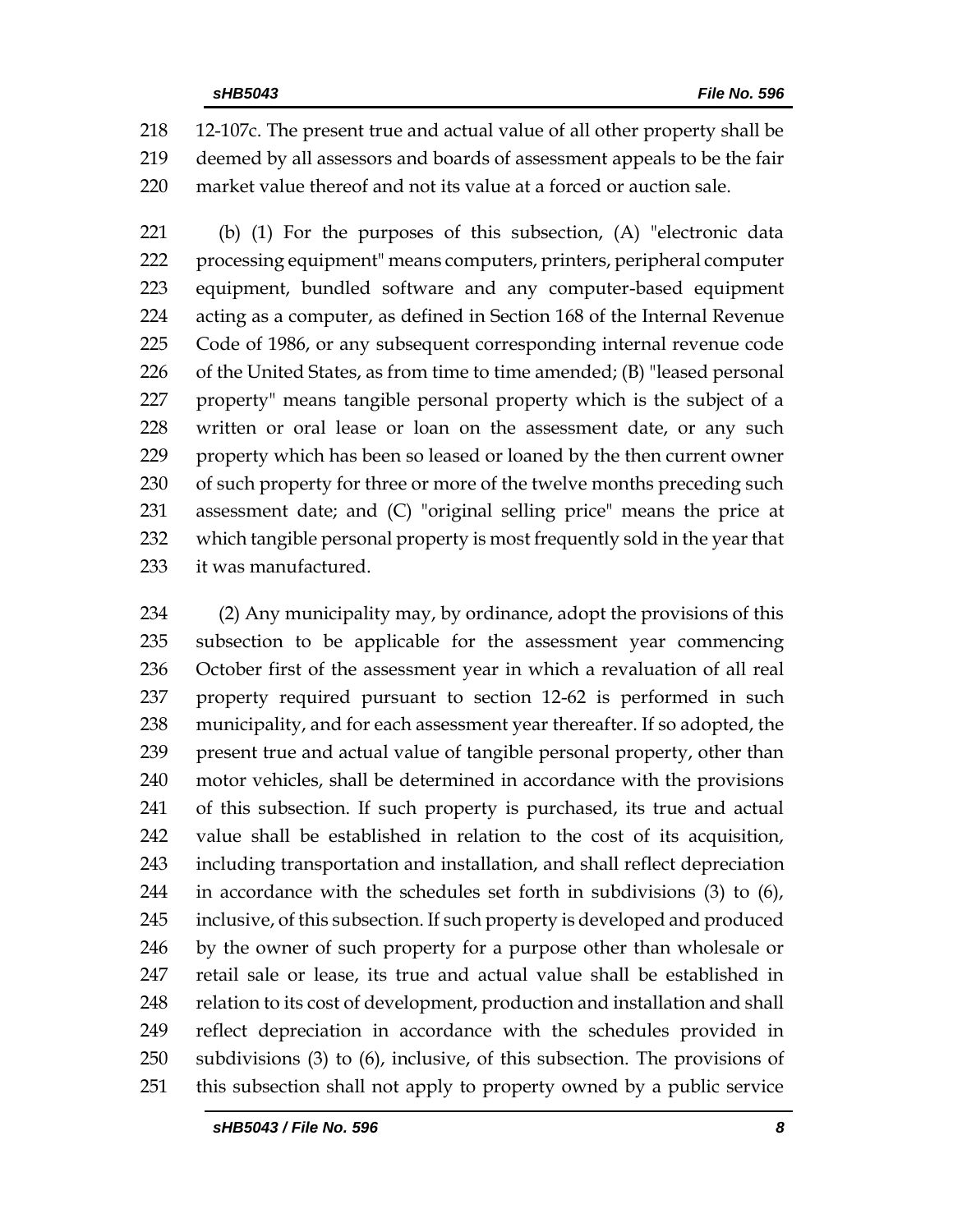| sHB5043                                          | File No. 596                                                           |
|--------------------------------------------------|------------------------------------------------------------------------|
| company, as defined in section 16-1.             |                                                                        |
|                                                  | (3) The following schedule of depreciation shall be applicable with    |
| respect to electronic data processing equipment: |                                                                        |
|                                                  | (A) Group I: Computer and peripheral hardware, including, but not      |
|                                                  | limited to, personal computers, workstations, terminals, storage       |
|                                                  | devices, printers, scanners, computer peripherals and networking       |
| equipment:                                       |                                                                        |
|                                                  | Depreciated Value                                                      |
|                                                  | As Percentage                                                          |
| <b>Assessment Year</b>                           | Of Acquisition                                                         |
| <b>Following Acquisition</b>                     | <b>Cost Basis</b>                                                      |
| First year                                       | Seventy per cent                                                       |
| Second year                                      | Forty per cent                                                         |
| Third year                                       | Twenty per cent                                                        |
| Fourth year and thereafter                       | Ten per cent                                                           |
|                                                  | (B) Group II: Other hardware, including, but not limited to, mini-     |
|                                                  | frame and main-frame systems with an acquisition cost of more than     |
| twenty-five thousand dollars:                    |                                                                        |
|                                                  | Depreciated Value                                                      |
|                                                  | As Percentage                                                          |
| <b>Assessment Year</b>                           | Of Acquisition                                                         |
| <b>Following Acquisition</b>                     | Cost Basis                                                             |
| First year                                       | Ninety per cent                                                        |
| Second year                                      | Sixty per cent                                                         |
| Third year                                       | Forty per cent                                                         |
| Fourth year                                      | Twenty per cent                                                        |
| Fifth year and thereafter                        | Ten per cent                                                           |
|                                                  | (4) The following schedule of depreciation shall be applicable with    |
|                                                  | respect to copiers, facsimile machines, medical testing equipment, and |
|                                                  |                                                                        |

264 any similar type of equipment that is not specifically defined as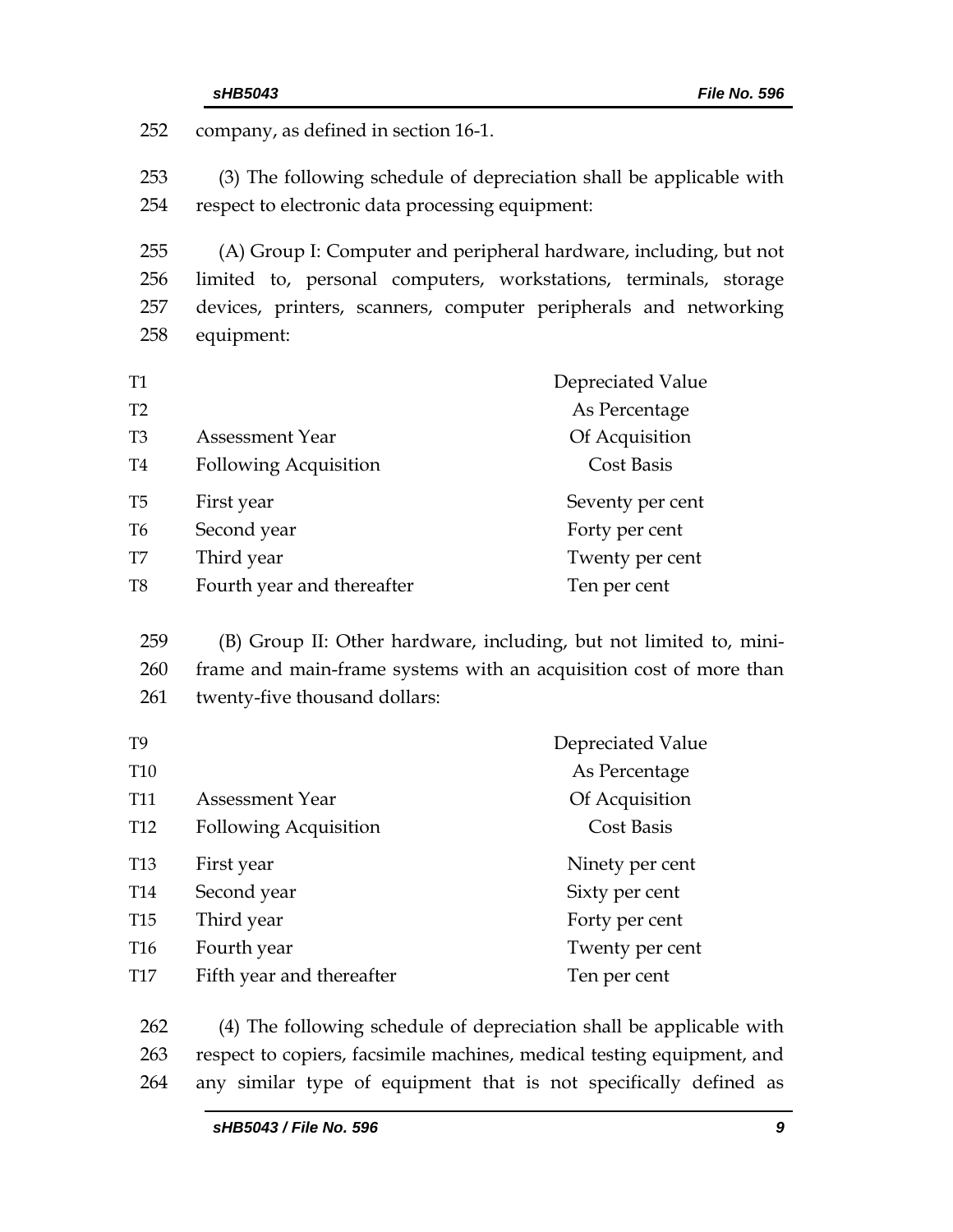|                 | sHB5043                                                                                                                                      | File No. 596                                                                       |  |  |
|-----------------|----------------------------------------------------------------------------------------------------------------------------------------------|------------------------------------------------------------------------------------|--|--|
| 265<br>266      | electronic data processing equipment, but is considered by the assessor<br>to be technologically advanced:                                   |                                                                                    |  |  |
| <b>T18</b>      |                                                                                                                                              | Depreciated Value                                                                  |  |  |
| T19             |                                                                                                                                              | As Percentage                                                                      |  |  |
| <b>T20</b>      | <b>Assessment Year</b>                                                                                                                       | Of Acquisition                                                                     |  |  |
| T <sub>21</sub> | <b>Following Acquisition</b>                                                                                                                 | <b>Cost Basis</b>                                                                  |  |  |
| T <sub>22</sub> | First year                                                                                                                                   | Ninety-five per cent                                                               |  |  |
|                 | Second year                                                                                                                                  | Eighty per cent                                                                    |  |  |
|                 | Third year                                                                                                                                   | Sixty per cent                                                                     |  |  |
|                 | Fourth year                                                                                                                                  | Forty per cent                                                                     |  |  |
|                 | Fifth year and thereafter                                                                                                                    | Twenty per cent                                                                    |  |  |
| 267<br>268      | (5) The following schedule of depreciation shall be applicable with<br>respect to machinery and equipment used in the manufacturing process: |                                                                                    |  |  |
| T27             |                                                                                                                                              | Depreciated Value                                                                  |  |  |
|                 |                                                                                                                                              | As Percentage                                                                      |  |  |
|                 | <b>Assessment Year</b>                                                                                                                       | Of Acquisition                                                                     |  |  |
|                 | <b>Following Acquisition</b>                                                                                                                 | <b>Cost Basis</b>                                                                  |  |  |
|                 | First year                                                                                                                                   | Ninety per cent                                                                    |  |  |
|                 | Second year                                                                                                                                  | Eighty per cent                                                                    |  |  |
|                 | Third year                                                                                                                                   | Seventy per cent                                                                   |  |  |
|                 | Fourth year                                                                                                                                  | Sixty per cent                                                                     |  |  |
|                 | Fifth year                                                                                                                                   | Fifty per cent                                                                     |  |  |
|                 | Sixth year                                                                                                                                   | Forty per cent                                                                     |  |  |
|                 | Seventh year                                                                                                                                 | Thirty per cent                                                                    |  |  |
|                 | Eighth year and thereafter                                                                                                                   | Twenty per cent                                                                    |  |  |
| 269             |                                                                                                                                              | (6) The following schedule of depreciation shall be applicable with                |  |  |
|                 |                                                                                                                                              | respect to all tangible personal property other than that described in             |  |  |
|                 |                                                                                                                                              | subdivisions $(3)$ to $(5)$ , inclusive, and subdivision $(7)$ of this subsection: |  |  |
|                 |                                                                                                                                              | Depreciated Value                                                                  |  |  |
|                 |                                                                                                                                              | As Percentage                                                                      |  |  |
|                 | <b>Assessment Year</b>                                                                                                                       | Of Acquisition                                                                     |  |  |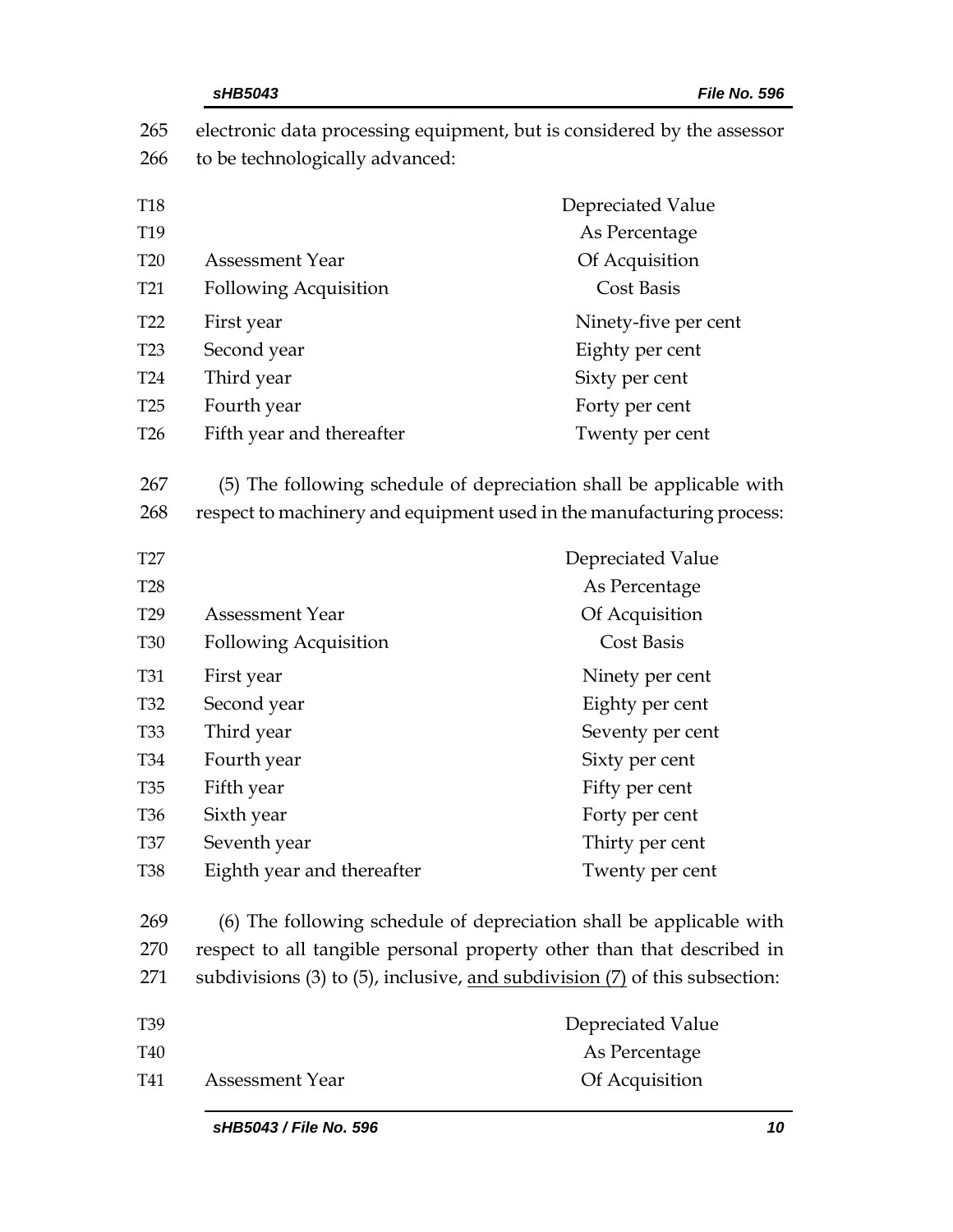|                 | sHB5043                                | File No. 596                                                           |  |
|-----------------|----------------------------------------|------------------------------------------------------------------------|--|
| T42             | <b>Following Acquisition</b>           | <b>Cost Basis</b>                                                      |  |
| T43             | First year                             | Ninety-five per cent                                                   |  |
| T44             | Second year                            | Ninety per cent                                                        |  |
| T <sub>45</sub> | Third year                             | Eighty per cent                                                        |  |
| T <sub>46</sub> | Fourth year                            | Seventy per cent                                                       |  |
| <b>T47</b>      | Fifth year                             | Sixty per cent                                                         |  |
| <b>T48</b>      | Sixth year                             | Fifty per cent                                                         |  |
| T <sub>49</sub> | Seventh year                           | Forty per cent                                                         |  |
| <b>T50</b>      | Eighth year and thereafter             | Thirty per cent                                                        |  |
| 272             |                                        | (7) For assessment years commencing on or after October 1, 2023, the   |  |
| 273             |                                        | following schedule of depreciation shall be applicable with respect to |  |
| 274             |                                        | motor vehicles based on the manufacturer's suggested retail price of   |  |
| 275             |                                        | such motor vehicles, provided no motor vehicle shall be valued at an   |  |
| 276             | amount less than two thousand dollars: |                                                                        |  |
| <b>T51</b>      |                                        | Percentage of                                                          |  |
| <b>T52</b>      |                                        | Manufacturer's Suggested                                               |  |
| <b>T53</b>      | <u>Age of Vehicle</u>                  | <b>Retail Price</b>                                                    |  |
| <b>T54</b>      | Up to year one                         | Eighty per cent                                                        |  |
| <b>T55</b>      | Year two                               | Seventy-five per cent                                                  |  |
| T <sub>56</sub> | Year three                             | <b>Seventy per cent</b>                                                |  |
| <b>T57</b>      | Year four                              | Sixty-five per cent                                                    |  |
| <b>T58</b>      | Year five                              | Sixty per cent                                                         |  |
| T <sub>59</sub> | Year six                               | Fifty-five per cent                                                    |  |
| <b>T60</b>      | <u>Year seven</u>                      | Fifty per cent                                                         |  |
| T61             | <u>Year eight</u>                      | Forty-five per cent                                                    |  |
| T62             | <u>Year nine</u>                       | Forty per cent                                                         |  |
| T63             | <u>Year ten</u>                        | Thirty-five per cent                                                   |  |
| <b>T64</b>      | Year eleven                            | Thirty per cent                                                        |  |
| T65             | Year twelve                            | <b>Twenty-five per cent</b>                                            |  |
| T <sub>66</sub> | Year thirteen                          | Twenty per cent                                                        |  |
| <b>T67</b>      | Year fourteen                          | Fifteen per cent                                                       |  |
| <b>T68</b>      | Years fifteen to nineteen              | Ten per cent                                                           |  |
| T <sub>69</sub> | <b>Years twenty and beyond</b>         | Not less than two                                                      |  |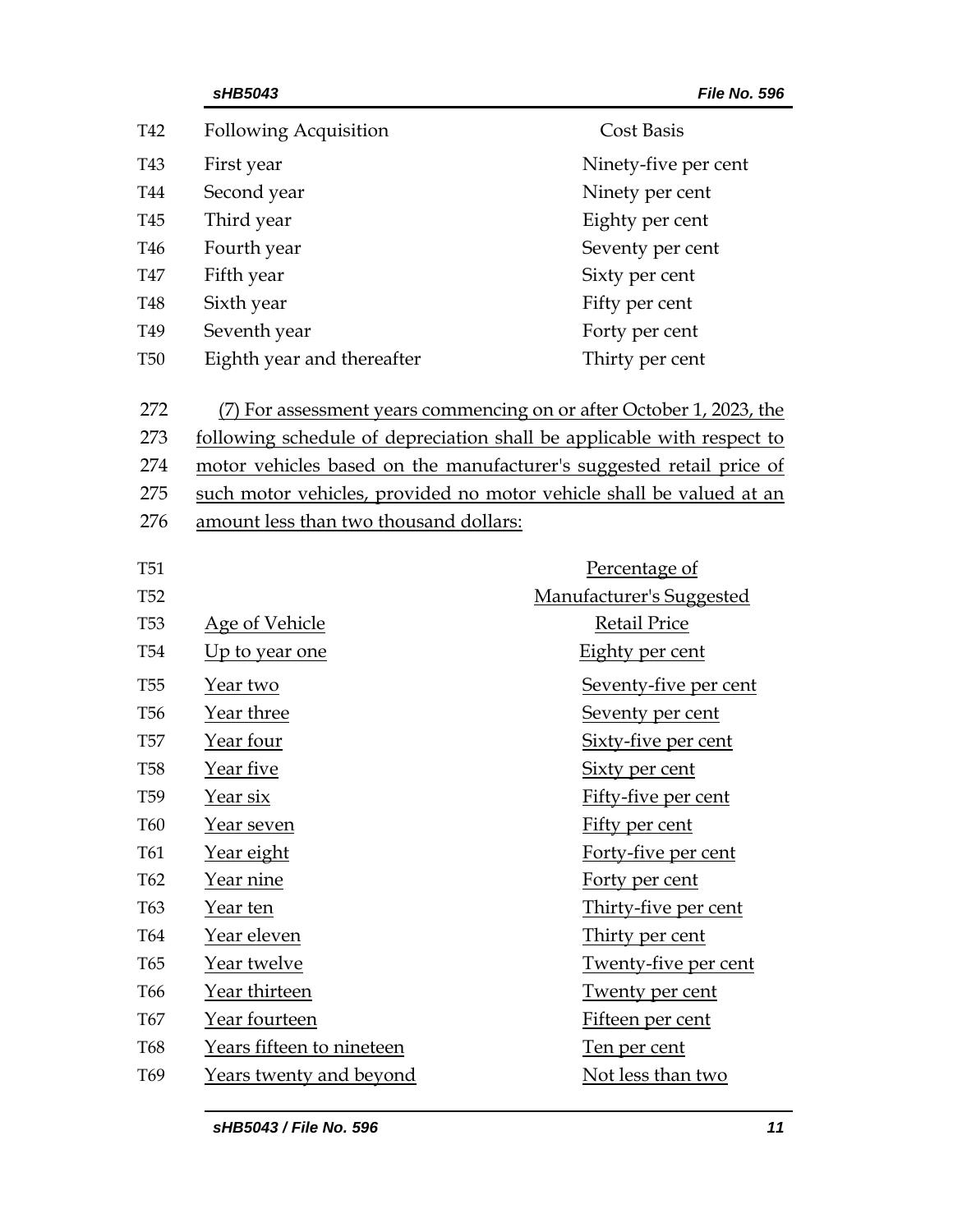T<sub>70</sub> thousand dollars the set of the set of the set of the set of the set of the set of the set of the set of the set of the set of the set of the set of the set of the set of the set of the set of the set of the set of t

 **[**(7)**]** (8) The present true and actual value of leased personal property other than motor vehicles shall be determined in accordance with the provisions of this subdivision. Such value for any assessment year shall be established in relation to the original selling price for self- manufactured property or acquisition cost for acquired property and shall reflect depreciation in accordance with the schedules provided in subdivisions (3) to (6), inclusive, of this subsection. If the assessor is unable to determine the original selling price of leased personal property, the present true and actual value thereof shall be its current selling price.

 **[**(8)**]** (9) With respect to any personal property which is prohibited by law from being sold, the present true and actual value of such property shall be established with respect to such property's original manufactured cost increased by a ratio the numerator of which is the total proceeds from the manufacturer's salable equipment sold and the denominator of which is the total cost of the manufacturer's salable equipment sold. Such value shall then be depreciated in accordance with the appropriate schedule in this subsection.

 **[**(9)**]** (10) The schedules of depreciation set forth in subdivisions (3) to (6), inclusive, of this subsection shall not be used with respect to videotapes, horses or other taxable livestock or electric cogenerating equipment.

 **[**(10)**]** (11) If the assessor determines that the value of any item of 300 personal property, other than a motor vehicle, produced by the application of the schedules set forth in this subsection does not accurately reflect the present true and actual value of such item, the assessor shall adjust such value to reflect the present true and actual value of such item.

 **[**(11)**]** (12) Nothing in this subsection shall prevent any taxpayer from appealing any assessment made pursuant to this subsection if such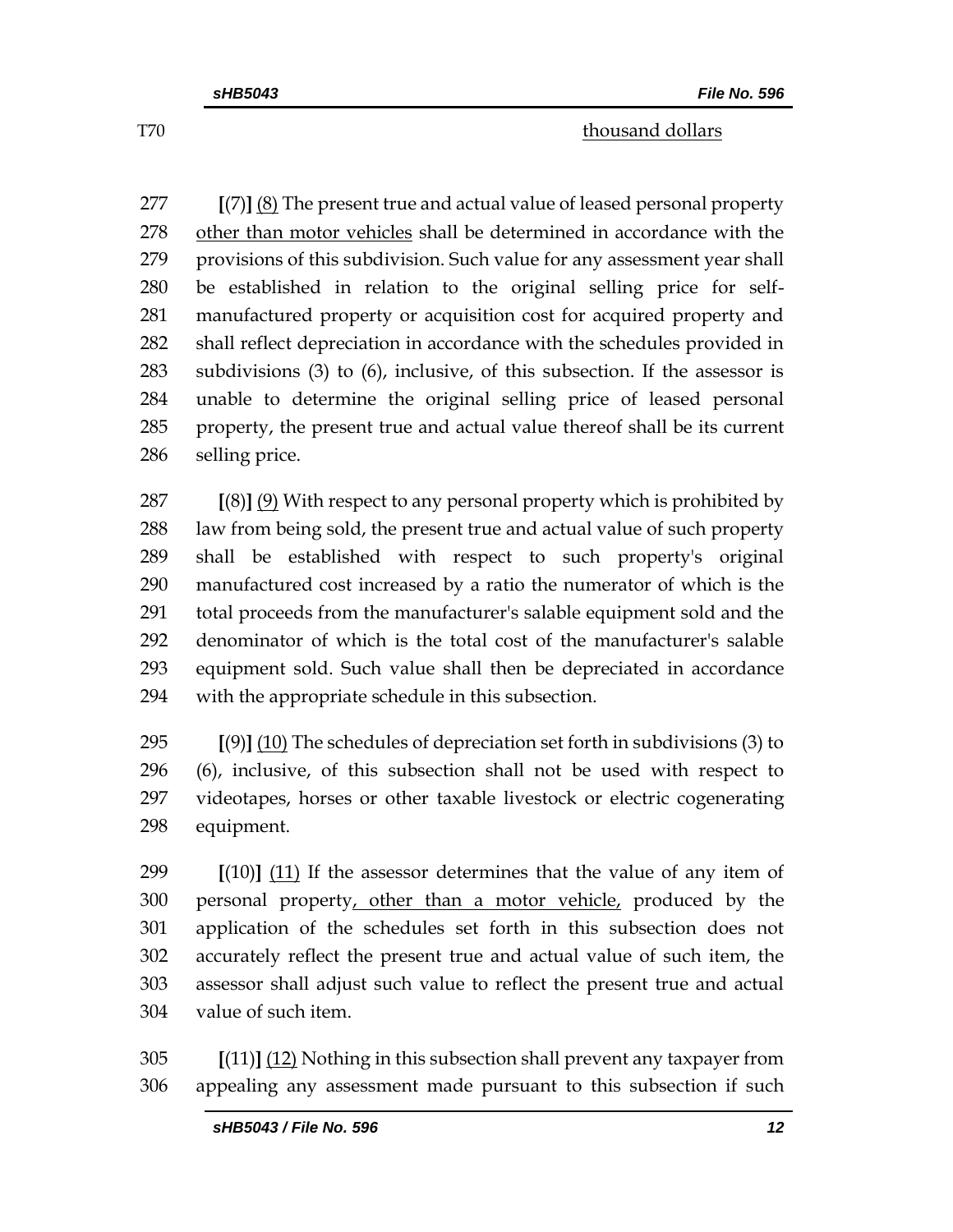| 307<br>308 | assessment does not accurately reflect the present true and actual value<br>of any item of such taxpayer's personal property. |
|------------|-------------------------------------------------------------------------------------------------------------------------------|
| 309        | Sec. 5. Section 12-41 of the general statutes is repealed and the                                                             |
| 310        | following is substituted in lieu thereof (Effective July 1, 2022, and                                                         |
| 311        | applicable to assessment years commencing on or after October 1, 2023):                                                       |
| 312        | (a) "Municipality", whenever used in this section, includes each town,                                                        |
| 313        | consolidated town and city, and consolidated town and borough.                                                                |
| 314        | (b) [No] (1) For assessment years commencing prior to October $11$                                                            |
| 315        | 2023, no person required by law to file an annual declaration of personal                                                     |
| 316        | property shall include in such declaration motor vehicles that are                                                            |
| 317        | registered in the office of the state Commissioner of Motor Vehicles.                                                         |
| 318        | With respect to any vehicle subject to taxation in a town other than the                                                      |
| 319        | town in which such vehicle is registered, pursuant to section 12-71, as                                                       |
| 320        | amended by this act, information concerning such vehicle may be                                                               |
| 321        | included in a declaration filed pursuant to this section or section 12-43,                                                    |
| 322        | as amended by this act, or on a report filed pursuant to section 12-57a.                                                      |
| 323        | (2) For assessment years commencing on or after October 1, 2023, any                                                          |
| 324        | person required to file an annual declaration of tangible personal                                                            |
| 325        | property shall include in such declaration the motor vehicle listing,                                                         |
| 326        | pursuant to subdivision (2) of subsection (f) of section 12-71, as amended                                                    |
| 327        | by this act, of any motor vehicle owned by such person. If, after the                                                         |
| 328        | annual deadline for filing a declaration, a motor vehicle is deemed                                                           |
| 329        | personal property by the assessor, such motor vehicle shall be added to                                                       |
| 330        | the declaration of the owner of such vehicle or included on a new                                                             |
| 331        | declaration if no declaration was submitted in the prior year. The value                                                      |
| 332        | of the motor vehicle shall be determined pursuant to section 12-63, as                                                        |
| 333        | amended by this act. If applicable, the value of the motor vehicle for the                                                    |
| 334        | current assessment year shall be prorated pursuant to section 12-71b, as                                                      |
| 335        | amended by this act, and shall not be considered omitted property, as                                                         |
| 336        | defined in section 12-53, as amended by this act, or subject to a penalty                                                     |
| 337        | pursuant to subsection (e) of this section.                                                                                   |
|            |                                                                                                                               |

(c) The annual declaration of the tangible personal property owned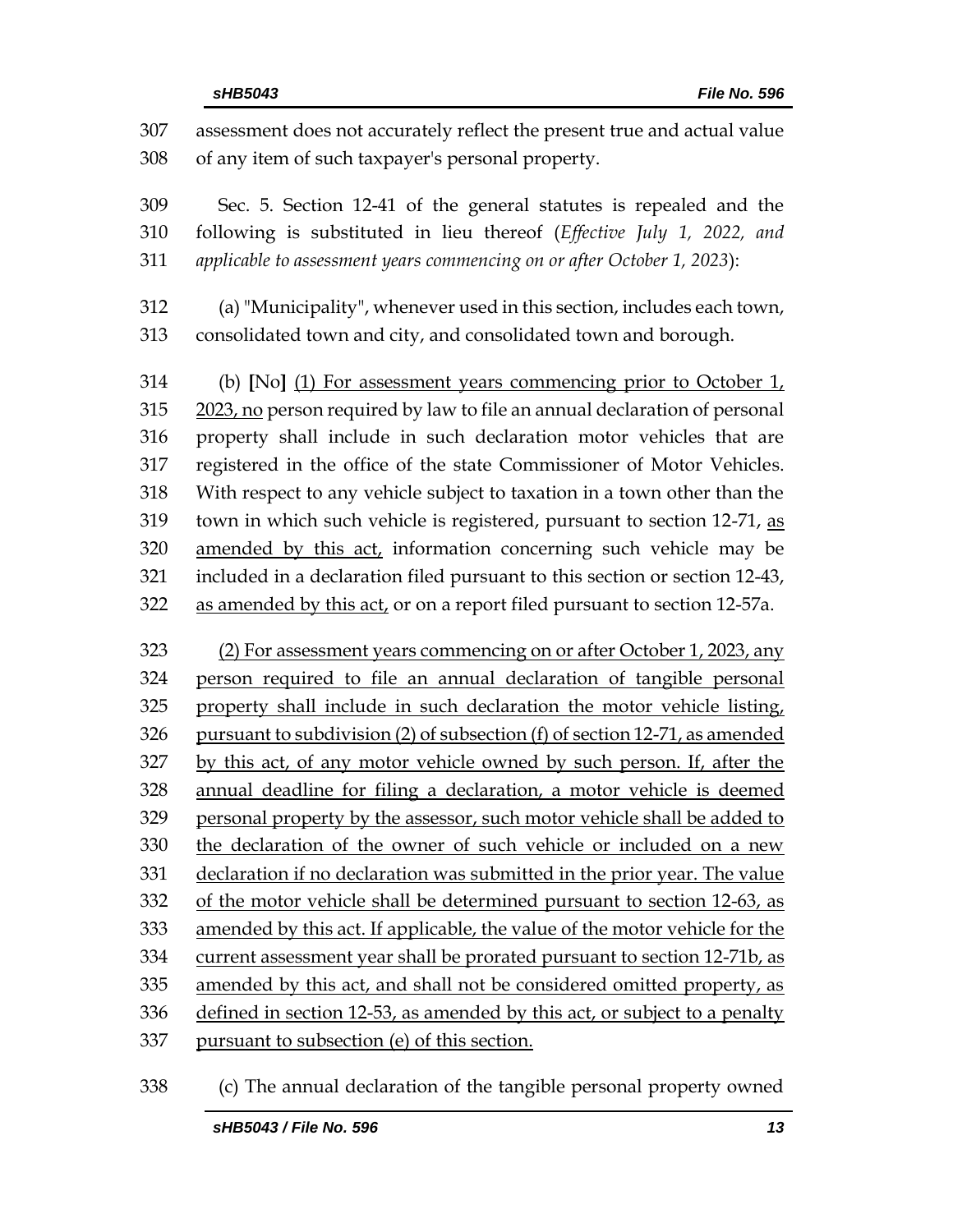by such person on the assessment date, shall include, but is not limited to, the following property: Machinery used in mills and factories, cables, wires, poles, underground mains, conduits, pipes and other fixtures of water, gas, electric and heating companies, leasehold improvements classified as other than real property and furniture and fixtures of stores, offices, hotels, restaurants, taverns, halls, factories and manufacturers. Tangible personal property does not include a sign placed on a property indicating that the property is for sale or lease. On and after October 1, 2023, tangible personal property shall include motor vehicles listed on the schedule of motor vehicle plate classes recommended pursuant to section 12-71d, as amended by this act. Commercial or financial information in any declaration filed under this section, except for commercial or financial information which concerns motor vehicles, shall not be open for public inspection but may be disclosed to municipal officers for tax collection purposes.

 (d) For assessment years commencing on or after October 1, 2023, the Office of Policy and Management shall, in consultation with the Connecticut Association of Assessing Officers, prescribe a form for the annual declaration of personal property.

 **[**(d)**]** (e) Any person required by law to file an annual declaration of personal property may sign and file such declaration electronically, **[**on a form provided by the assessor of a municipality,**]** provided **[**such**]** the municipality in which such declaration is to be filed (1) has the technological ability to accept electronic signatures, and (2) agrees to accept electronic signatures for annual declarations of personal property.

 **[**(e)**]** (f) (1) Any person who fails to file a declaration of personal property on or before the first day of November, or on or before the extended filing date as granted by the assessor pursuant to section 12- 42, as amended by this act, shall be subject to a penalty equal to twenty- five per cent of the assessment of such property; (2) any person who files a declaration of personal property in a timely manner, but has omitted 371 property, as defined in section 12-53, as amended by this act, shall be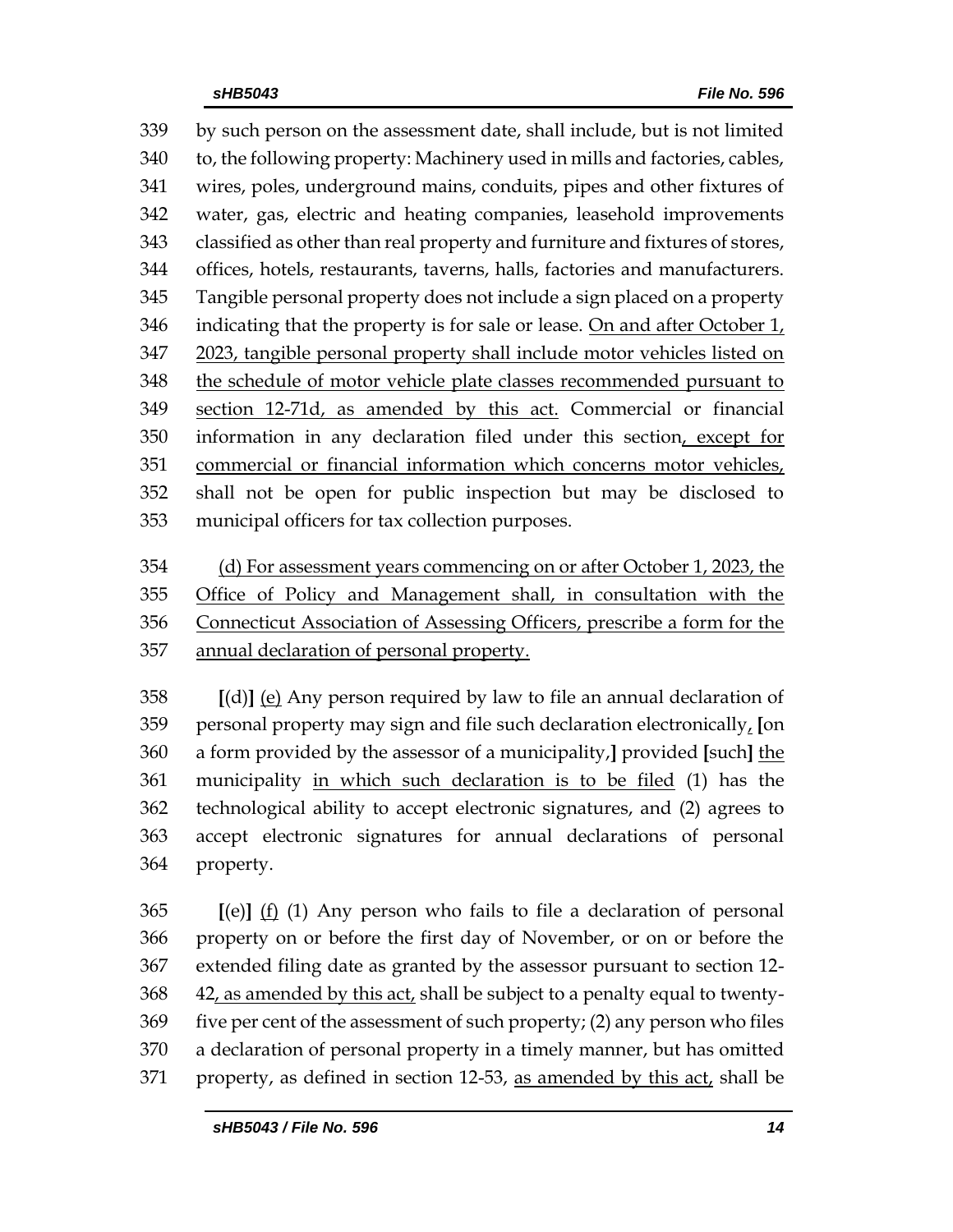subject to a penalty equal to twenty-five per cent of the assessment of such omitted property. The penalty shall be added to the grand list by the assessor of the town in which such property is taxable; and (3) any declaration received by the municipality to which it is due that is in an envelope bearing a postmark, as defined in section 1-2a, showing a date within the allowed filing period shall not be deemed to be delinquent.

 Sec. 6. Subsection (a) of section 12-53 of the general statutes is repealed and the following is substituted in lieu thereof (*Effective July 1, 2022, and applicable to assessment years commencing on or after October 1, 2023*):

 (a) For purposes of this section: (1) "Omitted property" means property for which complete information is not included in the declaration required to be filed by law with respect to **[**either**]** (A) the total number and type of all items subject to taxation, **[**or**]** (B) the true 386 original cost and year acquired of all such items, or (C) on or after October 1, 2023, the manufacturer's suggested retail price of a motor vehicle plus any applicable after-market alterations to such motor 389 vehicle, (2) "books", "papers", "documents" and "other records" includes, but is not limited to, federal tax forms relating to the acquisition and cost of fixed assets, general ledgers, balance sheets, disbursement ledgers, fixed asset and depreciation schedules, financial statements, invoices, operating expense reports, capital and operating leases, conditional sales agreements and building or leasehold ledgers, and (3) "designee of an assessor" means a Connecticut municipal assessor certified in accordance with subsection (b) of section 12-40a, a certified public accountant, a revaluation company certified in accordance with section 12-2c for the valuation of personal property, or an individual certified as a revaluation company employee in accordance with section 12-2b for the valuation of personal property.

 Sec. 7. Section 12-71 of the general statutes is repealed and the following is substituted in lieu thereof (*Effective July 1, 2022, and applicable to assessment years commencing on or after October 1, 2023*):

*sHB5043 / File No. 596 15* (a) **[**All**]** (1) For assessment years commencing prior to October 1,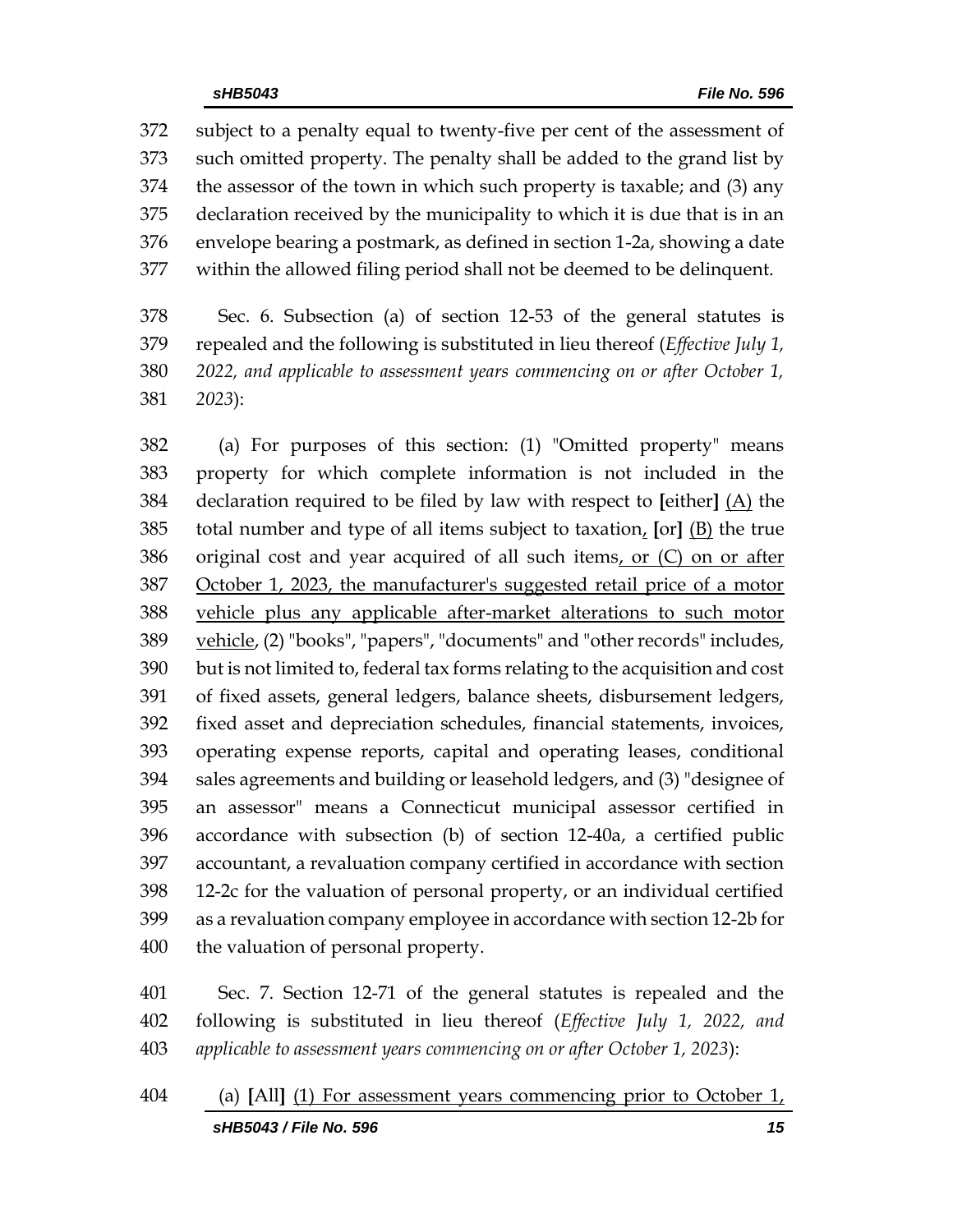2023, goods, chattels and effects or any interest therein, including any interest in a leasehold improvement classified as other than real property, belonging to any person who is a resident in this state, shall be listed for purposes of property tax in the town where such person 409 resides, subject to the provisions of sections 12-41, as amended by this 410 act, 12-43, as amended by this act, and 12-59. Any such property belonging to any nonresident shall be listed for purposes of property tax as provided in section 12-43, as amended by this act. Motor vehicles and snowmobiles shall be listed for purposes of the property tax in accordance with subsection (f) of this section.

 (2) For assessment years commencing on or after October 1, 2023, goods, chattels and effects or any interest therein, including any interest 417 in a leasehold improvement classified as other than real property, belonging to any person who is a resident in this state, shall be listed for purposes of property tax in the town where such person resides, subject to the provisions of sections 12-41, as amended by this act, 12-43, as 421 amended by this act, and 12-59. Any such property belonging to any nonresident shall be listed for purposes of property tax as provided in section 12-43, as amended by this act.

 (b) Except as otherwise provided by the general statutes, property subject to this section shall be valued at the same percentage of its then actual valuation as the assessors have determined with respect to the listing of real estate for the same year, except that any antique, rare or special interest motor vehicle, as defined in section 14-1, shall be assessed at a value of not more than five hundred dollars. The owner of such antique, rare or special interest motor vehicle may be required by the assessors to provide reasonable documentation that such motor vehicle is an antique, rare or special interest motor vehicle, provided any motor vehicle for which special number plates have been issued pursuant to section 14-20 shall not be required to provide any such documentation. The provisions of this section shall not include money or property actually invested in merchandise or manufacturing carried on out of this state or machinery or equipment which would be eligible for exemption under subdivision (72) of section 12-81 once installed and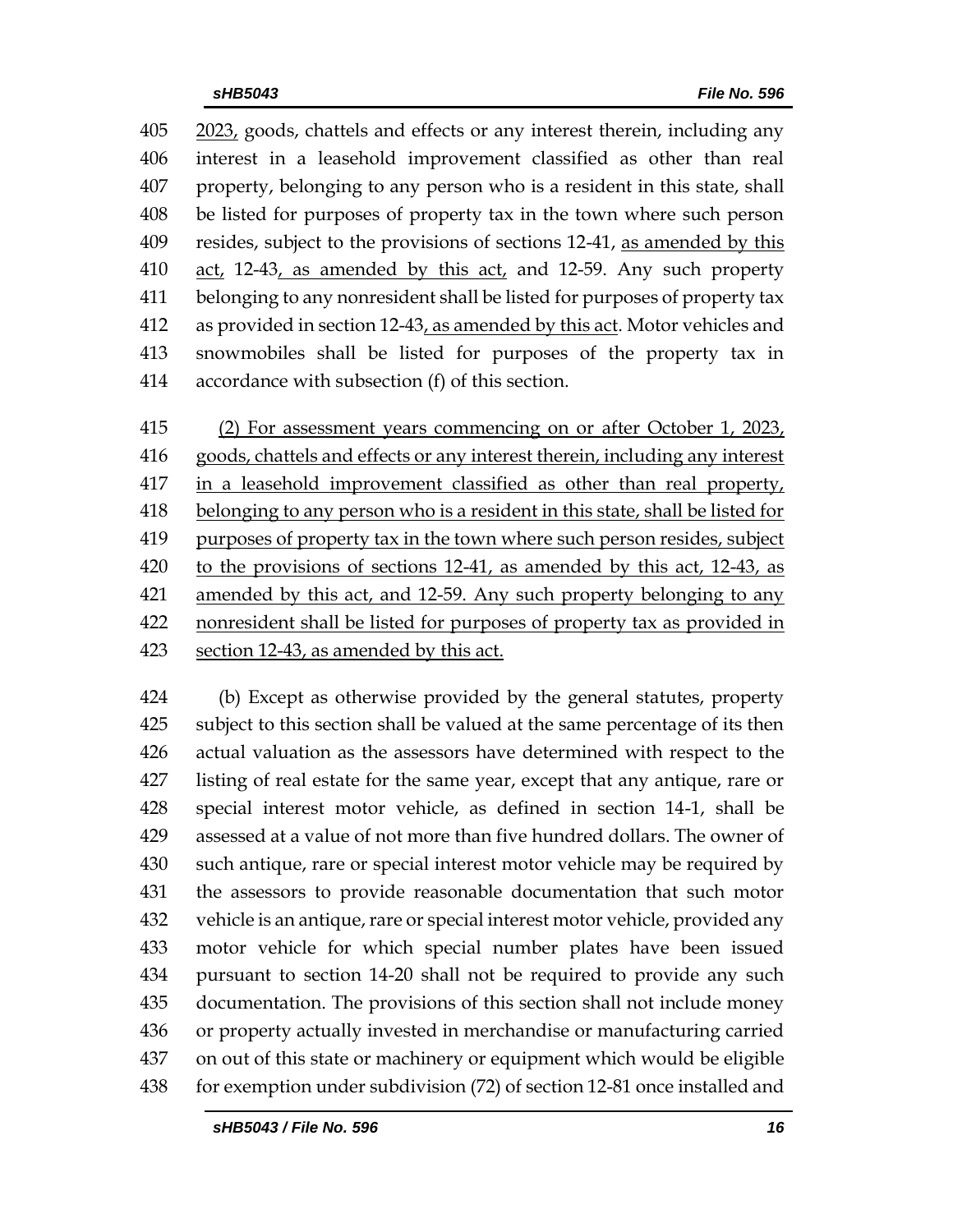which cannot begin or which has not begun manufacturing, processing or fabricating; or which is being used for research and development, including experimental or laboratory research and development, design or engineering directly related to manufacturing or being used for the significant servicing, overhauling or rebuilding of machinery and equipment for industrial use or the significant overhauling or rebuilding of other products on a factory basis or being used for measuring or testing or metal finishing or in the production of motion pictures, video and sound recordings.

 (c) **[**Upon**]** For assessment years commencing prior to October 1, 2023, upon payment of the property tax assessed with respect to any property referred to in this section, owned by a resident or nonresident of this state, which is currently used or intended for use in relation to construction, building, grading, paving or similar projects, including, but not limited to, motor vehicles, bulldozers, tractors and any trailer-type vehicle, excluding any such equipment weighing less than five hundred pounds, and excluding any motor vehicle subject to registration pursuant to chapter 246 or exempt from such registration by section 14-34, the town in which such equipment is taxed shall issue, at the time of such payment, for display on a conspicuous surface of each such item of equipment for which such tax has been paid, a validation decal or sticker, identifiable as to the year of issue, which will be presumptive evidence that such tax has been paid in the appropriate town of the state.

 (d) (1) Personal property subject to taxation under this chapter shall not include computer software, except when the cost thereof is included, without being separately stated, in the cost of computer hardware. "Computer software" shall include any program or routine used to cause a computer to perform a specific task or set of tasks, including without limitation, operational and applicational programs and all documentation related thereto.

 (2) The provisions of subdivision (1) of this subsection shall be 471 applicable (A) to the assessment year commencing October 1, 1988, and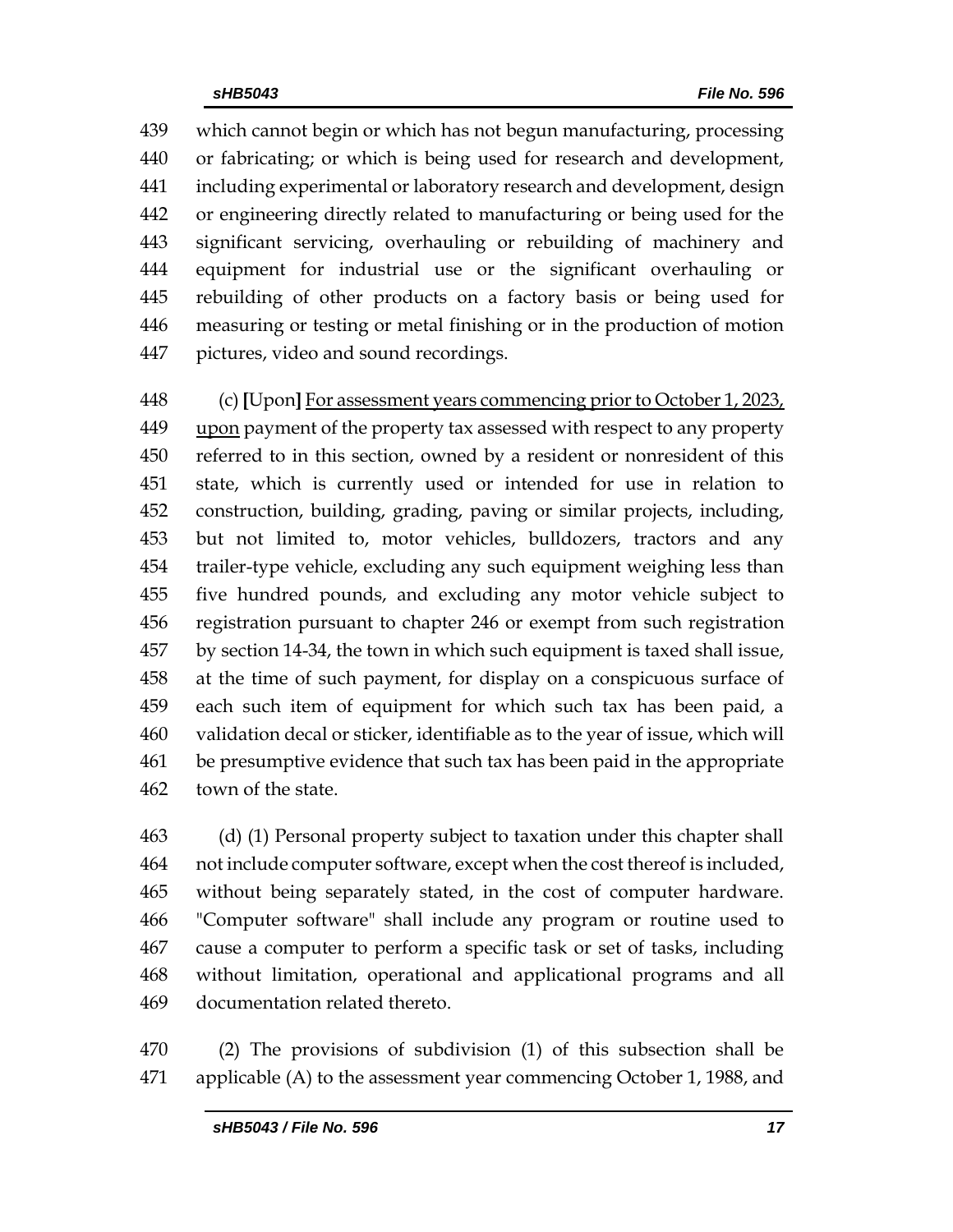each assessment year thereafter, and (B) to any assessment of computer software made after September 30, 1988, for any assessment year commencing before October 1, 1988.

 (3) Nothing contained in this subsection shall create any implication related to liability for property tax with respect to computer software prior to July 1, 1989.

 (4) A certificate of correction in accordance with section 12-57 shall not be issued with respect to any property described in subdivision (1) of this subsection for any assessment year commencing prior to October 1, 1989.

 (e) For assessment years commencing on or after October 1, 1992, each municipality shall exempt aircraft, as defined in section 15-34, from the provisions of this chapter.

 (f) (1) **[**Property**]** For assessment years commencing prior to October 1, 2023, property subject to taxation under this chapter shall include each registered and unregistered motor vehicle and snowmobile that, in the normal course of operation, most frequently leaves from and returns to or remains in a town in this state, and any other motor vehicle or snowmobile located in a town in this state, which motor vehicle or snowmobile is not used or is not capable of being used.

 (2) (A) For assessment years commencing on or after October 1, 2023, each municipality shall list motor vehicles registered and classified in accordance with section 12-71d, as amended by this act, and such motor vehicles shall be valued in the same manner as motor vehicles valued pursuant to section 12-63, as amended by this act.

 (B) For assessment years commencing on or after October 1, 2023, any unregistered motor vehicle or motor vehicle that is not used or capable 499 of being used that is located in a municipality in this state, shall be listed and valued in the manner described in subparagraph (A) of this subdivision.

*sHB5043 / File No. 596 18* **[**(2) Any**]** (3) (A) For assessment years commencing prior to October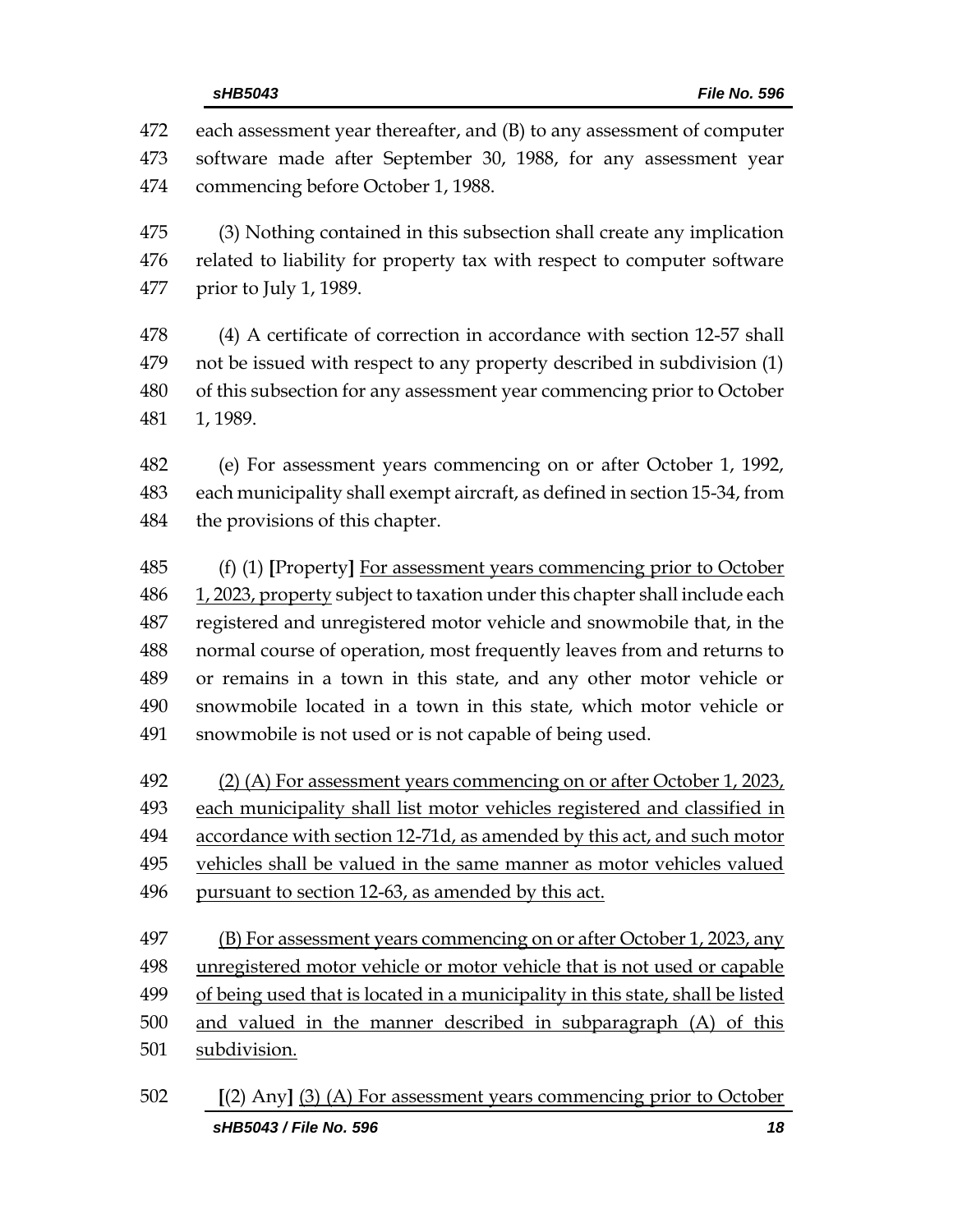1, 2023, any motor vehicle or snowmobile registered in this state subject to taxation in accordance with the provisions of this subsection shall be set in the list of the town where such vehicle in the normal course of operation most frequently leaves from and returns to or in which it remains. It shall be presumed that any such motor vehicle or snowmobile most frequently leaves from and returns to or remains in the town in which the owner of such vehicle resides, unless a provision of this subsection otherwise expressly provides. As used in this **[**subsection**]** subparagraph, "the town in which the owner of such vehicle resides" means the town in this state where **[**(A)**]** (i) the owner, if an individual, has established a legal residence consisting of a true, fixed and permanent home to which such individual intends to return after any absence, or **[**(B)**]** (ii) the owner, if a company, corporation, limited liability company, partnership, firm or any other type of public or private organization, association or society, has an established site for conducting the purposes for which it was created. In the event such an entity resides in more than one town in this state, it shall be subject to taxation by each such town with respect to any registered or unregistered motor vehicle or snowmobile that most frequently leaves from and returns to or remains in such town.

 (B) For assessment years commencing on or after October 1, 2023, any motor vehicle subject to taxation in this state in accordance with the provisions of this subsection shall be set in the list of the town where such vehicle in the normal course of operation most frequently leaves from and returns to or in which it remains. It shall be presumed that any such motor vehicle most frequently leaves from and returns to or remains in the town in which the owner of such vehicle resides, unless a provision of this subsection otherwise expressly provides. As used in this subparagraph, "the town in which the owner of such vehicle resides" means the town in this state where (i) the owner, if an individual, has established a legal residence consisting of a true, fixed and permanent home to which such individual intends to return after any absence, or (ii) the owner, if a company, corporation, limited liability company, partnership, firm or any other type of public or private organization, association or society, has an established site for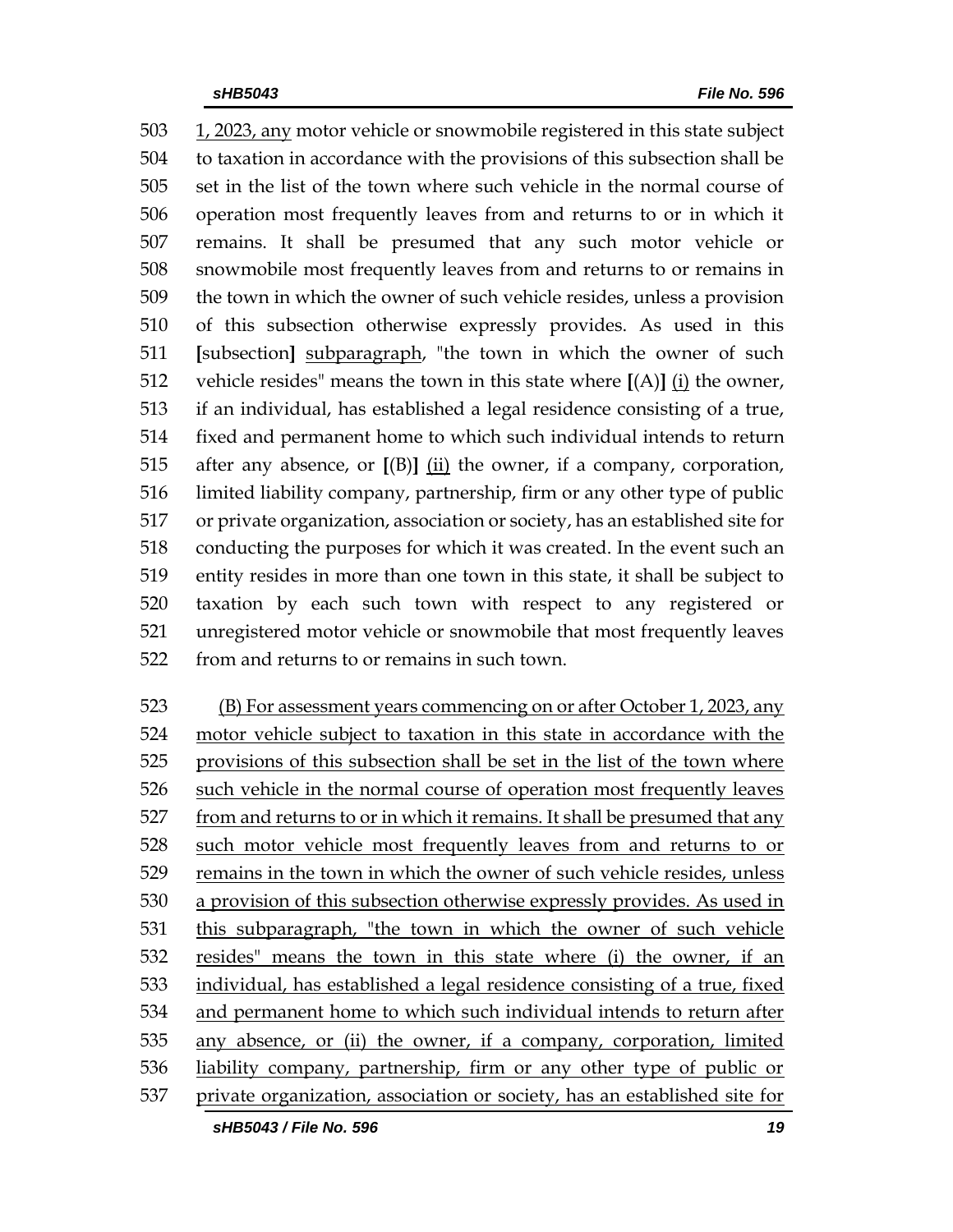conducting the purposes for which it was created. In the event such an entity resides in more than one town in this state, it shall be subject to taxation by each such town with respect to any registered or unregistered motor vehicle that most frequently leaves from and returns to or remains in such town.

 **[**(3)**]** (4) Any motor vehicle owned by a nonresident of this state shall be set in the list of the town where such vehicle in the normal course of operation most frequently leaves from and returns to or in which it remains. If such vehicle in the normal course of operation most frequently leaves from and returns to or remains in more than one town, it shall be set in the list of the town in which such vehicle is located for the three or more months preceding the assessment day in any year, except that, if such vehicle is located in more than one town for three or more months preceding the assessment day in any year, it shall be set in the list of the town where it is located for the three months or more in such year nearest to such assessment day. In the event a motor vehicle owned by a nonresident is not located in any town for three or more of the months preceding the assessment day in any year, such vehicle shall be set in the list of the town where such vehicle is located on such assessment day.

 **[**(4) Notwithstanding**]** (5) (A) For assessment years commencing prior to October 1, 2023, notwithstanding any provision of subdivision **[**(2)**]** (3) of this subsection: **[**(A)**]** (i) Any registered motor vehicle that is assigned to an employee of the owner of such vehicle for the exclusive use of such employee and which, in the normal course of operation most frequently leaves from and returns to or remains in such employee's town of residence, shall be set in the list of the town where such employee resides; **[**(B)**]** (ii) any registered motor vehicle that is being operated, pursuant to a lease, by a person other than the owner of such vehicle, or such owner's employee, shall be set in the list of the town where the person who is operating such vehicle pursuant to said lease resides; **[**(C)**]** (iii) any registered motor vehicle designed or used for recreational purposes, including, but not limited to, a camp trailer, camper or motor home, shall be set in the list of the town such vehicle,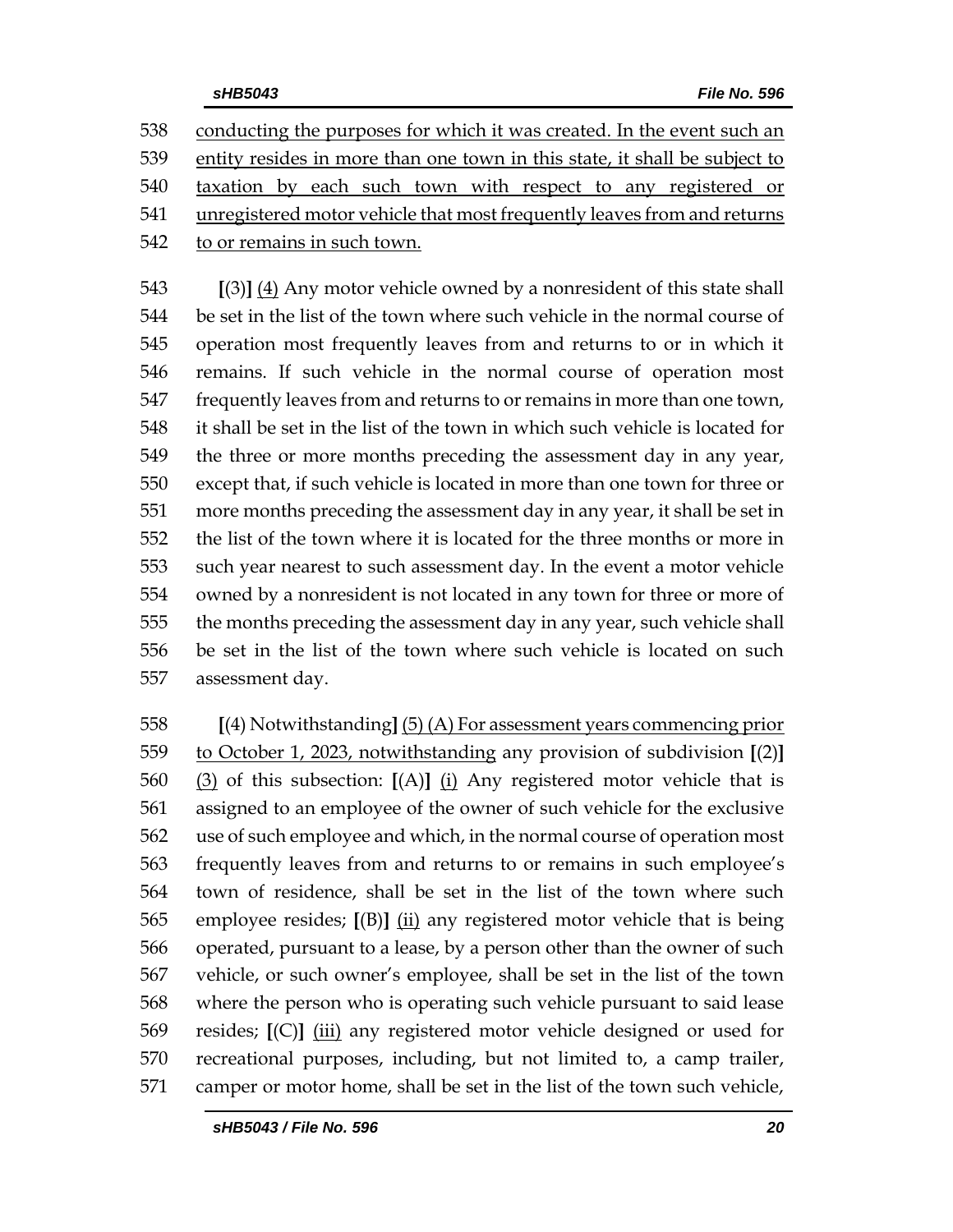in the normal course of its operation for camping, travel or recreational purposes in this state, most frequently leaves from and returns to or the town in which it remains. If such a vehicle is not used in this state in its normal course of operation for camping, travel or recreational purposes, such vehicle shall be set in the list of the town in this state in which the owner of such vehicle resides; and **[**(D)**]** (iv) any registered motor vehicle that is used or intended for use for the purposes of construction, building, grading, paving or similar projects, or to facilitate any such project, shall be set in the list of the town in which such project is situated if such vehicle is located in said town for the three or more months preceding the assessment day in any year, provided **[**(i)**]** if such vehicle is located in more than one town in this state for three or more months preceding the assessment day in any year, such vehicle shall be set in the list of the town where it is located for the three months or more in such year nearest to such assessment day, and **[**(ii)**]** if such vehicle is not located in any town for three or more of the months preceding the assessment day in any year, such vehicle shall be set in the list of the town where such vehicle is located on such assessment day.

 (B) For assessment years commencing on or after October 1, 2023, notwithstanding any provision of subdivision (3) of this subsection: (i) Any motor vehicle that is assigned to an employee of the owner of such vehicle for the exclusive use of such employee and which, in the normal course of operation most frequently leaves from and returns to or remains in such employee's town of residence, shall be set in the list of the town where such employee resides; (ii) any motor vehicle that is being operated, pursuant to a lease, by a person other than the owner of such vehicle, or such owner's employee, shall be set in the list of the town where the person who is operating such vehicle pursuant to said lease resides; (iii) any motor vehicle designed or used for recreational purposes, including, but not limited to, a camper or motor home, shall be set in the list of the town such vehicle, in the normal course of its operation for camping, travel or recreational purposes in this state, most frequently leaves from and returns to or the town in which it remains. If such a vehicle is not used in this state in its normal course of operation for camping, travel or recreational purposes, such vehicle shall be set in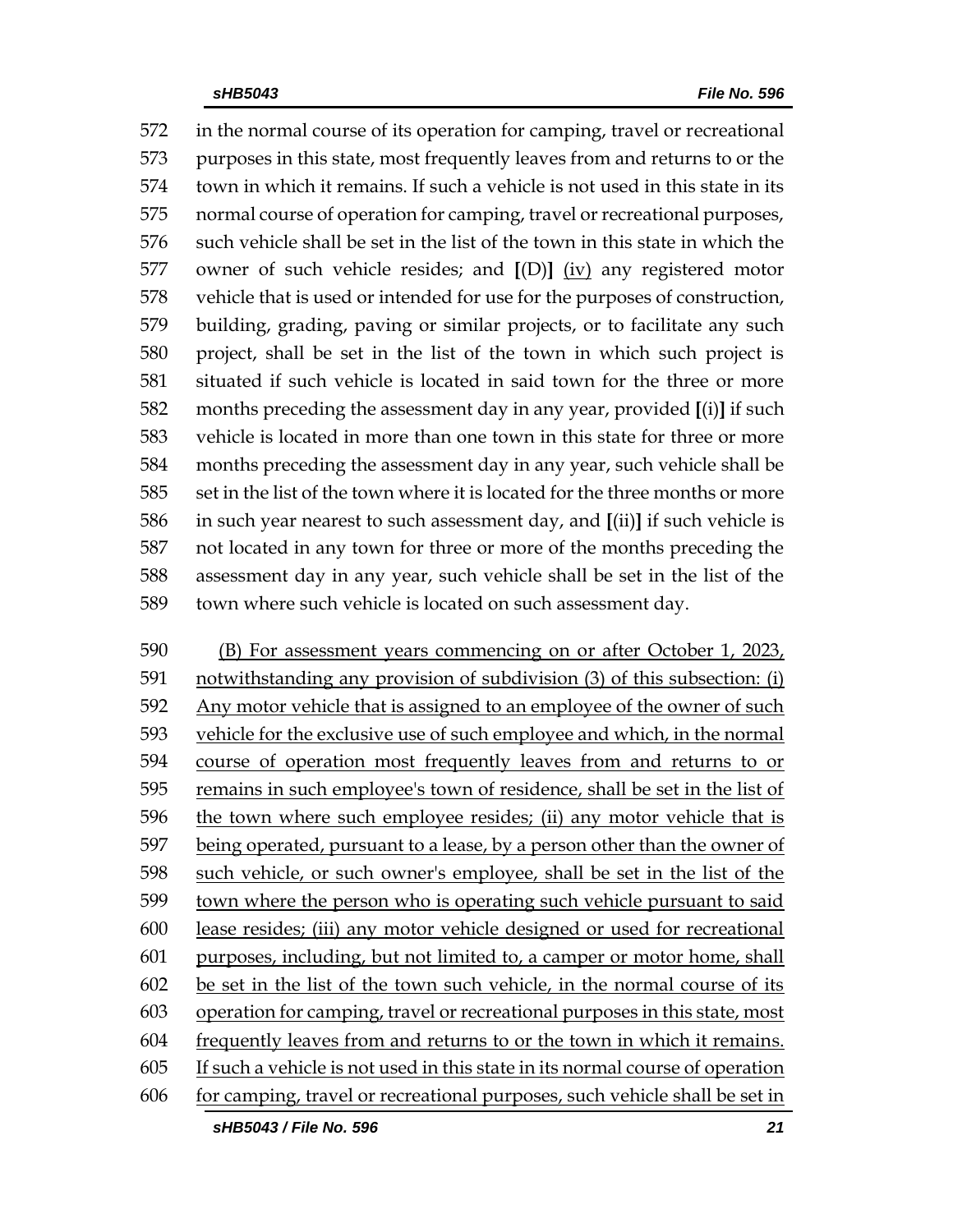the list of the town in this state in which the owner of such vehicle resides; and (iv) any motor vehicle that is used or intended for use for the purposes of construction, building, grading, paving or similar projects, or to facilitate any such project, shall be set in the list of the town in which such project is situated if such vehicle is located in said town for the three or more months preceding the assessment day in any year, provided if such vehicle is located in more than one town in this state for three or more months preceding the assessment day in any year, such vehicle shall be set in the list of the town where it is located for the three months or more in such year nearest to such assessment day, and if such vehicle is not located in any town for three or more of the months preceding the assessment day in any year, such vehicle shall be set in the list of the town where such vehicle is located on such assessment day.

 **[**(5)**]** (6) The owner of a motor vehicle subject to taxation in accordance with the provisions of subdivision **[**(4)**]** (5) of this subsection in a town other than the town in which such owner resides may register such vehicle in the town in which such vehicle is subject to taxation.

 **[**(6) Information**]** (7) (A) For assessment years commencing prior to October 1, 2023, information concerning any vehicle subject to taxation in a town other than the town in which it is registered may be included on any declaration or report filed pursuant to section 12-41, as amended by this act, 12-43, as amended by this act, or 12-57a. If a motor vehicle or snowmobile is registered in a town in which it is not subject to taxation, pursuant to the provisions of subdivision **[**(4)**]** (5) of this **[**section**]** subsection, the assessor of the town in which such vehicle is subject to taxation shall notify the assessor of the town in which such vehicle is registered of the name and address of the owner of such motor vehicle or snowmobile, the vehicle identification number and the town in which such vehicle is subject to taxation. The assessor of the town in which said vehicle is registered and the assessor of the town in which said vehicle is subject to taxation shall cooperate in administering the provisions of this section concerning the listing of such vehicle for property tax purposes.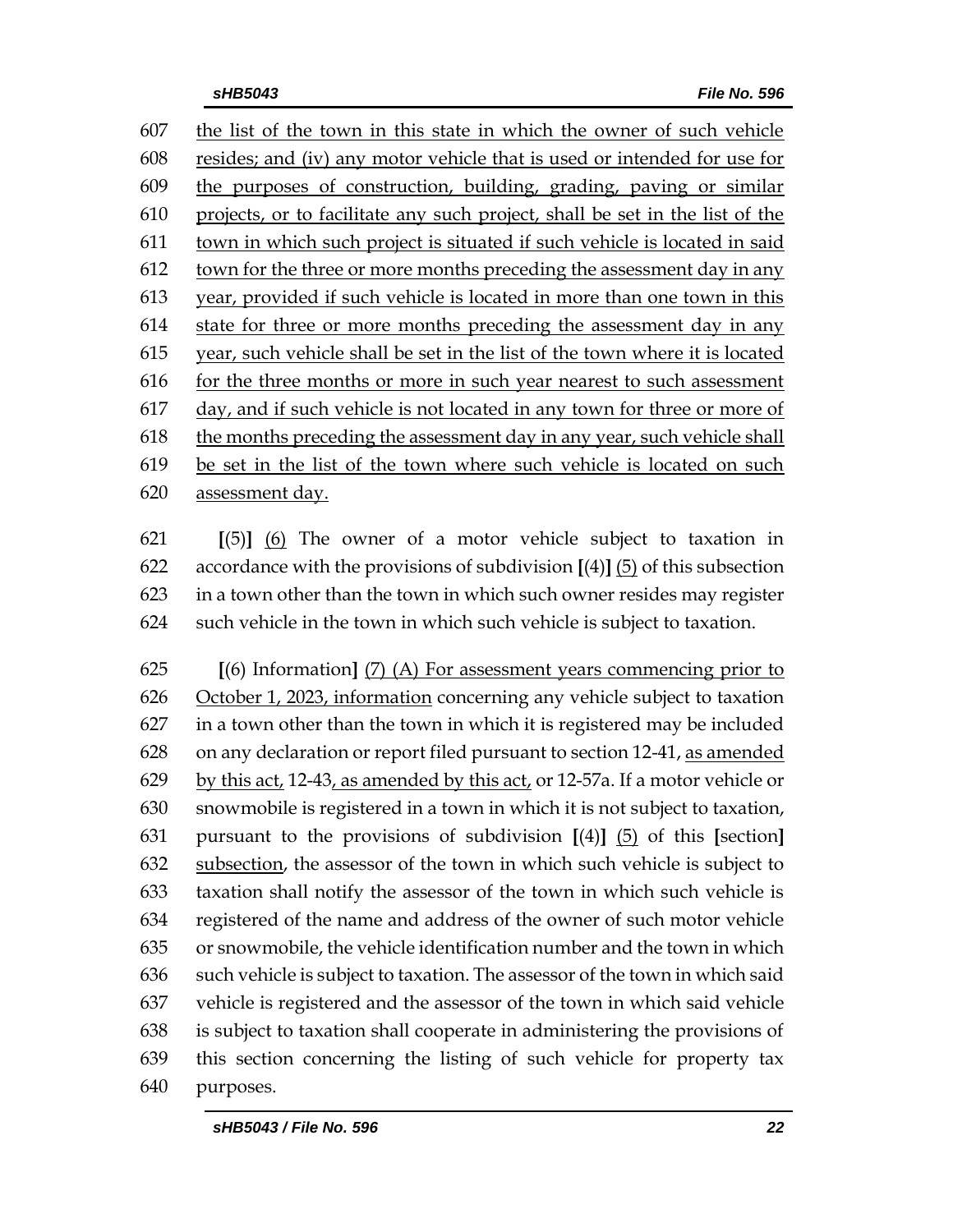(B) For assessment years commencing on or after October 1, 2023, information concerning any vehicle subject to taxation in a town other than the town in which it is registered may be included on any declaration or report filed pursuant to section 12-41, as amended by this act, 12-43, as amended by this act, or 12-57a. If a motor vehicle is listed in a town in which it is not subject to taxation, pursuant to the provisions of subdivision (5) of this subsection, the assessor of the town in which such vehicle is listed shall notify the assessor of the town in which such vehicle is listed of the name and address of the owner of such motor vehicle, the vehicle identification number and the town in which such vehicle is taxed. The assessor of the town in which said vehicle is registered and the assessor of the town in which said vehicle is listed shall cooperate in administering the provisions of this section concerning the listing of such vehicle for property tax purposes.

 Sec. 8. Section 12-71b of the general statutes is repealed and the following is substituted in lieu thereof (*Effective July 1, 2022, and applicable to assessment years commencing on or after October 1, 2023*):

 (a) **[**Any**]** (1) For assessment years commencing prior to October 1, 2023, any person who owns a motor vehicle which is not registered with the Commissioner of Motor Vehicles on the first day of October in any assessment year and which is registered subsequent to said first day of October but prior to the first day of August in such assessment year shall be liable for the payment of property tax with respect to such motor vehicle in the town where such motor vehicle is subject to property tax, in an amount as hereinafter provided, on the first day of January immediately subsequent to the end of such assessment year. The property tax payable with respect to such motor vehicle on said first day of January shall be in the amount which would be payable if such motor vehicle had been entered in the taxable list of the town where such motor vehicle is subject to property tax on the first day of October in such assessment year if such registration occurs prior to the first day of November. If such registration occurs on or after the first day of November but prior to the first day of August in such assessment year, such tax shall be a pro rata portion of the amount of tax payable if such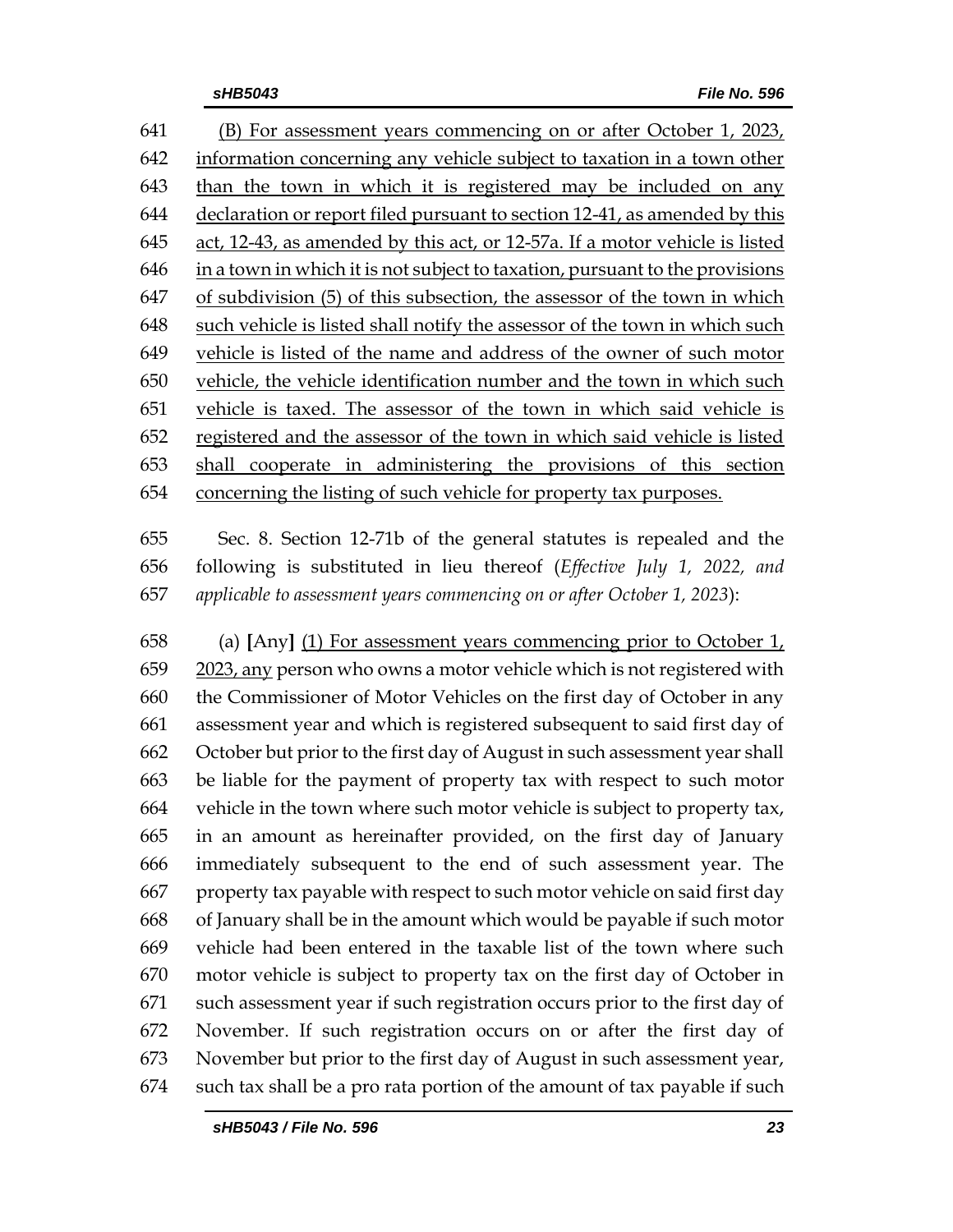motor vehicle had been entered in the taxable list of such town on October first in such assessment year to be determined **[**(1)**]** (A) by a ratio, the numerator of which shall be the number of months from the date of such registration, including the month in which registration occurs, to the first day of October next succeeding and the denominator 680 of which shall be twelve, or  $[(2)]$   $(B)$  upon the affirmative vote of the legislative body of the municipality, by a ratio the numerator of which shall be the number of days from the date of such registration, including the day on which the registration occurs, to the first day of October next succeeding and the denominator of which shall be three hundred sixty- five. For purposes of this section the term "assessment year" means the period of twelve full months commencing with October first each year.

 (2) For assessment years commencing on or after October 1, 2023, any person who owns a motor vehicle which is not registered with the Commissioner of Motor Vehicles on the first day of October in any assessment year and which is registered subsequent to said first day of October but prior to the first day of April in such assessment year shall be liable for the payment of property tax with respect to such motor vehicle in the town where such motor vehicle is subject to property tax, in an amount as hereinafter provided, on the first day of July in such assessment year. Any person who owns a motor vehicle which is registered with the Commissioner of Motor Vehicles on or after the first day of April in any assessment year but prior to the first day of October next succeeding shall be liable for the payment of property tax with respect to such motor vehicle in the town where such motor vehicle is subject to property tax, in an amount hereinafter provided, on the first day of January immediately subsequent to the end of such assessment year. The property tax payable with respect to a motor vehicle described in this subdivision shall be in the amount which would be payable if such motor vehicle had been entered into the taxable list of the town where such motor vehicle is subject to property tax on the first day of October in such assessment year if such registration occurs prior to the first day of November. If such registration occurs on or after the first day of November but prior to the first day of October next succeeding, such tax shall be a pro rata portion of the amount of tax payable if such motor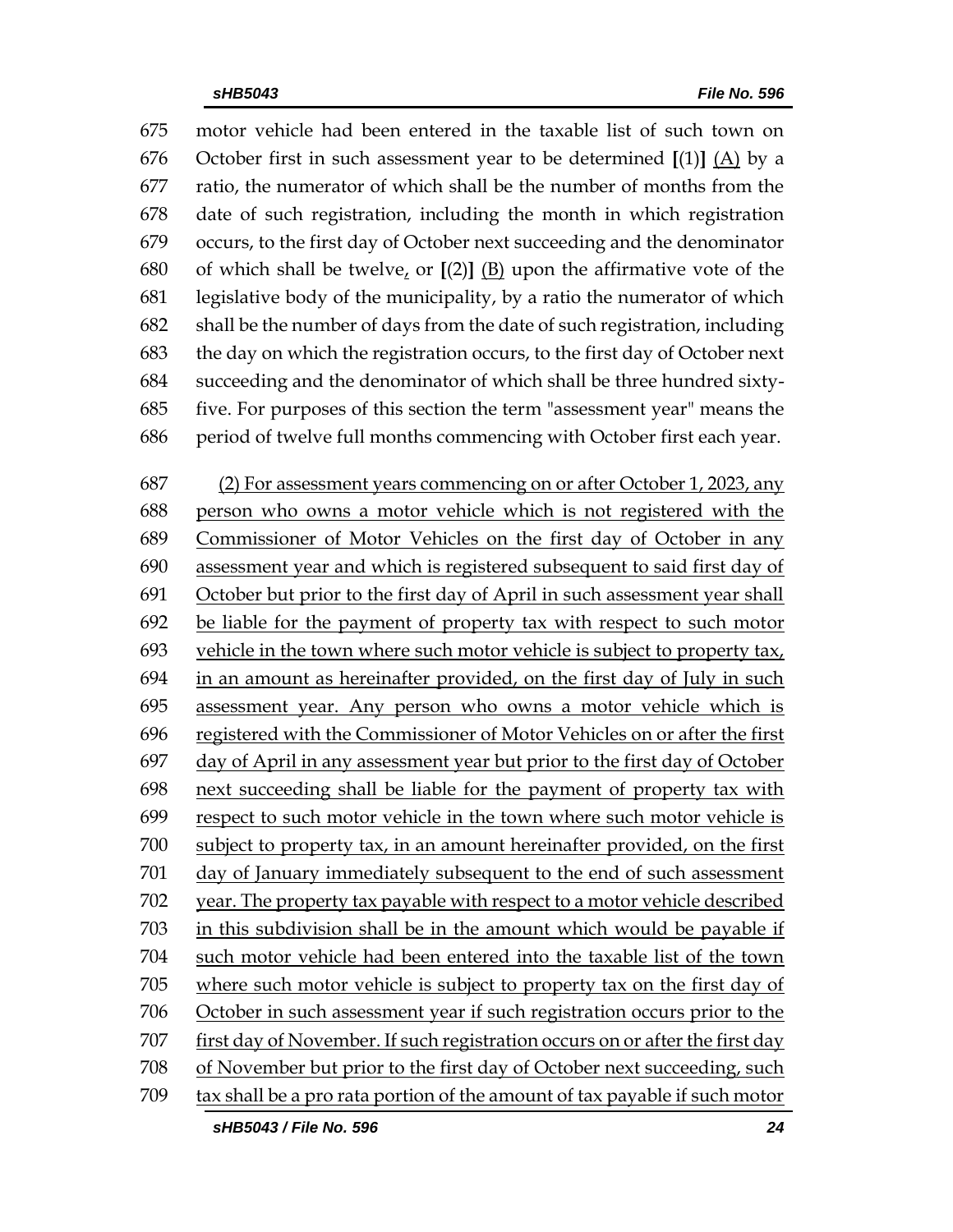vehicle had been entered in the taxable list of such town on October first in such assessment year to be determined (A) by a ratio, the numerator of which shall be the number of months from the date of such registration, including the month in which registration occurs, to the first day of October next succeeding and the denominator of which shall be twelve, or (B) upon the affirmative vote of the legislative body of the municipality, by a ratio the numerator of which shall be the number of days from the date of such registration, including the day on which the registration occurs, to the first day of October next succeeding and the 719 denominator of which shall be three hundred sixty-five.

 (b) **[**Whenever**]** (1) For assessment years commencing prior to October 1, 2023, whenever any person who owns a motor vehicle which has been entered in the taxable list of the town where such motor vehicle is subject to property tax in any assessment year and who, subsequent to the first day of October in such assessment year but prior to the first day of August in such assessment year, replaces such motor vehicle with another motor vehicle, hereinafter referred to as the replacement vehicle, which vehicle may be in a different classification for purposes of registration than the motor vehicle replaced, and provided one of the following conditions is applicable with respect to the motor vehicle replaced: **[**(1)**]** (A) The unexpired registration of the motor vehicle replaced is transferred to the replacement vehicle, **[**(2)**]** (B) the motor vehicle replaced was stolen or totally damaged and proof concerning such theft or total damage is submitted to the assessor in such town, or **[**(3)**]** (C) the motor vehicle replaced is sold by such person within forty- five days immediately prior to or following the date on which such person acquires the replacement vehicle, such person shall be liable for the payment of property tax with respect to the replacement vehicle in the town in which the motor vehicle replaced is subject to property tax, in an amount as hereinafter provided, on the first day of January immediately subsequent to the end of such assessment year. If the replacement vehicle is replaced by such person with another motor vehicle prior to the first day of August in such assessment year, the replacement vehicle shall be subject to property tax as provided in this subsection and such other motor vehicle replacing the replacement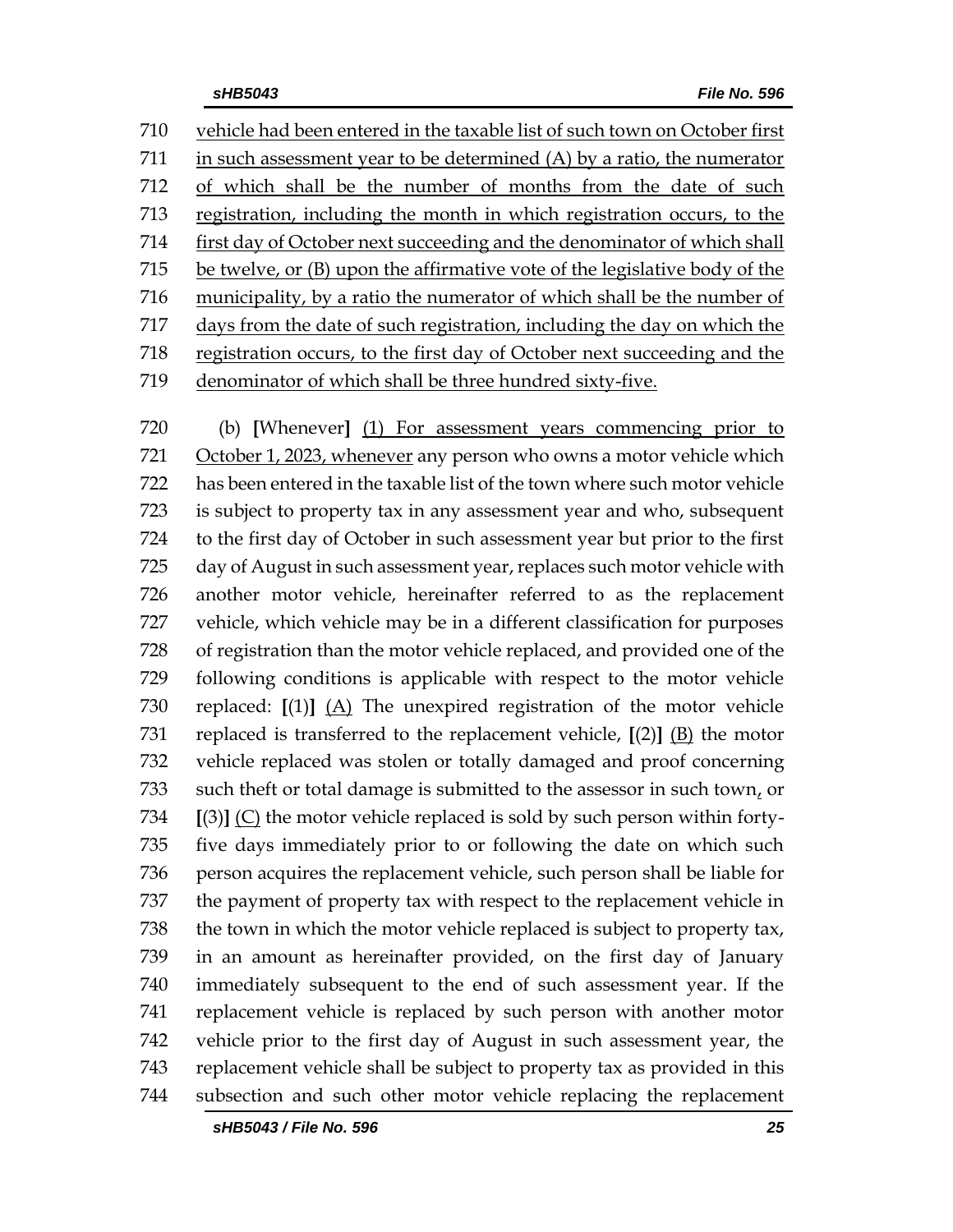vehicle, or any motor vehicle replacing such other motor vehicle in such assessment year, shall be deemed to be the replacement vehicle for purposes of this subsection and shall be subject to property tax as provided herein. The property tax payable with respect to the replacement vehicle on said first day of January shall be the amount by which **[**(A)**]** (i) is in excess of **[**(B)**]** (ii) as follows: **[**(A)**]** (i) The property tax which would be payable if the replacement vehicle had been entered in the taxable list of the town in which the motor vehicle replaced is subject to property tax on the first day of October in such assessment year if such registration occurs prior to the first day of November, however if such registration occurs on or after the first day of November but prior to the first day of August in such assessment year, such tax shall be a pro rata portion of the amount of tax payable if such motor vehicle had been entered in the taxable list of such town on October first in such assessment year to be determined by a ratio, the numerator of which shall be the number of months from the date of such registration, including the month in which registration occurs, to the first day of October next succeeding and the denominator of which shall be twelve, provided if such person, on said first day of October, was entitled to any exemption under section 12-81, as amended by this act, which was allowed in the assessment of the motor vehicle replaced, such exemption shall be allowed for purposes of determining the property tax payable with respect to the replacement vehicle as provided herein; **[**(B)**]** (ii) the property tax payable by such person with respect to the motor vehicle replaced, provided if the replacement vehicle is registered subsequent to the thirty-first day of October but prior to the first day of August in such assessment year such property tax payable with respect to the motor vehicle replaced shall, for purposes of the computation herein, be deemed to be a pro rata portion of such property tax to be prorated in the same manner as the amount of tax determined under **[**(A)**]** (i) above.

 (2) For assessment years commencing on or after October 1, 2023, whenever any person who owns a motor vehicle which has been entered in the taxable list of the town where such motor vehicle is subject to property tax in any assessment year and who, subsequent to the first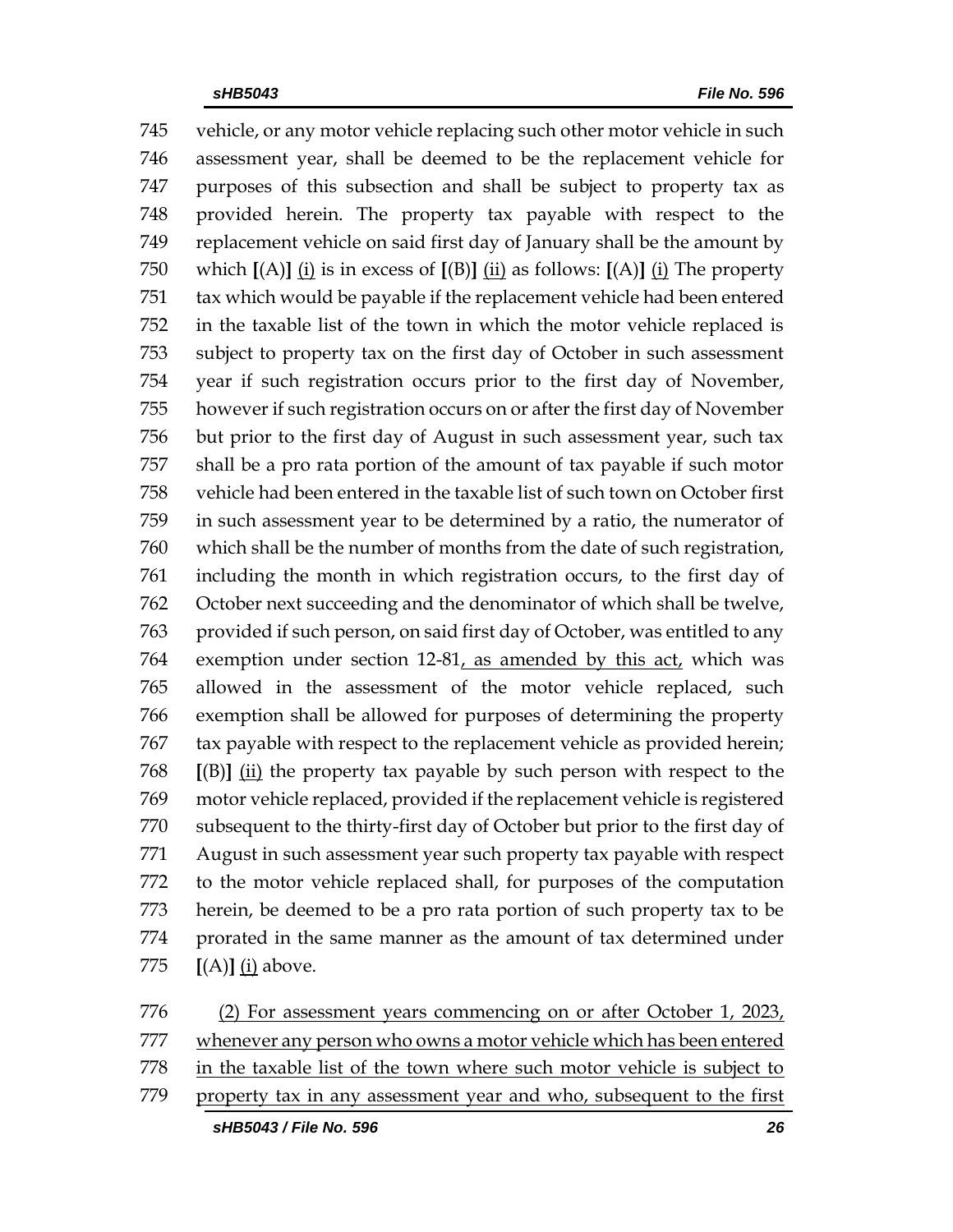day of October in such assessment year but prior to the first day of April in such assessment year, replaces such motor vehicle with another motor vehicle, hereinafter referred to as the replacement vehicle, which vehicle may be in a different classification for purposes of registration than the motor vehicle replaced, and provided one of the following 785 conditions is applicable with respect to the motor vehicle replaced:  $(A)$  The unexpired registration of the motor vehicle replaced is transferred to the replacement vehicle, (B) the motor vehicle replaced was stolen or totally damaged and proof concerning such theft or total damage is submitted to the assessor in such town, or (C) the motor vehicle replaced is sold by such person within forty-five days immediately prior to or following the date on which such person acquires the replacement vehicle, such person shall be liable for the payment of property tax with respect to the replacement vehicle in the town in which the motor vehicle replaced is subject to property tax pursuant to subdivision (4) of this subsection, on the first day of July in such assessment year. If a replacement vehicle is replaced by the owner of such replacement vehicle prior to the first day of October next succeeding such assessment year, the replacement vehicle shall be subject to property tax as provided in this subdivision and such other motor vehicle replacing the replacement vehicle, or any motor vehicle replacing such other motor vehicle in such assessment year, shall be deemed to be the replacement vehicle for purposes of this subdivision. (3) For assessment years commencing on or after October 1, 2023, whenever any person who owns a motor vehicle which has been entered into the taxable list of the town where such motor vehicle is subject to property tax in any assessment year and who, on or after the first day of

April of such assessment year but prior to the first day of October next

 succeeding, replaces such motor vehicle with another motor vehicle, hereinafter referred to as the replacement vehicle, which vehicle may be

- in a different classification for purposes of registration than the motor
- vehicle replaced, and provided one of the following conditions is
- 812 applicable with respect to the motor vehicle replaced: (A) The unexpired

registration of the motor vehicle replaced is transferred to the

replacement vehicle, (B) the motor vehicle replaced was stolen or totally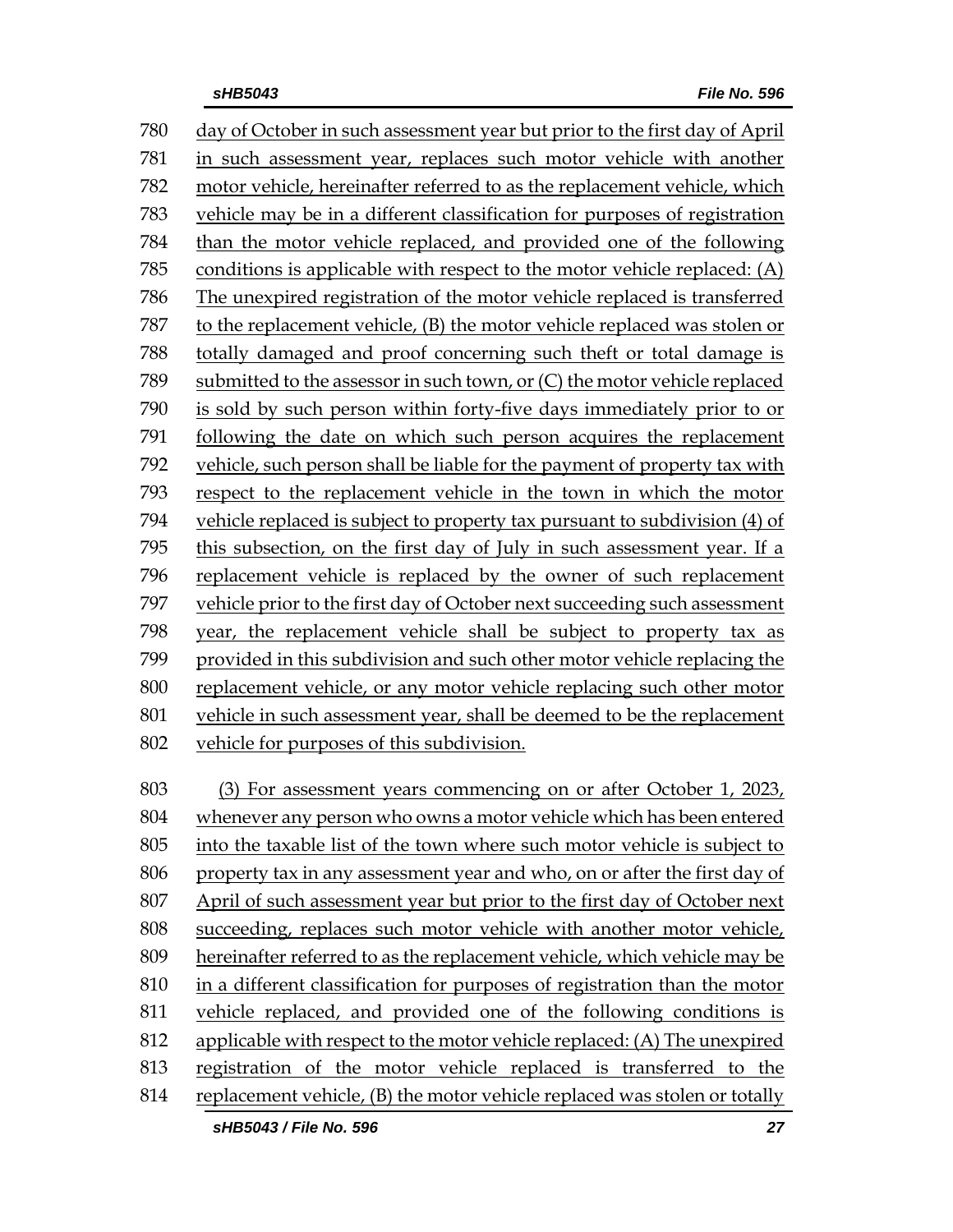damaged and proof concerning such theft or total damage is submitted 816 to the assessor in such town, or  $(C)$  the motor vehicle replaced is sold by such person within forty-five days immediately prior to or following the date on which such person acquires the replacement vehicle, such person shall be liable for the payment of property tax with respect to the replacement vehicle in the town in which the motor vehicle replaced is subject to property tax pursuant to subdivision (4) of this subsection, on 822 the first day of January immediately succeeding such assessment year. If a replacement vehicle is replaced by the owner of such replacement vehicle prior to the first day of October next succeeding such assessment year, the replacement vehicle shall be subject to property tax as provided in this subdivision and such other motor vehicle replacing the replacement vehicle, or any motor vehicle replacing such other motor vehicle in such assessment year, shall be deemed to be the replacement vehicle for purposes of this subdivision. (4) The property tax payable with respect to a replacement vehicle described in subdivision (2) or (3) of this subsection shall be the amount 832 by which  $(A)$  is in excess of  $(B)$  as follows:  $(A)$  The property tax which would be payable if the replacement vehicle had been entered in the taxable list of the town in which the motor vehicle replaced is subject to property tax on the first day of October in such assessment year if such registration occurs prior to the first day of November, however, if such registration occurs on or after the first day of November but prior to the first day of October next succeeding, such tax shall be a pro rata portion of the amount of tax payable if such motor vehicle had been entered in 840 the taxable list of such town on October first in such assessment year to be determined by ratio, the numerator of which shall be the number of months from the date of such registration, including the month in which registration occurs, to the first day of October next succeeding and the denominator of which shall be twelve, provided if such person, on said first day of October, was entitled to any exemption under section 12-81, as amended by this act, which was allowed in the assessment of the motor vehicle replaced, such exemption shall be allowed for purposes

- 848 of determining the property tax payable with respect to the replacement
- vehicle as provided herein; (B) the property tax payable by such person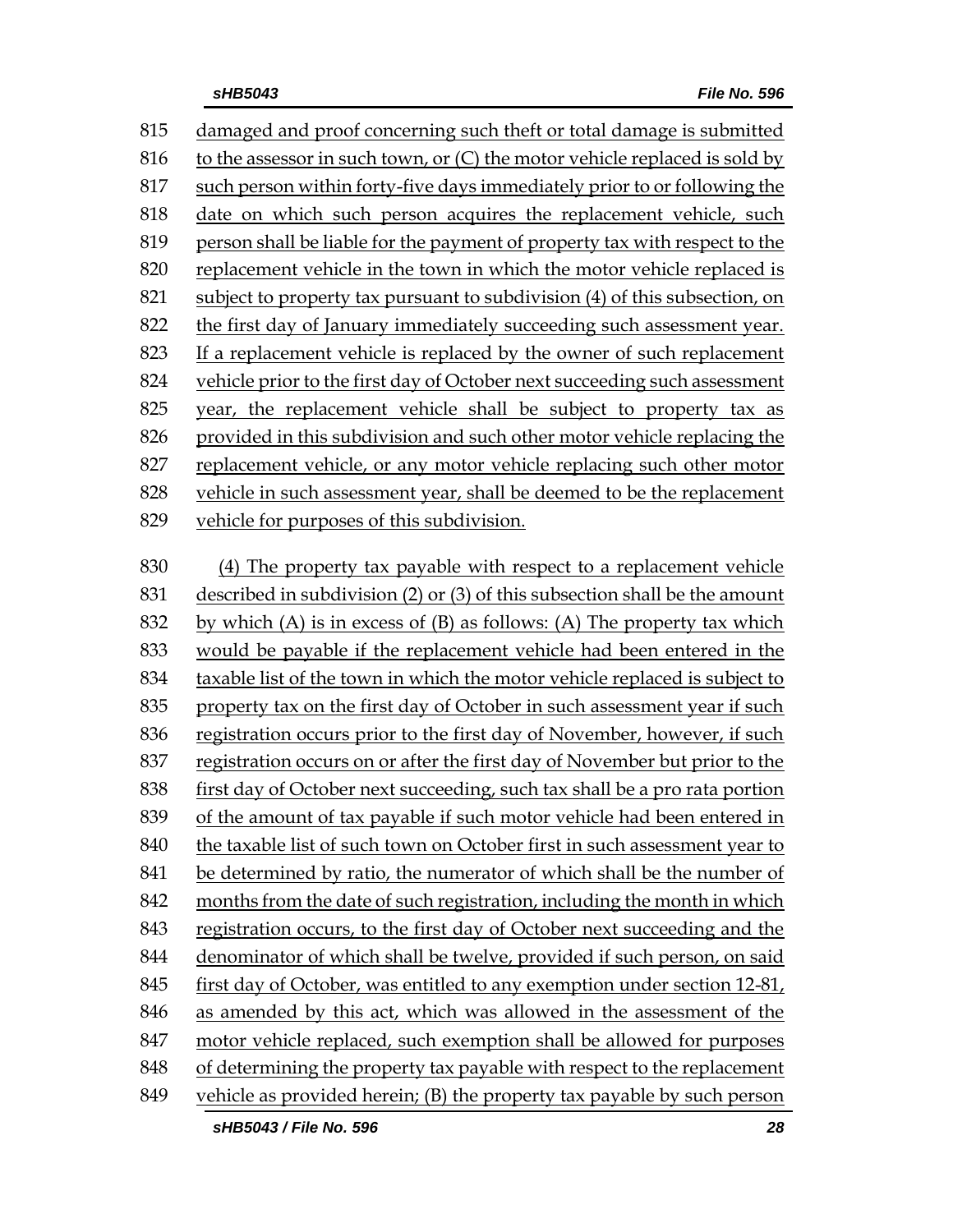with respect to the motor vehicle replaced, provided if the replacement vehicle is registered subsequent to the thirty-first day of October but prior to the first day of October next succeeding such property tax payable with respect to the motor vehicle replaced shall, for purposes of the computation herein, be deemed to be a pro rata portion of such property tax to be prorated in the same manner as the amount of tax determined under (A) above.

 (c) **[**Any**]** (1) For assessment years commencing prior to October 1, 2023, any person who owns a commercial motor vehicle which has been temporarily registered at any time during any assessment year and which has not during such period been entered in the taxable list of any town in the state for purposes of the property tax and with respect to which no permanent registration has been issued during such period, shall be liable for the payment of property tax with respect to such motor vehicle in the town where such motor vehicle is subject to property tax on the first day of January immediately following the end of such assessment year, in an amount as hereinafter provided. The property tax payable shall be in the amount which would be payable if such motor vehicle had been entered in the taxable list of the town where such motor vehicle is subject to property tax on the first day of October in such assessment year.

 (2) For assessment years commencing on or after October 1, 2023, any person who owns a commercial motor vehicle which has been temporarily registered at any time during any assessment year and which has not during such period been entered in the taxable list of any town in the state for purposes of the property tax and with respect to which no permanent registration has been issued during such period, shall be liable for the payment of property tax with respect to such motor vehicle in the town where such motor vehicle is subject to property tax on the first day of July of such assessment year or the first day of January immediately following such assessment year, as applicable, pursuant to subdivisions (2) and (3) of subsection (b) of this section. The property tax payable shall be in the amount which would be payable if such motor vehicle had been entered in the taxable list of the town where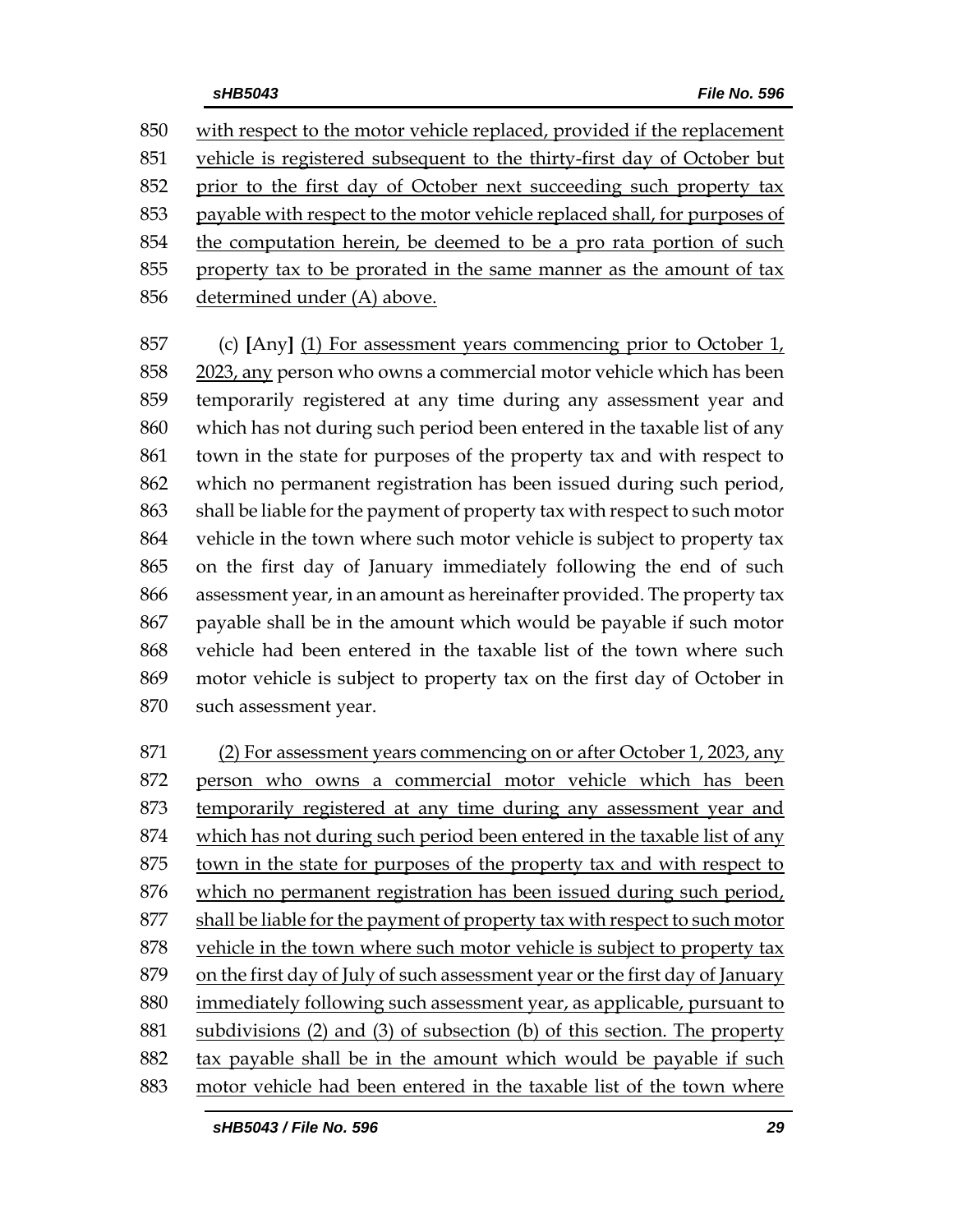884 such motor vehicle is subject to property tax on the first day of October in such assessment year.

 (d) Any motor vehicle subject to property tax as provided in this section shall, except as otherwise provided in subsection (b) of this section, be subject to such property tax in the town in which such motor vehicle was last registered in the assessment year ending immediately preceding the day on which such property tax is payable as provided in this section.

 (e) Whenever any motor vehicle subject to property tax as provided in this section has been replaced by the owner with another motor vehicle in the assessment year immediately preceding the day on which such property tax is payable, each such motor vehicle shall be subject to property tax as provided in this section.

 (f) Upon receipt by the assessor in any town of notice from the Commissioner of Motor Vehicles, in a manner as prescribed by said commissioner, with respect to any motor vehicle subject to property tax in accordance with the provisions of this section and which has not been entered in the taxable grand list of such town, such assessor shall determine the value of such motor vehicle for purposes of property tax assessment and shall add such value to the taxable grand list in such town for the immediately preceding assessment date and the tax thereon shall be levied and collected by the tax collector. Such property tax shall be payable not later than the first day of (1) February following the first day of January on which the owner of such motor vehicle becomes liable for the payment of property tax, for assessment years commencing prior to October 1, 2023, and (2) the month succeeding the month in which such property tax became due and payable, for 911 assessment years commencing on or after October 1, 2023, with respect to such motor vehicle in accordance with the provisions of this section, subject to any determination in accordance with section 12-142 that such tax shall be due and payable in installments. Said owner may appeal the assessment of such motor vehicle, as determined by the assessor in accordance with this subsection, to the board of assessment appeals next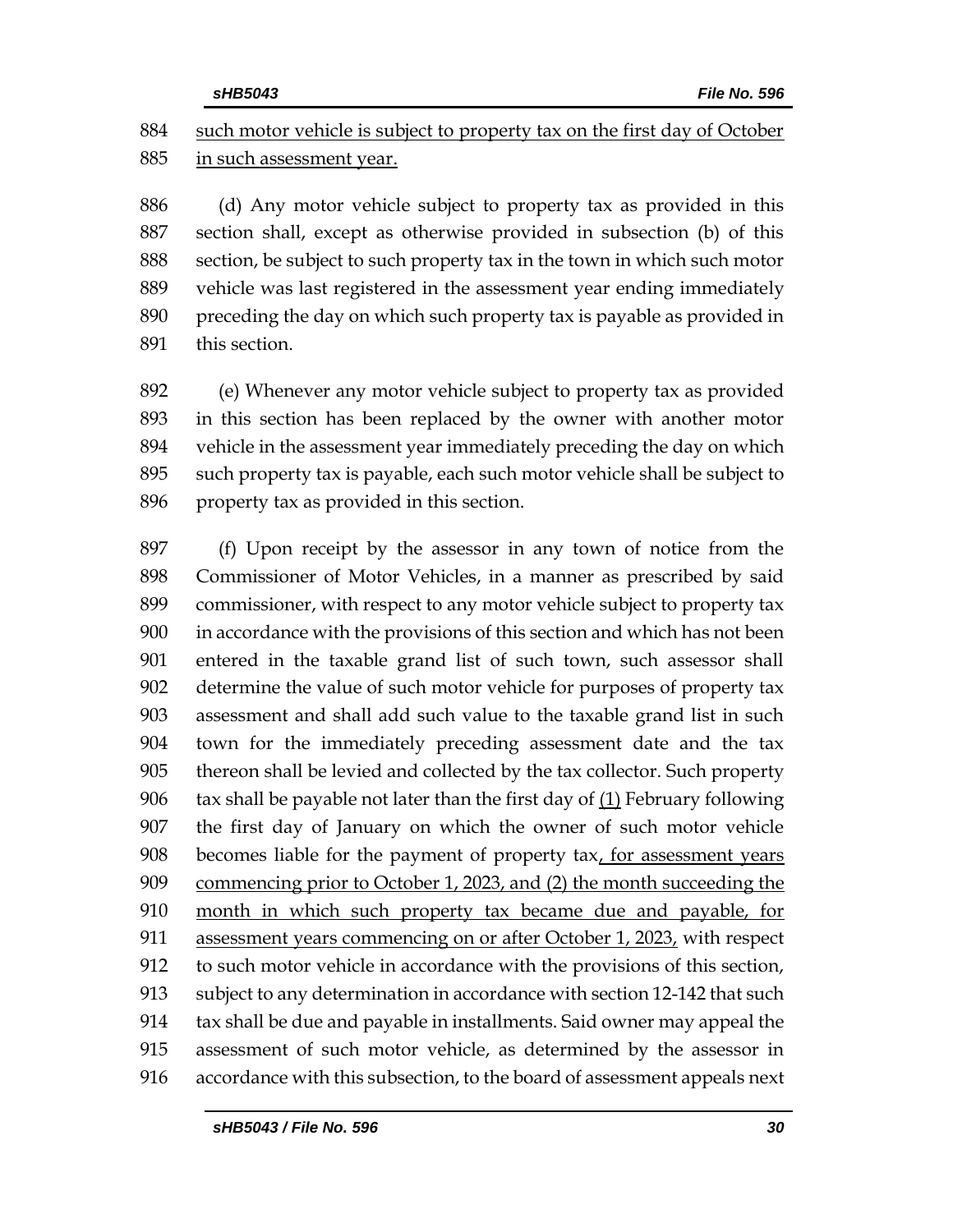succeeding the date on which the tax based on such assessment is payable, and thereafter, to the Superior Court as provided in section 12- 117a. If the amount of such tax is reduced upon appeal, the portion thereof which has been paid in excess of the amount determined to be due upon appeal shall be refunded to said owner.

 (g) Any motor vehicle which is not registered in this state shall be subject to property tax in this state if such motor vehicle in the normal course of operation most frequently leaves from and returns to or remains in one or more points within this state, and such motor vehicle shall be subject to such property tax in the town within which such motor vehicle in the normal course of operation most frequently leaves from and returns to or remains, provided when the owner of such motor vehicle is a resident in any town in the state, it shall be presumed that such motor vehicle most frequently leaves from and returns to or remains in such town unless evidence, satisfactory to the assessor in such town, is submitted to the contrary.

 Sec. 9. Subsection (b) of section 12-71c of the general statutes is repealed and the following is substituted in lieu thereof (*Effective July 1, 2022, and applicable to assessment years commencing on or after October 1, 2023*):

 (b) Any person claiming a property tax credit with respect to a motor vehicle in accordance with subsection (a) of this section **[**for any assessment year shall, not later than the thirty-first day of December immediately following the end of the assessment year which next follows the assessment year in which such motor vehicle is so sold, damaged, stolen or removed and registered,**]** shall file with the assessor in the town in which such person is entitled to such property tax credit, documentation satisfactory to the assessor concerning the sale, total 945 damage, theft or removal and registration of such motor vehicle. For 946 assessment years commencing prior to October 1, 2023, such documentation shall be filed not later than the thirty-first day of December immediately following the end of the assessment year which next follows the assessment year in which such motor vehicle was sold,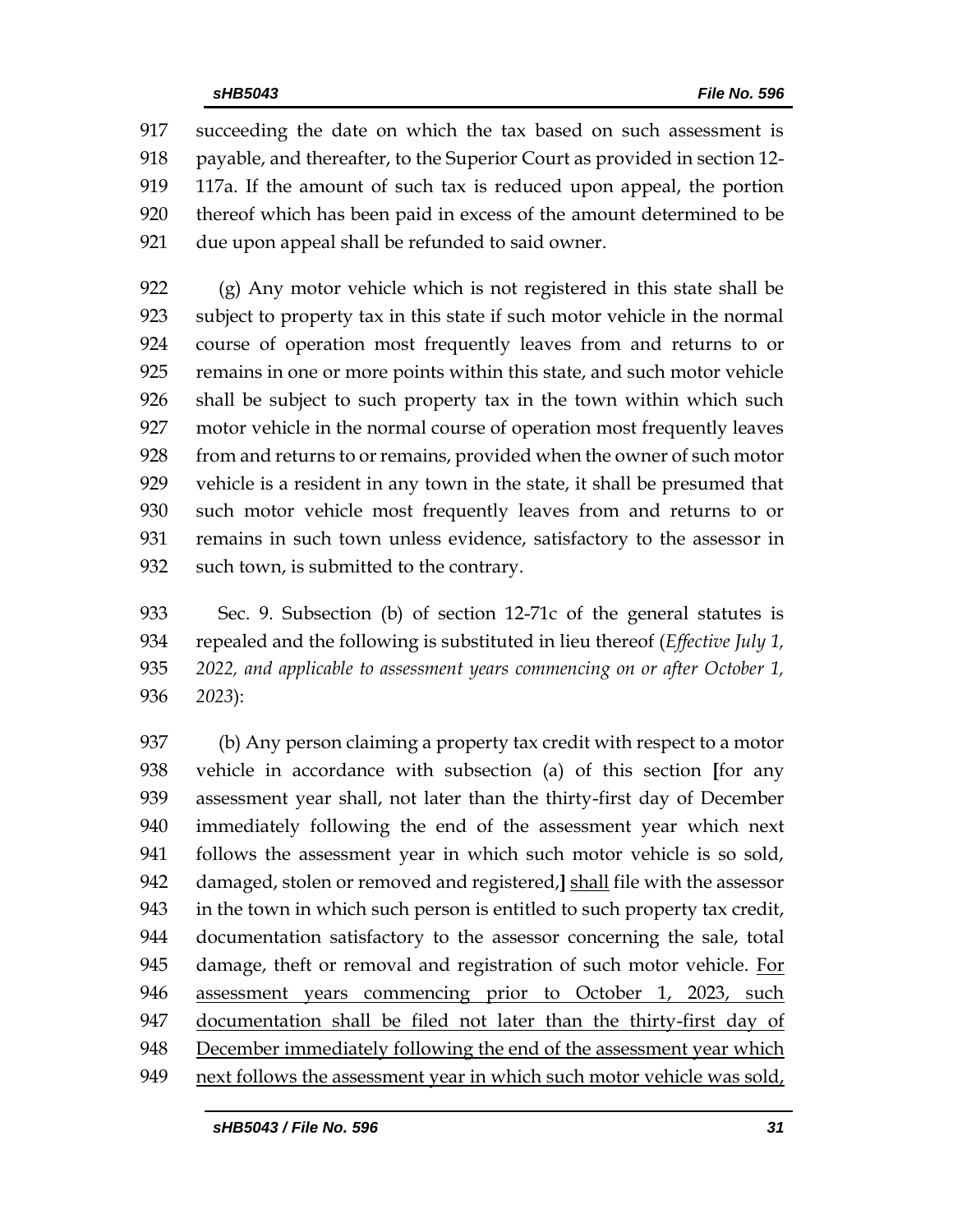damaged, stolen or removed and registered. For assessment years commencing on or after October 1, 2023, such documentation shall be 952 filed not later than three years after the date upon which such tax was due and payable for such motor vehicle. Failure to file such claim and documentation as prescribed herein shall constitute a waiver of the right to such property tax credit.

 Sec. 10. Subdivision (74) of section 12-81 of the 2022 supplement to the general statutes is repealed and the following is substituted in lieu thereof (*Effective July 1, 2022, and applicable to assessment years commencing on or after October 1, 2023*):

 (74) (A) (i) For a period not to exceed five assessment years following the assessment year in which it is first registered, any new commercial truck, truck tractor, tractor and semitrailer, and vehicle used in combination therewith, which is used exclusively to transport freight for hire and: Is either subject to the jurisdiction of the United States Department of Transportation pursuant to Chapter 135 of Title 49, United States Code, or any successor thereto, or would otherwise be subject to said jurisdiction except for the fact that the vehicle is used exclusively in intrastate commerce; has a gross vehicle weight rating in excess of twenty-six thousand pounds; and prior to August 1, 1996, was not registered in this state or in any other jurisdiction but was registered in this state on or after said date. (ii) For a period not to exceed five assessment years following the assessment year in which it is first registered, any new commercial truck, truck tractor, tractor and semitrailer, and vehicle used in combination therewith, not eligible under subparagraph (A)(i) of this subdivision, that has a gross vehicle weight rating in excess of fifty-five thousand pounds and was not registered in this state or in any other jurisdiction but was registered in this state on or after August 1, 1999. As used in this subdivision, "gross vehicle weight rating" has the same meaning as provided in section 14- 1;

 (B) Any person who on October first in any year holds title to or is the registrant of a vehicle for which such person intends to claim the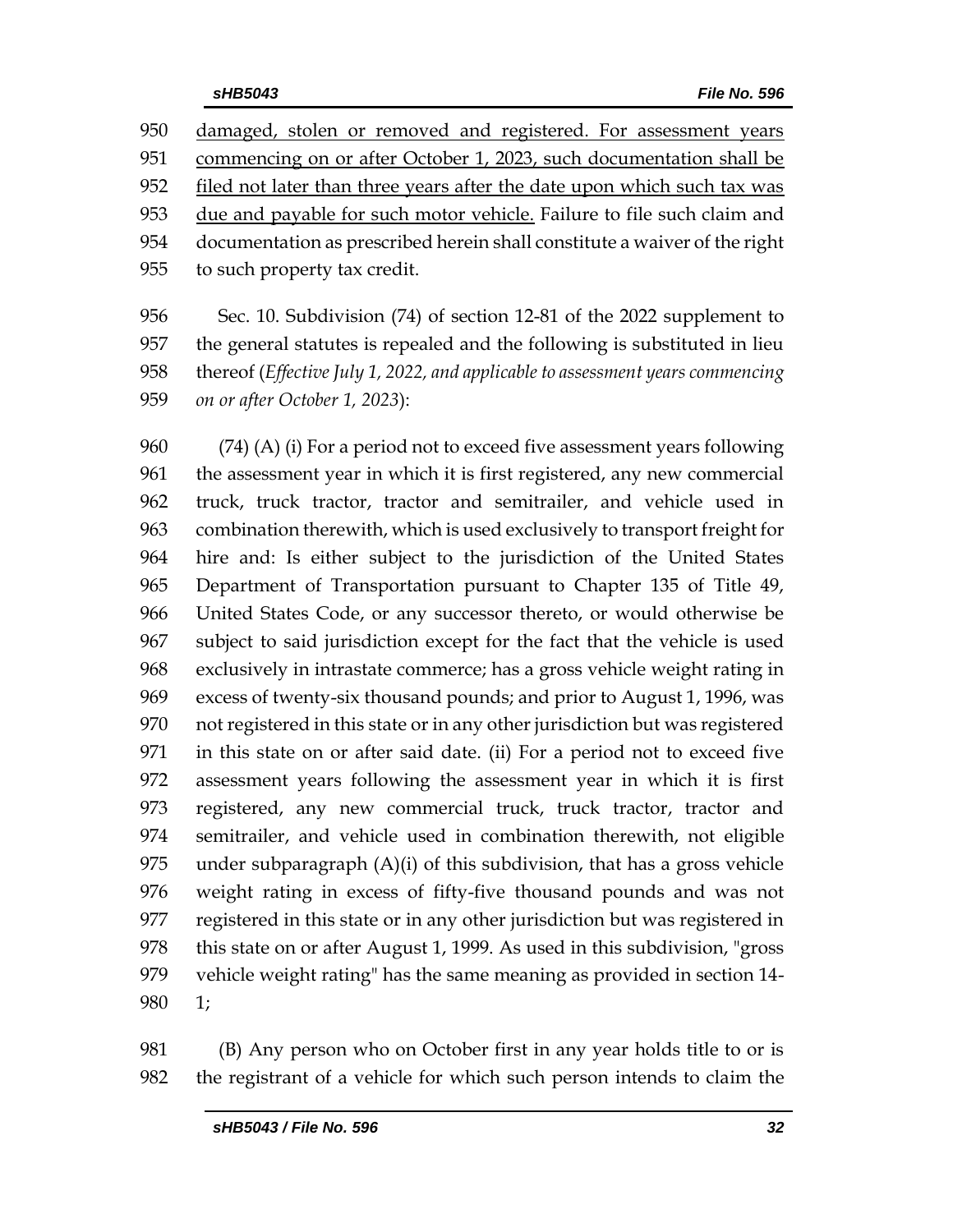exemption provided in this subdivision shall file with the assessor or board of assessors in the municipality in which the vehicle is subject to property taxation, on or before the first day of November in such year, a written application claiming such exemption on a form prescribed by 987 the Secretary of the Office of Policy and Management. Such person shall include information as to the make, model, year and vehicle identification number of each such vehicle, and any appurtenances attached thereto, in such application. The person holding title to or the registrant of such vehicle for which exemption is claimed shall furnish the assessor or board of assessors with such supporting documentation as said secretary may require, including, but not limited to, evidence of vehicle use, acquisition cost and registration. Failure to file such application in this manner and form within the time limit prescribed shall constitute a waiver of the right to such exemption for such assessment year, unless an extension of time is allowed as provided in section 12-81k. Such application shall not be required for any assessment year following that for which the initial application is filed, provided if the vehicle is modified, such modification shall be deemed a waiver of the right to such exemption until a new application is filed and the right to such exemption is established as required initially. With respect to any vehicle for which the exemption under this subdivision has previously been claimed in a town other than that in which the vehicle is registered on any assessment date, the person shall not be entitled to such exemption until a new application is filed and the right to such exemption is established in said town;

 (C) With respect to any vehicle which is not registered on the first day of October in any assessment year and which is registered subsequent to said first day of October but prior to the first day of August in such assessment year, the value of such vehicle for property tax exemption purposes shall be a pro rata portion of the value determined in accordance with subparagraph (D) of this subdivision, to be determined by a ratio, the numerator of which shall be the number of months from the date of such registration, including the month in which registration occurs, to the first day of October next succeeding and the denominator of which shall be twelve. For purposes of this subdivision, "assessment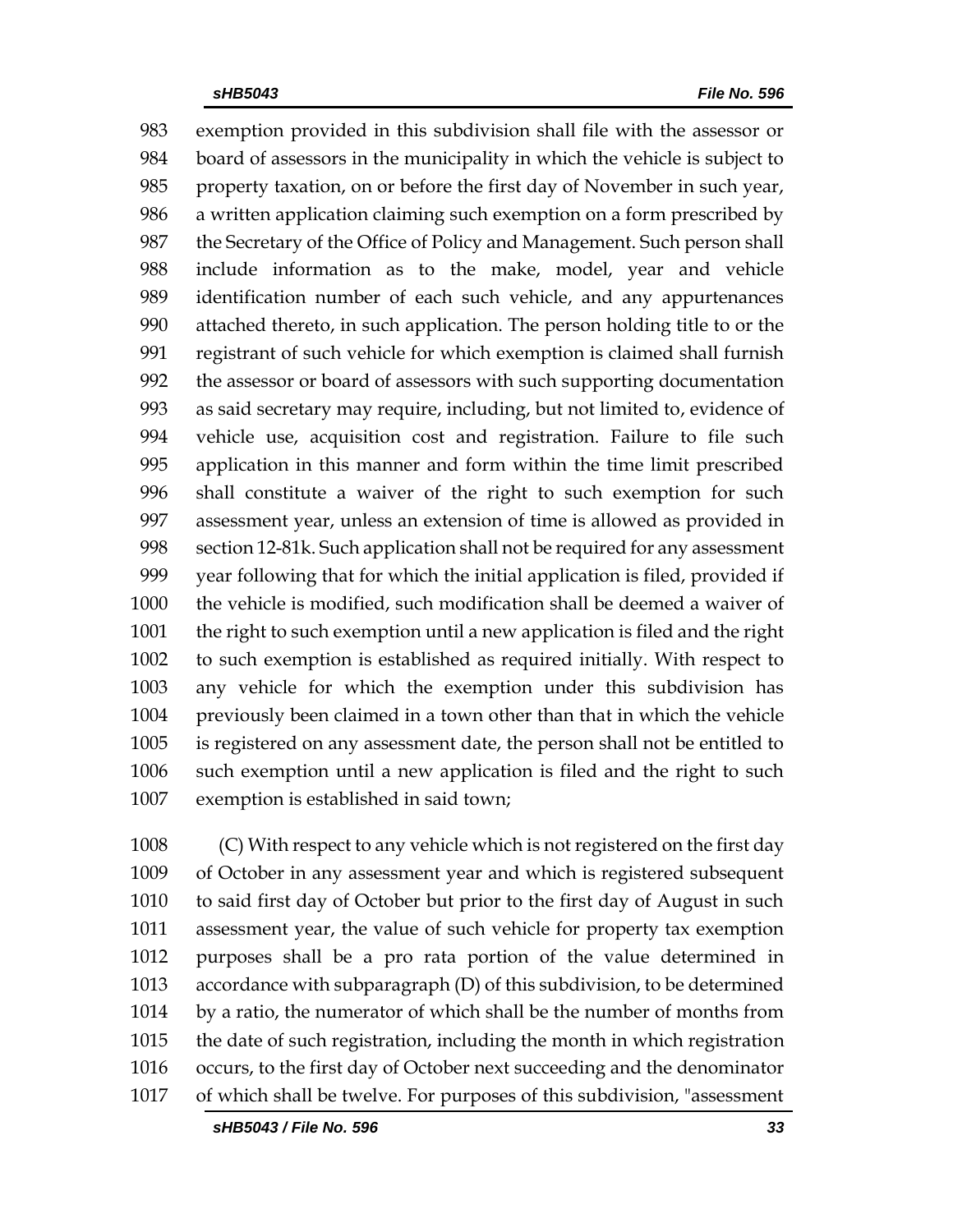| 1018         | year" means the period of twelve full months commencing with October                                                                    |
|--------------|-----------------------------------------------------------------------------------------------------------------------------------------|
| 1019         | first each year;                                                                                                                        |
| 1020<br>1021 | (D) [Notwithstanding] For assessment years commencing prior to<br>October 1, 2023, notwithstanding the provisions of section 12-71d, as |
| 1022         | amended by this act, the assessor or board of assessors shall determine                                                                 |
| 1023         | the value for each vehicle with respect to which a claim for exemption                                                                  |
| 1024         | under this subdivision is approved, based on the vehicle's cost of                                                                      |
| 1025         | acquisition, including costs related to the modification of such vehicle,                                                               |
| 1026         | adjusted for depreciation;                                                                                                              |
| 1027         | Sec. 11. Section 12-81 of the 2022 supplement to the general statutes                                                                   |
| 1028         | is amended by adding subdivision (80) as follows (Effective July 1, 2022,                                                               |
| 1029         | and applicable to assessment years commencing on or after October 1, 2023):                                                             |
| 1030         | (NEW) (80) For assessment years commencing on or after October 1,                                                                       |
| 1031         | 2023, any snowmobile, all-terrain vehicle or residential utility trailer,                                                               |
| 1032         | provided such property is exclusively for personal use.                                                                                 |
| 1033         | Sec. 12. Subsection (a) of section 12-42 of the general statutes is                                                                     |
| 1034         | repealed and the following is substituted in lieu thereof ( <i>Effective July 1</i> ,                                                   |
| 1035         | 2022):                                                                                                                                  |
| 1036         | (a) Any person required by law to file an annual declaration of                                                                         |
| 1037         | personal property may request a filing extension with the assessor of the                                                               |
| 1038         | municipality. Such request shall be made on or before the first day of                                                                  |
| 1039         | November in writing, including by electronic filing if the municipality                                                                 |
| 1040         | is able to and agrees to accept electronic filing under subsection $[(d)]$ $(e)$                                                        |
| 1041         | of section 12-41, as amended by this act. When the first day of November                                                                |
| 1042         | is a Saturday or Sunday, the declaration or extension request may be                                                                    |
| 1043         | filed or postmarked the next business day following. The assessor may                                                                   |
| 1044         | grant an extension of not more than forty-five days to file the declaration                                                             |
| 1045         | required pursuant to section 12-41, as amended by this act, upon                                                                        |
| 1046         | determination that there is good cause.                                                                                                 |

 Sec. 13. Section 12-43 of the general statutes is repealed and the following is substituted in lieu thereof (*Effective July 1, 2022*):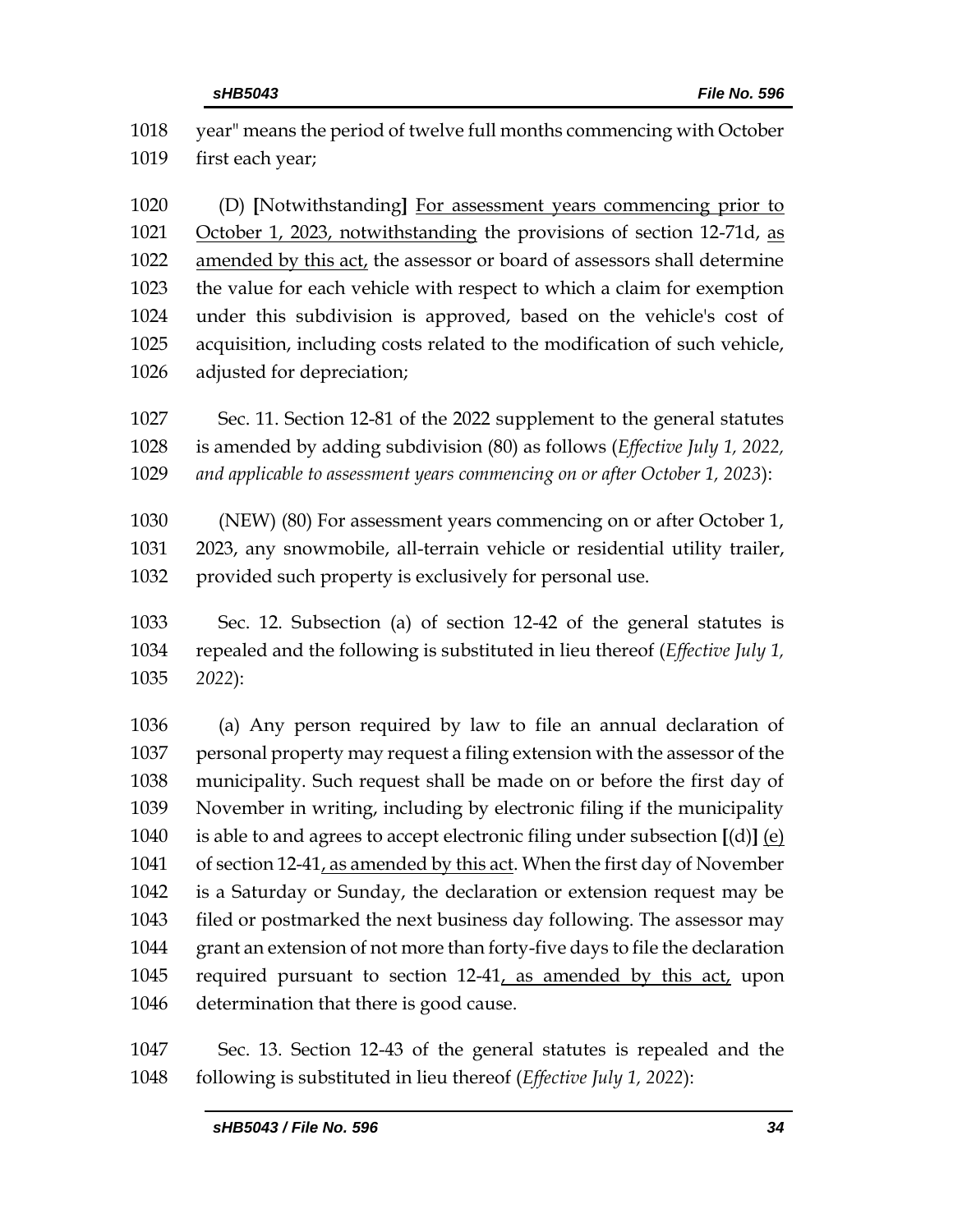Each owner of tangible personal property located in any town for three months or more during the assessment year immediately preceding any assessment day, who is a nonresident of such town, shall file a declaration of such personal property with the assessors of the town in which the same is located on such assessment day, if located in such town for three months or more in such year, otherwise, in the town in which such property is located for the three months or more in such year nearest to such assessment day, under the same provisions as apply to residents, and such personal property shall not be liable to taxation in any other town in this state. The declaration of each nonresident taxpayer shall contain the nonresident's post-office and street address. At least thirty days before the expiration of the time for filing such declaration, the assessors shall mail blank declaration forms to each nonresident, or to such nonresident's attorney or agent having custody of the nonresident's taxable property, or send such forms electronically to such nonresident's electronic mail address or the electronic mail address of such nonresident's attorney or agent, provided such nonresident has requested, in writing, to receive such forms electronically. If the identity or mailing address of a nonresident taxpayer is not discovered until after the expiration of time for filing a declaration, the assessor shall, not later than ten days after determining the identity or mailing address, mail a declaration form to the nonresident taxpayer. Said taxpayer shall file the declaration not later than fifteen days after the date such declaration form is sent. Each nonresident taxpayer who fails to file a declaration in accordance with the provisions of this section shall be subject to the penalty provided in subsection **[**(e)**]** (f) of section 12-41, as amended by this act. As used in this section, "nonresident" means a person who does not reside in the town in which such person's tangible personal property is located on the assessment day, or a company, corporation, limited liability company, partnership or any other type of business enterprise that does not have an established place for conducting business in such town on the assessment day.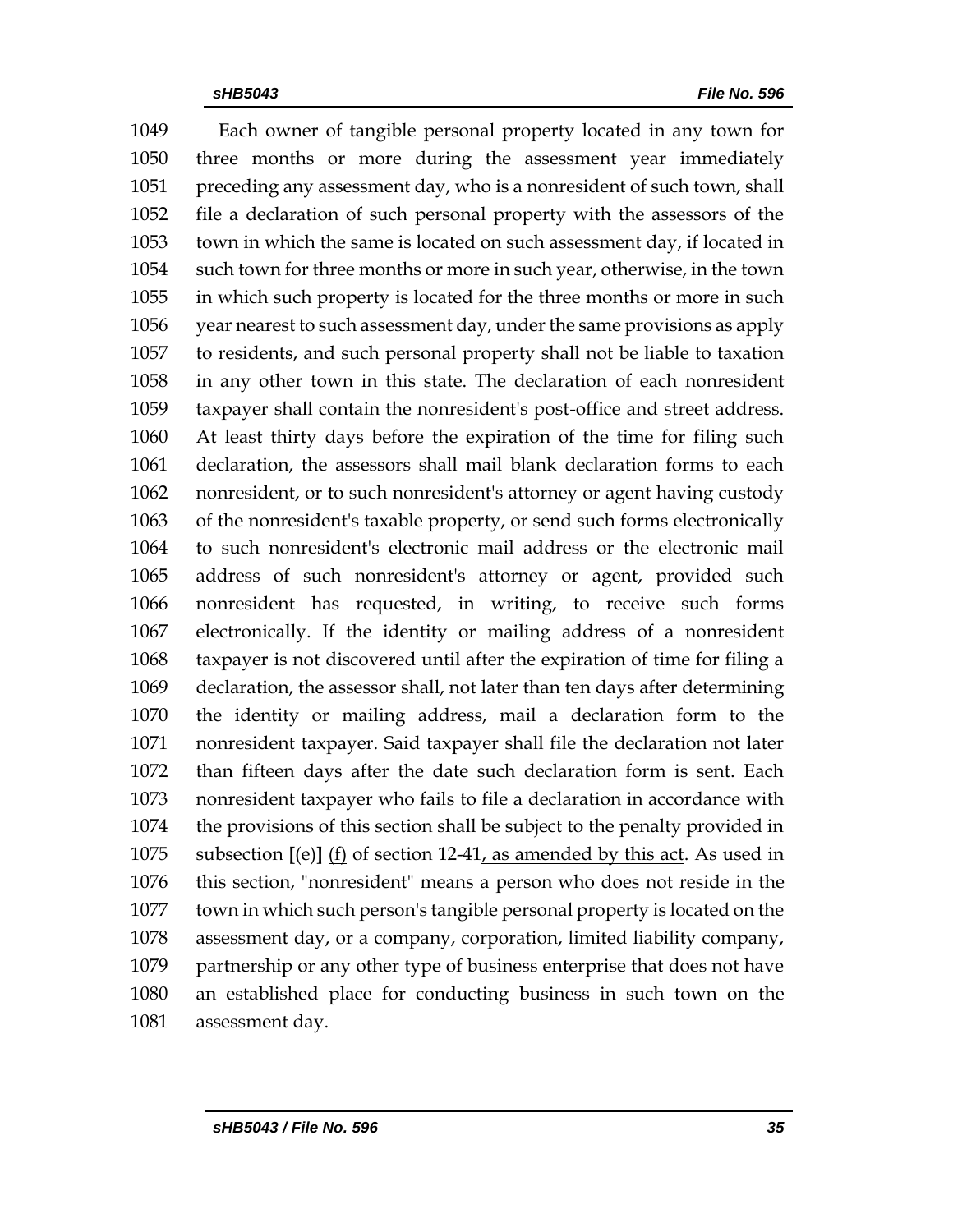|           |                          | This act shall take effect as follows and shall amend the following |
|-----------|--------------------------|---------------------------------------------------------------------|
| sections: |                          |                                                                     |
|           |                          |                                                                     |
| Section 1 | July 1, 2022, and        | 14-33(a) and $(b)$                                                  |
|           | applicable to assessment |                                                                     |
|           | years commencing on or   |                                                                     |
|           | after October 1, 2023    |                                                                     |
| Sec. 2    | July 1, 2022, and        | 14-163                                                              |
|           | applicable to assessment |                                                                     |
|           | years commencing on or   |                                                                     |
|           | after October 1, 2023    |                                                                     |
| Sec. 3    | July 1, 2022, and        | 12-71d                                                              |
|           | applicable to assessment |                                                                     |
|           | years commencing on or   |                                                                     |
|           | after October 1, 2023    |                                                                     |
| Sec. 4    | July 1, 2022             | $12 - 63$                                                           |
| Sec. 5    | July 1, 2022, and        | 12-41                                                               |
|           | applicable to assessment |                                                                     |
|           | years commencing on or   |                                                                     |
|           | after October 1, 2023    |                                                                     |
| Sec. 6    | July 1, 2022, and        | $12 - 53(a)$                                                        |
|           | applicable to assessment |                                                                     |
|           | years commencing on or   |                                                                     |
|           | after October 1, 2023    |                                                                     |
| Sec. 7    | July 1, 2022, and        | 12-71                                                               |
|           | applicable to assessment |                                                                     |
|           | years commencing on or   |                                                                     |
|           | after October 1, 2023    |                                                                     |
| Sec. 8    | July 1, 2022, and        | $12 - 71b$                                                          |
|           | applicable to assessment |                                                                     |
|           | years commencing on or   |                                                                     |
|           | after October 1, 2023    |                                                                     |
| Sec. 9    | July 1, 2022, and        | $12-71c(b)$                                                         |
|           | applicable to assessment |                                                                     |
|           | years commencing on or   |                                                                     |
|           | after October 1, 2023    |                                                                     |
| Sec. 10   | July 1, 2022, and        | $12 - 81(74)$                                                       |
|           | applicable to assessment |                                                                     |
|           | years commencing on or   |                                                                     |
|           | after October 1, 2023    |                                                                     |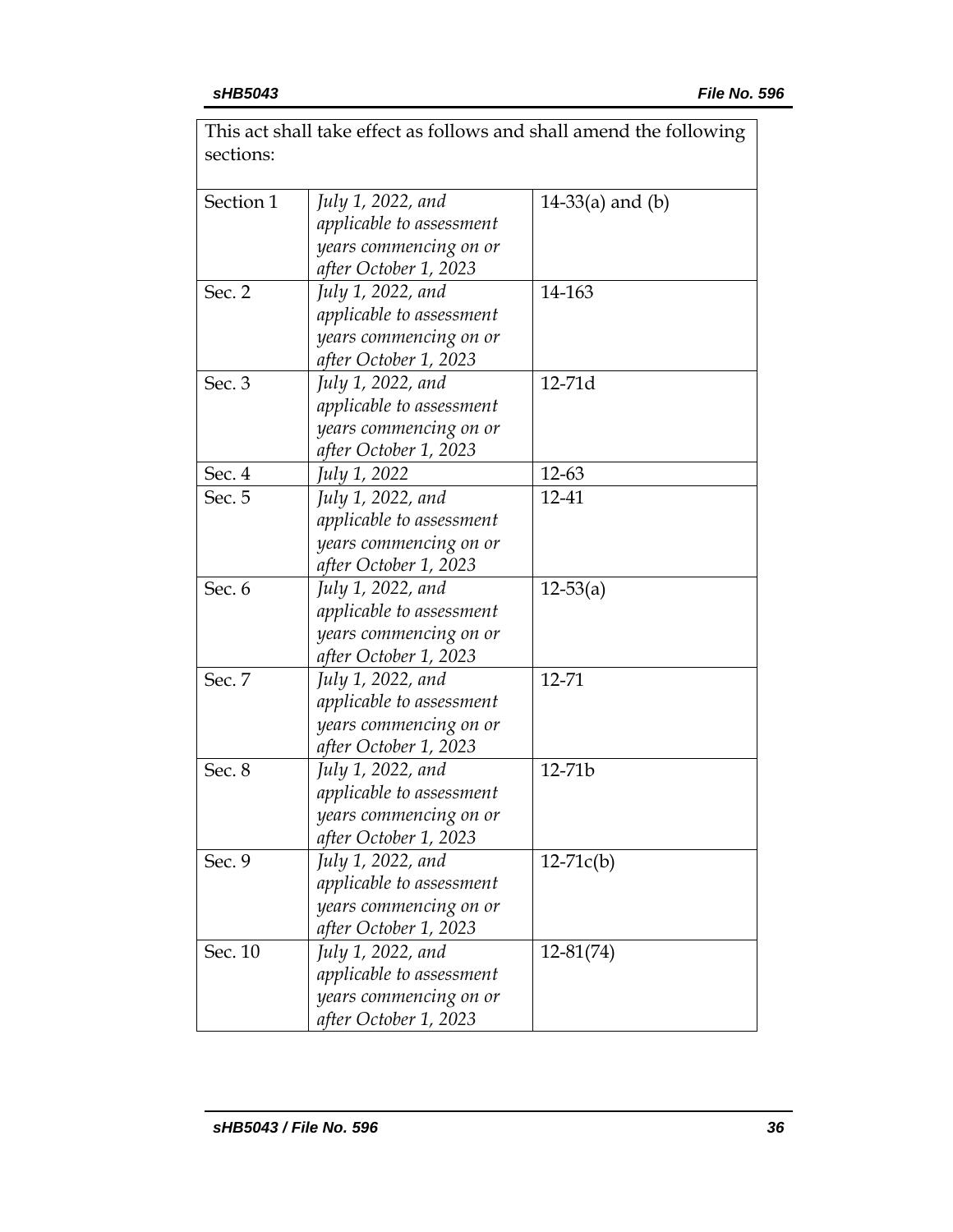| Sec. 11 | July 1, 2022, and<br>applicable to assessment<br>years commencing on or<br>after October 1, 2023 | 12-81      |
|---------|--------------------------------------------------------------------------------------------------|------------|
| Sec. 12 | July 1, 2022                                                                                     | $12-42(a)$ |
| Sec. 13 | July 1, 2022                                                                                     | 12-43      |

# **PD** *Joint Favorable Subst. C/R* FIN

*FIN Joint Favorable*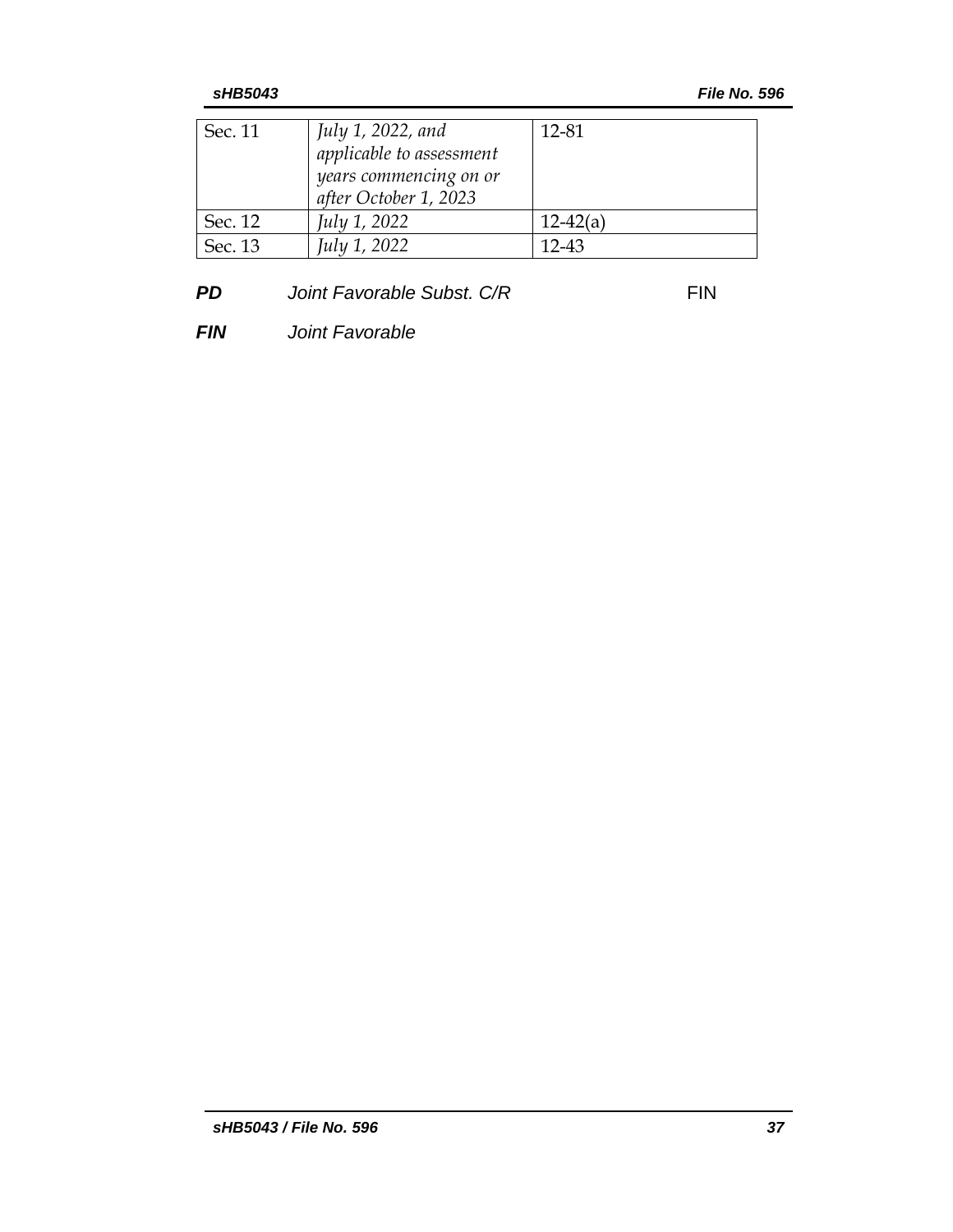*The following Fiscal Impact Statement and Bill Analysis are prepared for the benefit of the members of the General Assembly, solely for purposes of information, summarization and explanation and do not represent the intent of the General Assembly or either chamber thereof for any purpose. In general,*  fiscal impacts are based upon a variety of informational sources, including the analyst's professional *knowledge. Whenever applicable, agency data is consulted as part of the analysis, however final products do not necessarily reflect an assessment from any specific department.*

### *OFA Fiscal Note*

*State Impact:* None

*Municipal Impact:* See Below

#### *Explanation*

The bill makes several changes to the assessment process for motor vehicle property taxes. It 1) establishes a depreciation schedule for motor vehicle taxes; 2) exempts all-terrain vehicles, snowmobiles and certain utility trailers from property taxes; 3) expands the supplemental motor vehicle tax to vehicles registered in August and September; and 4) makes other motor vehicle assessment changes.

The bill results in a shift in municipal grand lists to real and personal property by establishing a depreciation schedule for motor vehicles. This precludes any increase in a municipality's motor vehicle grand list that would otherwise occur by assessing vehicles based on manufacturer's suggested retail price (MSRP).

The bill results in a grand list reduction to municipalities by exempting all-terrain vehicles, snowmobiles and utility trailers. This grand list reduction is at least partially offset by the expansion of the supplemental motor vehicle tax to vehicles registered in August and September. The net impact of these two changes on municipal grand lists is expected to be minimal.

The other changes made in the bill to the motor vehicle assessment process have no fiscal impact. The bill also makes various changes to the process by which DMV reports registered vehicles to municipal assessors, which has no fiscal impact.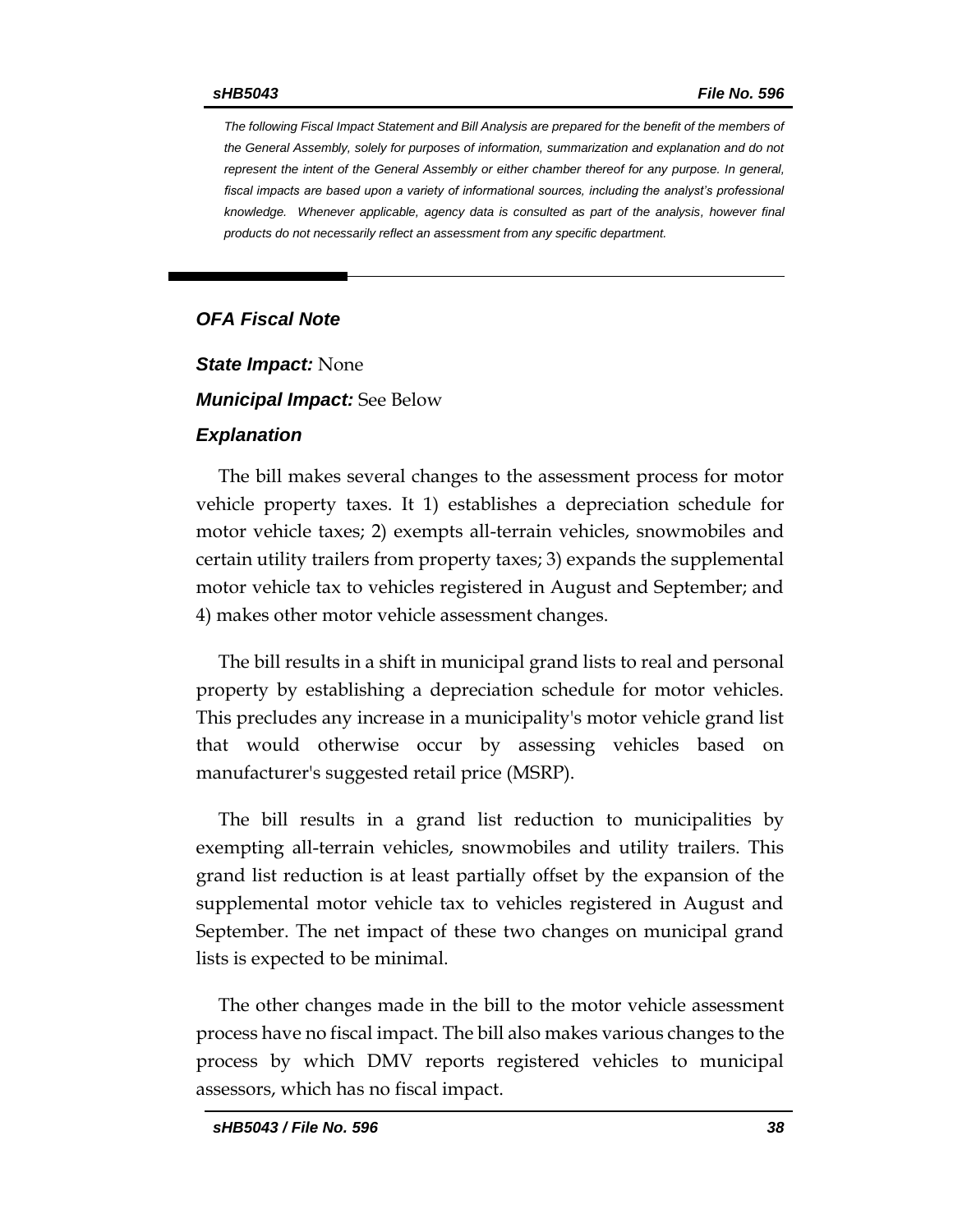### *The Out Years*

The annualized ongoing fiscal impact identified above would continue into the future subject to changes in municipal grand lists.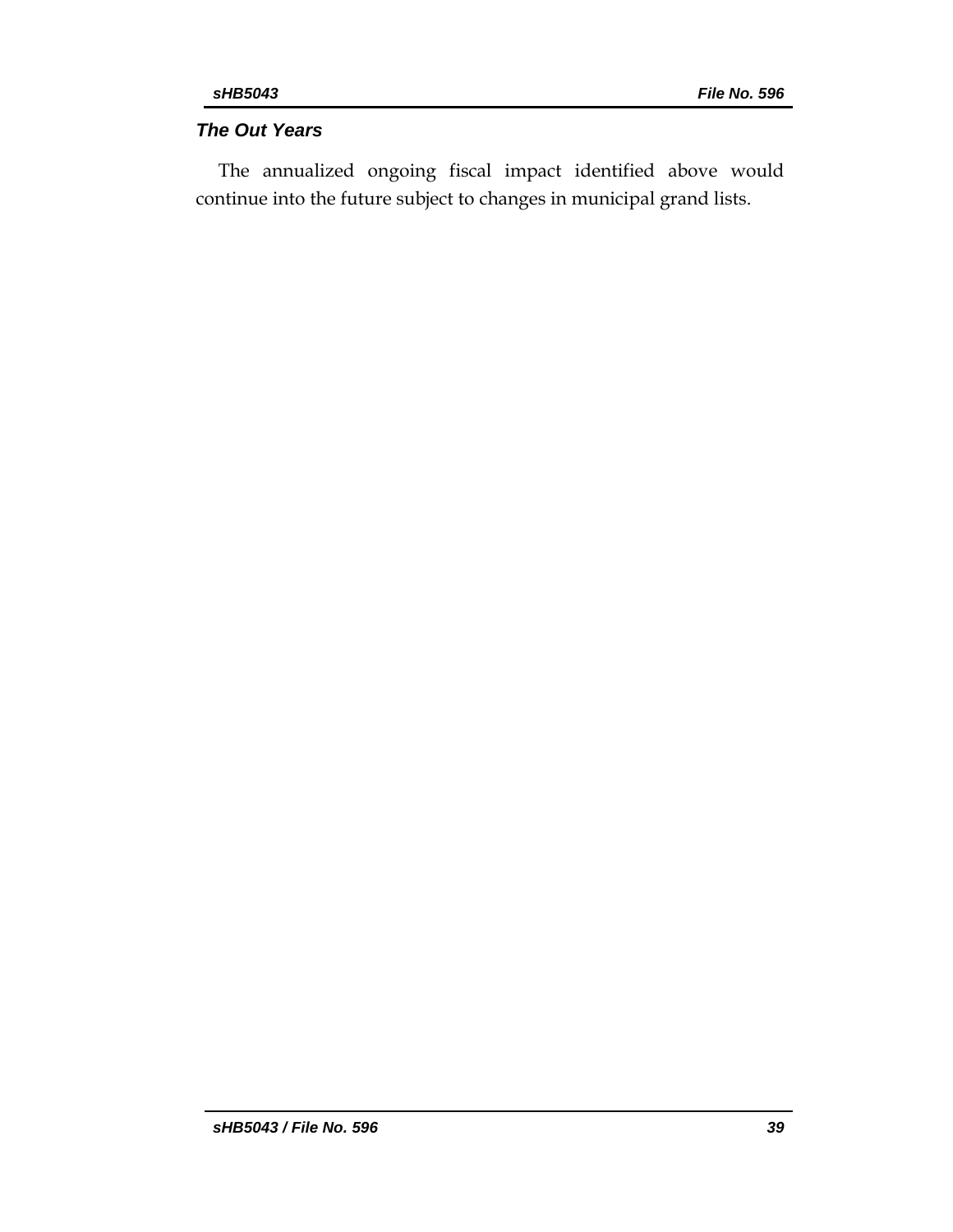# **OLR Bill Analysis sHB 5043**

# *AN ACT REFORMING MOTOR VEHICLE ASSESSMENT.*

## **SUMMARY**

This bill makes numerous changes in motor vehicle property tax assessment laws. Beginning in the 2023 assessment year, the bill principally:

- 1. exempts from property tax snowmobiles, all-terrain vehicles, and utility trailers used exclusively for personal purposes (§ 11);
- 2. requires municipalities to value motor vehicles based on the manufacturer's suggested retail price (MSRP) and a 20-year depreciation schedule, rather than the schedule of values annually recommended by the Office of Policy Management (OPM);
- 3. increases the frequency with which the Department of Motor Vehicles (DMV) must provide motor vehicle registration information to municipalities;
- 4. modifies the timeline for supplemental property taxes due on motor vehicles registered after each assessment year starts and extends the supplemental tax bill requirement to vehicles registered in August and September of each assessment year;
- 5. extends the period during which taxpayers may claim a property tax credit for motor vehicles that were stolen, sold, totaled, or moved out of state; and
- 6. requires taxpayers to include on personal property declarations motor vehicles that are included in a schedule of motor vehicle plate classes established by OPM.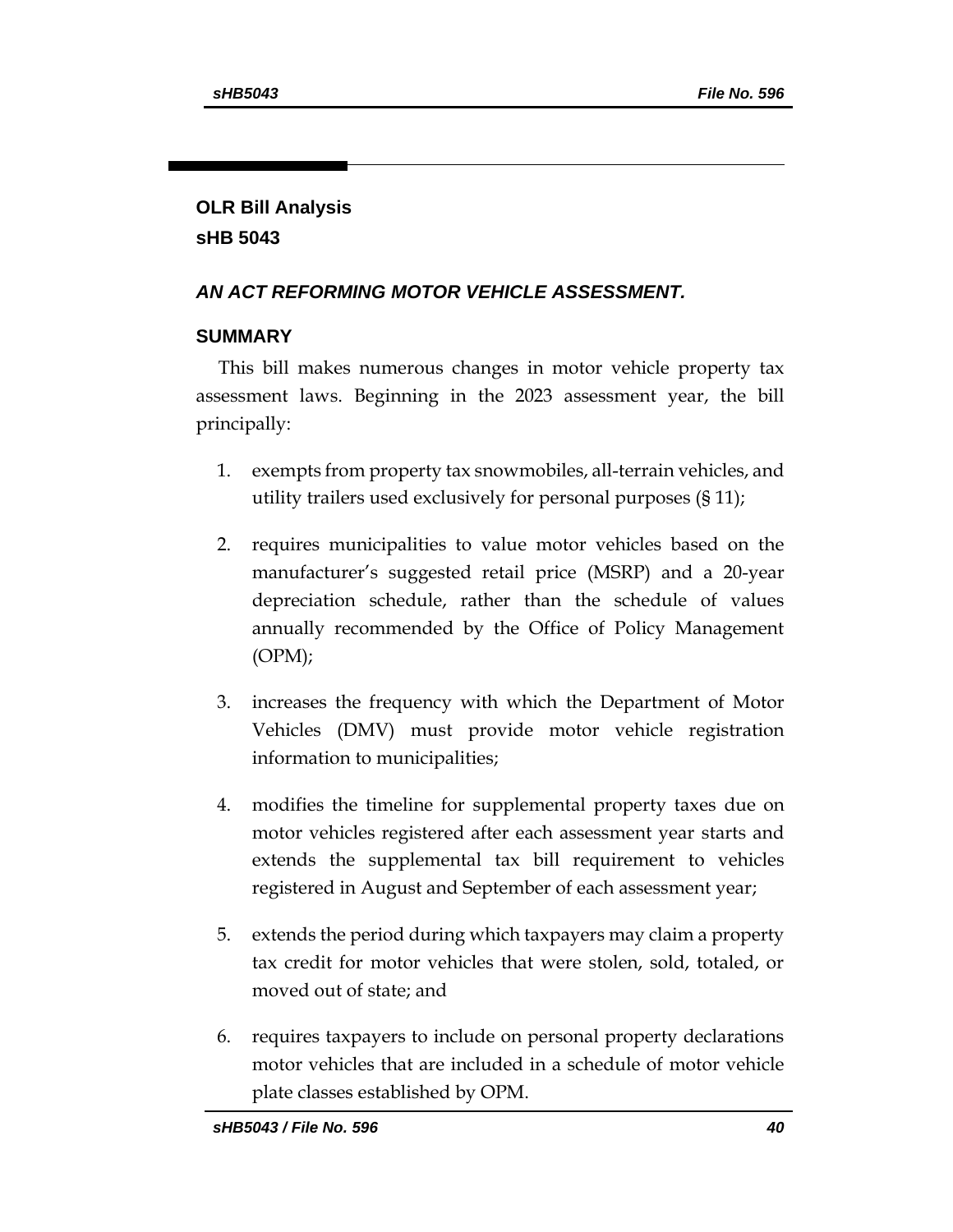Under current law, DMV generally cannot issue a vehicle registration to anyone who owes property taxes on a registered vehicle, and DMV may revoke the registrations of other vehicles owned by the delinquent taxpayer under specified circumstances. The bill extends these provisions to anyone who owes property taxes on any taxable motor vehicle, including unregistered ones.

The bill also eliminates a provision requiring municipalities to issue a validation sticker showing property taxes have been paid on certain commercial motor vehicles used for construction, paving, or other similar purposes (§ 7) and makes other conforming and technical changes.

EFFECTIVE DATE: July 1, 2022, and applicable to assessment years beginning October 1, 2023, except the provision on motor vehicle valuations (§ 4) and two sections making conforming changes (§§ 12 &13) are effective July 1, 2022, irrespective of the assessment year.

# **§§ 3, 4, 7 & 10 — MOTOR VEHICLE VALUATIONS** *Schedule of Values*

Under current law, the OPM secretary must annually recommend a schedule of motor vehicle values based on their average retail price. (In practice, OPM generally recommends the National Automobile Dealers Association's appraisal guides.) Current law requires municipalities to use this schedule when determining a motor vehicle's value for tax purposes unless the vehicle is not listed in the schedule. For vehicles that are not listed (e.g., older or modified vehicles), the assessor must generally determine their values.

The bill instead requires vehicles to be valued for property tax purposes as a percentage of their MSRP, based on a 20-year depreciation schedule, as shown in Table 1. Under the bill, vehicles that are 20 or more years old must be valued at no less than \$2,000. (Existing law, unchanged by the bill, caps the assessed value of eligible antique, rare, or special interest motor vehicles at \$500.)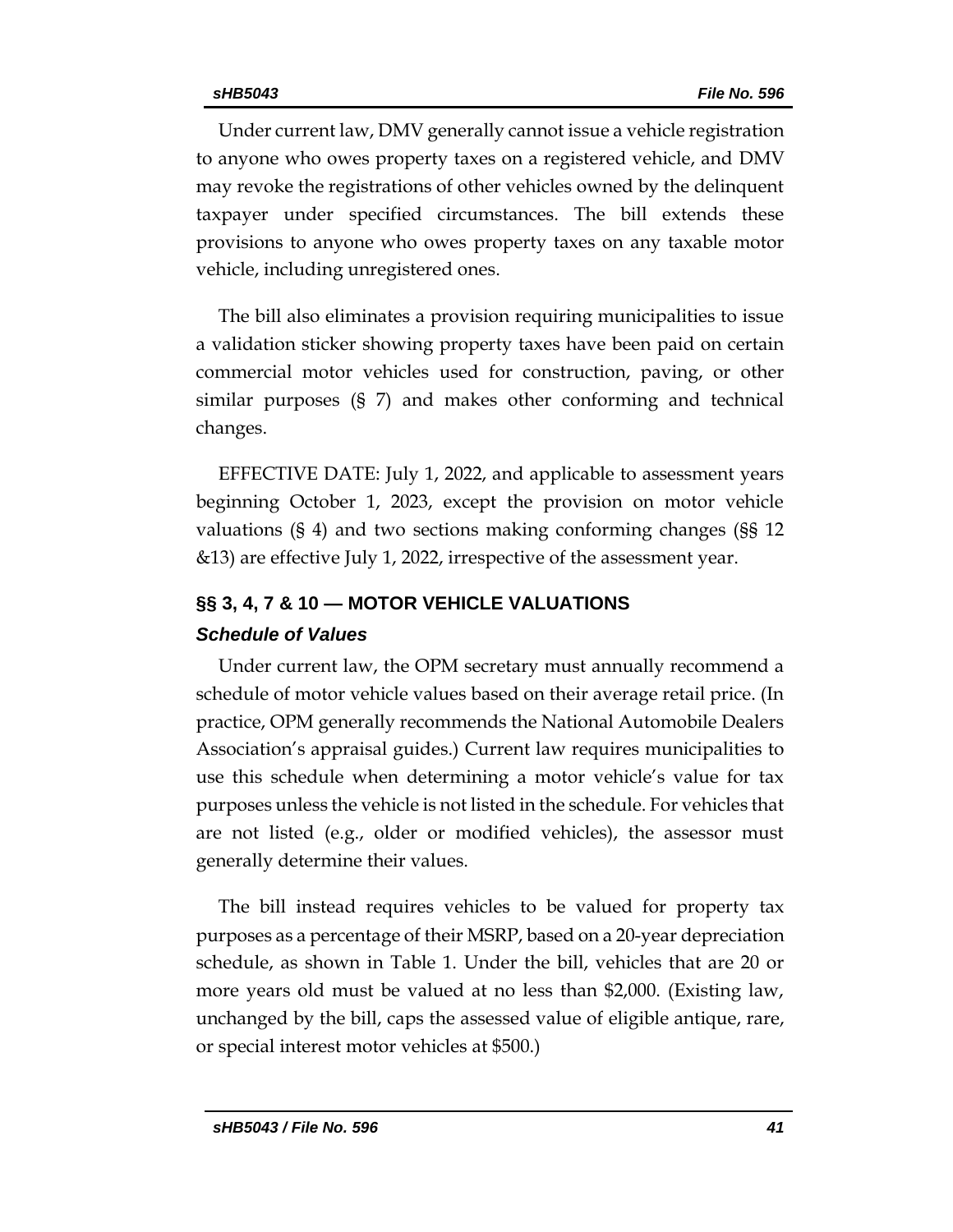| <b>Vehicle Age</b><br>(in years) | % of MSRP | <b>Vehicle Age</b><br>(in years) | % of MSRP      |
|----------------------------------|-----------|----------------------------------|----------------|
| Up to 1                          | 80        | 9                                | 40             |
| 2                                | 75        | 10                               | 35             |
| 3                                | 70        | 11                               | 30             |
| 4                                | 65        | 12                               | 25             |
| 5                                | 60        | 13                               | 20             |
| 6                                | 55        | 14                               | 15             |
| 7                                | 50        | 15-19                            | 10             |
| 8                                | 45        | $20+$                            | $\geq$ \$2,000 |

**Table 1: Motor Vehicle Valuations Under the Bill**

Under the bill, assessors must determine the value of vehicles for which the MSRP is unavailable in consultation with the Connecticut Association of Assessing Officers (CAAO).

### *Vehicles Types Subject to the Valuation Method*

The bill requires municipalities to value motor vehicles added to its grand list (as described below) using the MSRP and depreciation schedule. These motor vehicles are those that are (1) registered, (2) classified in OPM's plate class schedule (also described below), or (3) unregistered or unusable and located in the state.

The bill also applies the valuation method to certain commercial trucks, truck tractors, and tractors and semitrailers used exclusively to transport freight for hire. Under the current law, assessors value these motor vehicles based on their purchase cost and any costs related to modifications, adjusted for depreciation.

# **§ 2 — DMV REGISTERED VEHICLE REPORT TO MUNICIPALITIES** *DMV Annual Report of Motor Vehicles Taxable in the Municipality*

Under current law, the DMV commissioner must annually report to each municipal tax assessor the motor vehicles and snowmobiles that are registered in the municipality. (In practice, this list covers all of the vehicles registered in each town on October 1, the start of the assessment year.) The list must include the owners' names and addresses and each vehicle's identification number.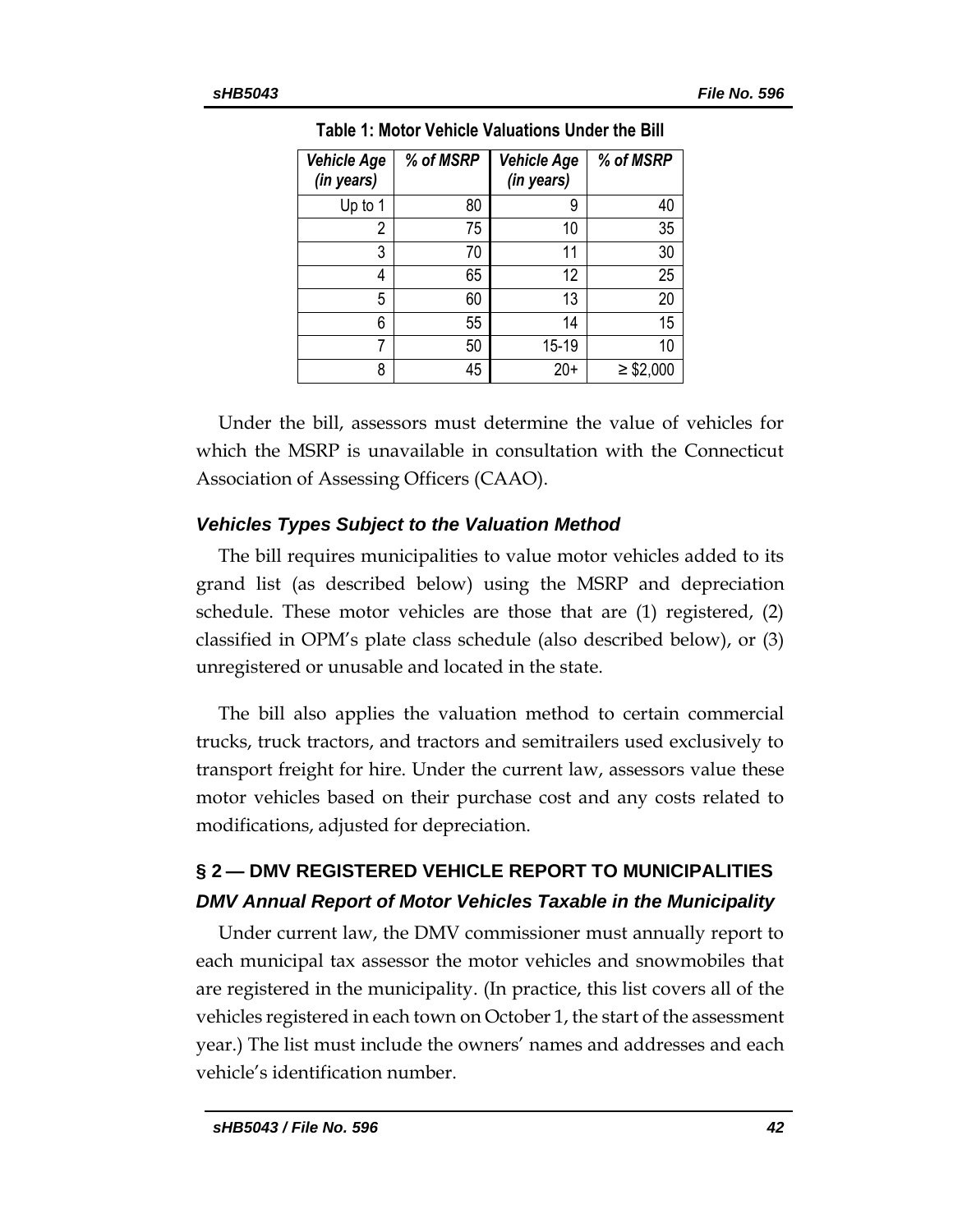The bill (1) moves up the date by which DMV must annually provide the report, from December 1 to November 1, and (2) requires the report to also include the MSRP for each vehicle for which it is available. The bill also removes the reporting requirement for snowmobiles, which the bill exempts from the property tax.

### *Supplemental List of Taxable Motor Vehicles*

By law, DMV must also provide tax assessors with a supplemental report that lists taxable motor vehicles registered after October 1 (i.e., those not included on the annual report). Under current law, DMV must provide the supplemental report annually by October 1 and include vehicles registered between October 2 and July 31 of the prior year.

Under the bill, DMV must instead provide the supplemental list monthly, beginning by November 15, except for the months of September and October. Each report must identify motor vehicles registered during the prior month and taxable in each municipality.

Under existing law and the bill, the supplemental list must include all the same information provided in the annual report (e.g., each vehicle's identification number) as well as a code indicating the date each vehicle was registered.

### **§§ 8-10 — SUPPLEMENTAL MOTOR VEHICLE TAX BILLS AND CREDITS**

By law, property taxes on motor vehicles that are registered as of the assessment date (October 1) are due the following July 1. Under current law, property taxes for vehicles registered after the assessment date (between October 2 and July 31) are due the following January 1 in a supplemental tax bill. The taxes due for vehicles registered from November 1 through July 31 are prorated based on the vehicle's registration date. Vehicles registered from August 1 to September 30, however, are currently exempt from property tax for the remainder of the assessment year in which they are registered.

The bill makes property taxes on motor vehicles registered between (1) October 2 and March 31 due on July 1 of same assessment year and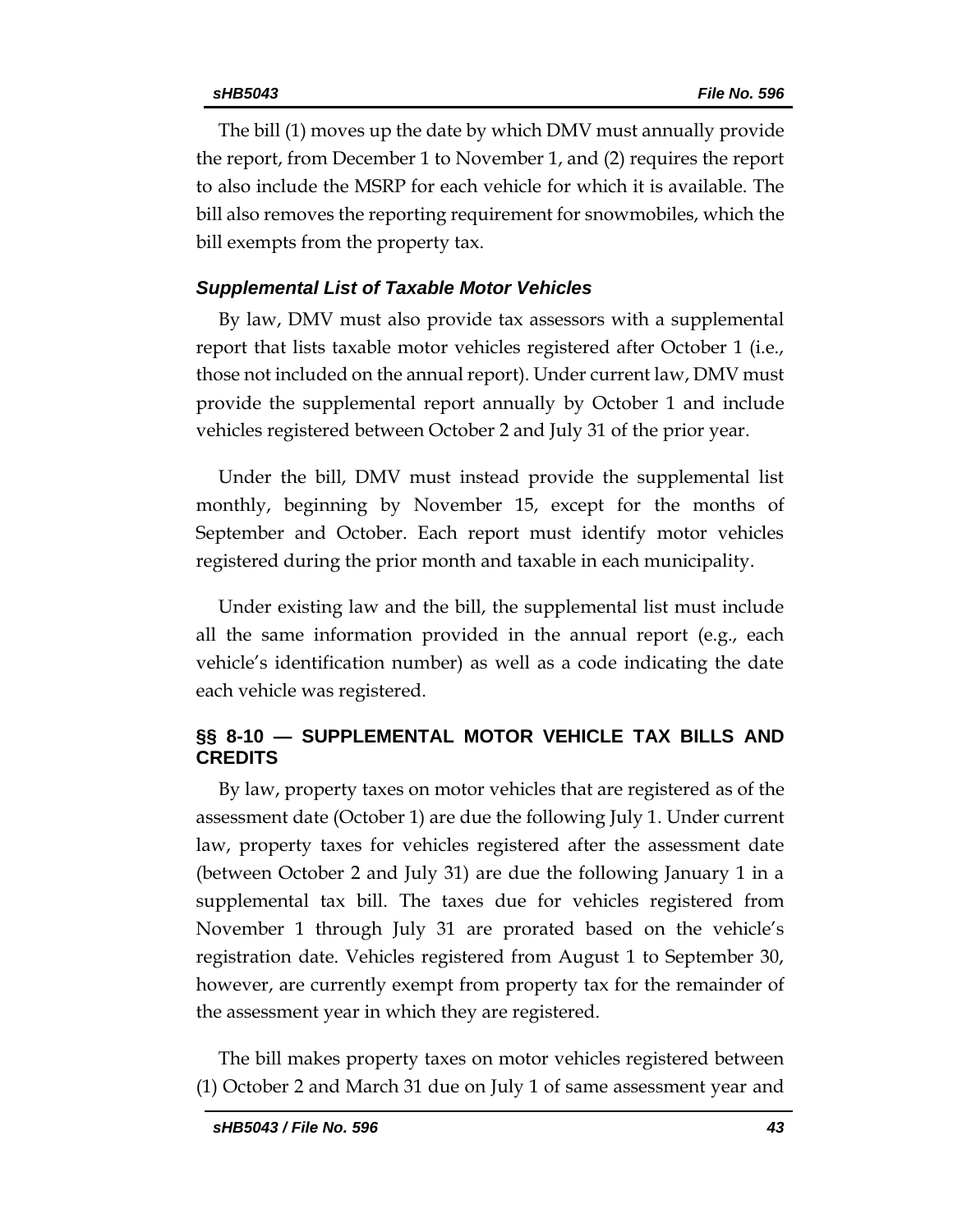(2) April 1 and September 30 due January 1 of the next assessment year. In doing so, the bill (1) generally advances the tax payment date for vehicles registered after the assessment date but before April 1 and (2) subjects vehicles registered in August or September to tax for those months.

As under current law, the taxes due for vehicles registered between October 1 and October 31 of the assessment year are not prorated. Under the bill, taxes due for vehicles registered from November 1 through September 30 are prorated according to the same formula that applies under current law to vehicles registered from November 1 through July 31. As under current law, municipalities may opt to prorate the taxes on a daily, rather than monthly basis, by vote of their legislative bodies.

#### *Replacement Vehicles*

The bill similarly changes the supplemental billing schedule for replacement vehicles (i.e., vehicles that, after the start of the assessment year, replace a taxpayer's registered vehicle that is sold, stolen, or had an unexpired registration that is transferred to the replacement vehicle).

Under current law, supplemental property taxes on replacement vehicles acquired between October 2 and July 31 are due January 1 of the next assessment year. Under the bill, supplemental property taxes on replacement vehicles acquired between October 2 and March 31 are due July 1 of the same assessment year, and those on replacement vehicles acquired between April 1 and September 30 are due January 1 of the next assessment year.

The bill makes a conforming change by subjecting the taxes due for replacement vehicles registered between November 1 and September 30 to proration, rather than just those registered between November 1 and July 31.

#### *Temporarily Registered Commercial Vehicles*

Under existing law, property taxes on temporarily registered commercial motor vehicles that were not permanently registered or added to any town's grand list are due on January 1 during the next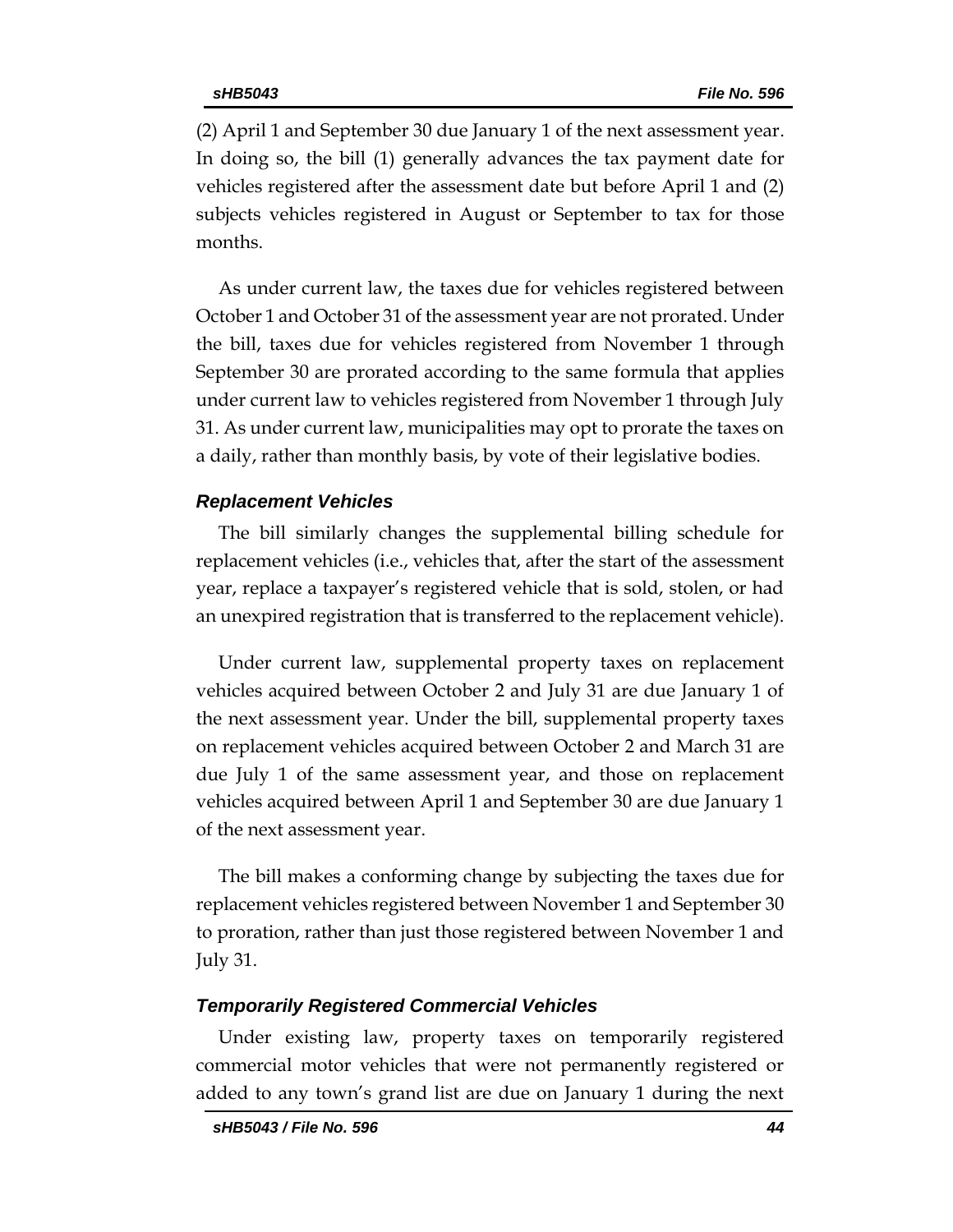assessment year. The bill makes these property taxes due according to the same timeframes described above for replacement vehicles (i.e., July 1 of the same assessment year for vehicles registered between October and March 31, and January 1 of the next assessment year for vehicles registered between April 1 and September 30). As under current law, the taxes due for these vehicles are not prorated.

## *Property Tax Credit for Stolen, Sold, Removed, or Totaled Vehicles*

The bill extends the period during which taxpayers may claim a pro rata credit against their property taxes for motor vehicles that were sold, totaled, stolen, or removed from this state and registered in another state to which the taxpayer moved.

Under current law, the taxpayer must claim the credit by the December 31 following the first full assessment year after the assessment year in which the event occurred (e.g., if a theft occurred November 1, 2022, the taxpayer must claim the credit by December 31, 2024). The bill instead requires the taxpayer to claim the credit within three years after the vehicle's tax bill was due.

Under both current law and the bill, taxpayers waive their right to the credit if they fail to submit a claim within the allowable period.

## **§§ 3, 5 & 6 — PERSONAL PROPERTY DECLARATIONS**

By law, taxpayers that own taxable personal property must annually file with the assessor a personal property declaration listing this property. This requirement generally applies only to business taxpayers since personal property, other than motor vehicles, used by individuals and families is generally exempt from property tax (CGS § 12-81).

### *OPM-Recommended Plate Classes*

Beginning by October 1, 2023, the bill requires the OPM secretary to annually recommend a schedule of motor vehicle plate classes, in consultation with CAAO. It requires municipal assessors to use the schedule to determine the classification of motor vehicles for property tax purposes.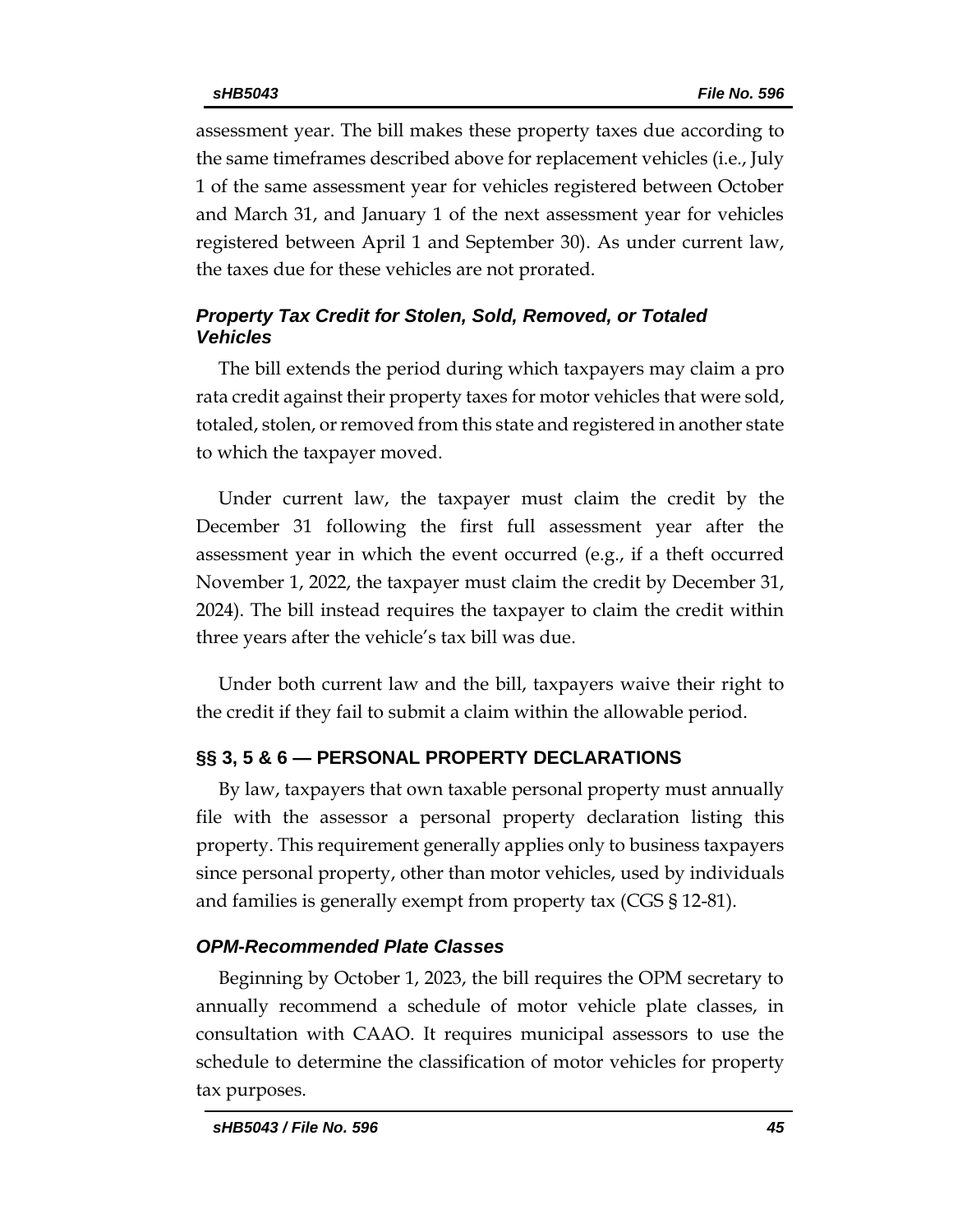The bill makes motor vehicles listed on the schedule (1) personal property that must be listed in taxpayers' personal property declarations and (2) valued in the same manner as other motor vehicles, as described above, for property tax purposes.

#### *Expanded Types of Personal Property That Must be Declared*

The bill expands the types of personal property that taxpayers must include in their personal property declarations.

Under current law, taxpayers must generally exclude from their personal property declarations motor vehicles that are registered with DMV. (These motor vehicles are reported to assessors on the annual and supplemental reports provided by DMV.) The bill instead requires taxpayers to include any motor vehicles they own that are listed on OPM's schedule of motor vehicle plate classes, as described above.

Under the bill, any person who must file a personal property declaration must include in the declaration motor vehicles that are (1) registered in the town and included on OPM's schedule of motor vehicle plate classes, as described above, or (2) unregistered or incapable of being used and located in the town. The bill also allows filers to include in their declarations vehicles that are taxable in a town other than the town it is registered in with DMV. The bill specifies that these motor vehicles are valued and prorated in the same way as other motor vehicles under the bill (i.e., based on the MSRP and depreciated according to a schedule).

After the declaration filing deadline (November 1, annually), the bill requires the assessor to add to a taxpayer's existing declaration, or to a new one if one does not exist, any motor vehicle the assessor determines is personal property as defined under the bill (i.e., including motor vehicles that are listed on OPM's schedule of motor vehicle plate classes). Generally, under existing law, property a filer wrongly excluded from their declaration is considered "omitted property" and subject to a penalty. But under the bill, the value of a motor vehicle for the current assessment year is not considered omitted property or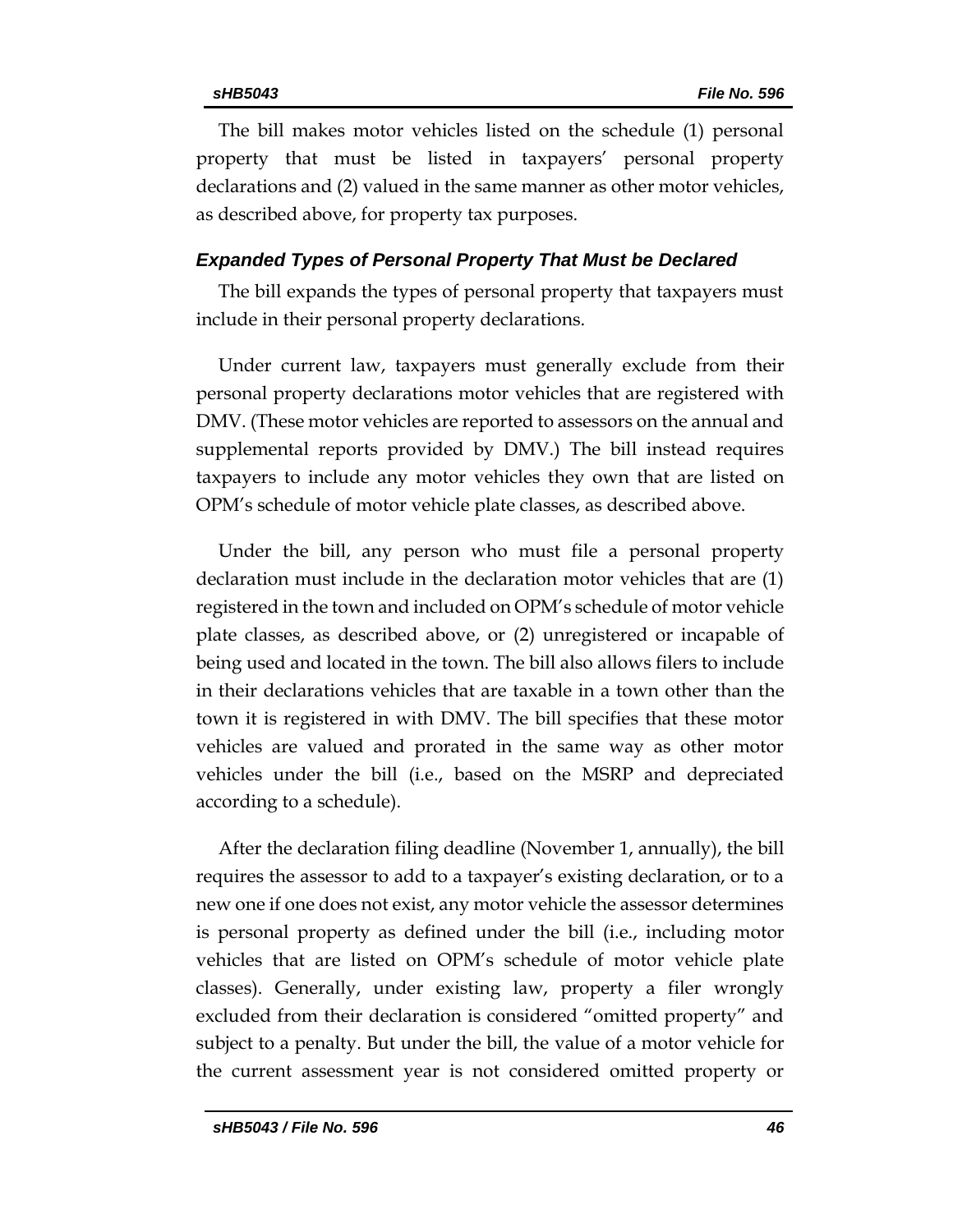subject to the penalty.

Commercial or financial information included in a declaration cannot be made public under current law. The bill provides an exception, allowing this information to be made public if it concerns motor vehicles.

### *Property Wrongly Omitted From a Declaration*

By law, municipal assessors must add to a filer's declaration any taxable property that they believe the filer owns but omitted from the declaration. The assessor must also add a 25% penalty to the added property's assessed value.

Under the bill, omitted property includes the MSRP of a vehicle and any after-market alterations to the vehicle. (Presumably, this means that filers must include after-market alterations in their declarations.) As described above, under the bill, a motor vehicle's value in the current assessment year is not considered omitted property and is not subject to the penalty.

## *Declaration Filing Form*

The bill requires OPM, rather than each municipality's assessor as current law requires, to create the form that taxpayers must use to file their annual personal property declarations. It requires OPM to create the form in consultation with CAAO.

# **§ 7 — LISTING MOTOR VEHICLES ON MUNICIPAL GRAND LISTS** *Situs Rule*

Under current law, any registered or unregistered motor vehicle (including a snow mobile) that most frequently leaves from and returns to, or remains in, a Connecticut town is subject to property tax in this state, regardless of whether the vehicle works or is used. Under the "situs rule" a registered motor vehicle is taxable, and added to the grand list, by the town the vehicle most frequently leaves from and returns to or remains in. The law presumes this town is the same town in which the owner resides or has an established business site, as applicable, and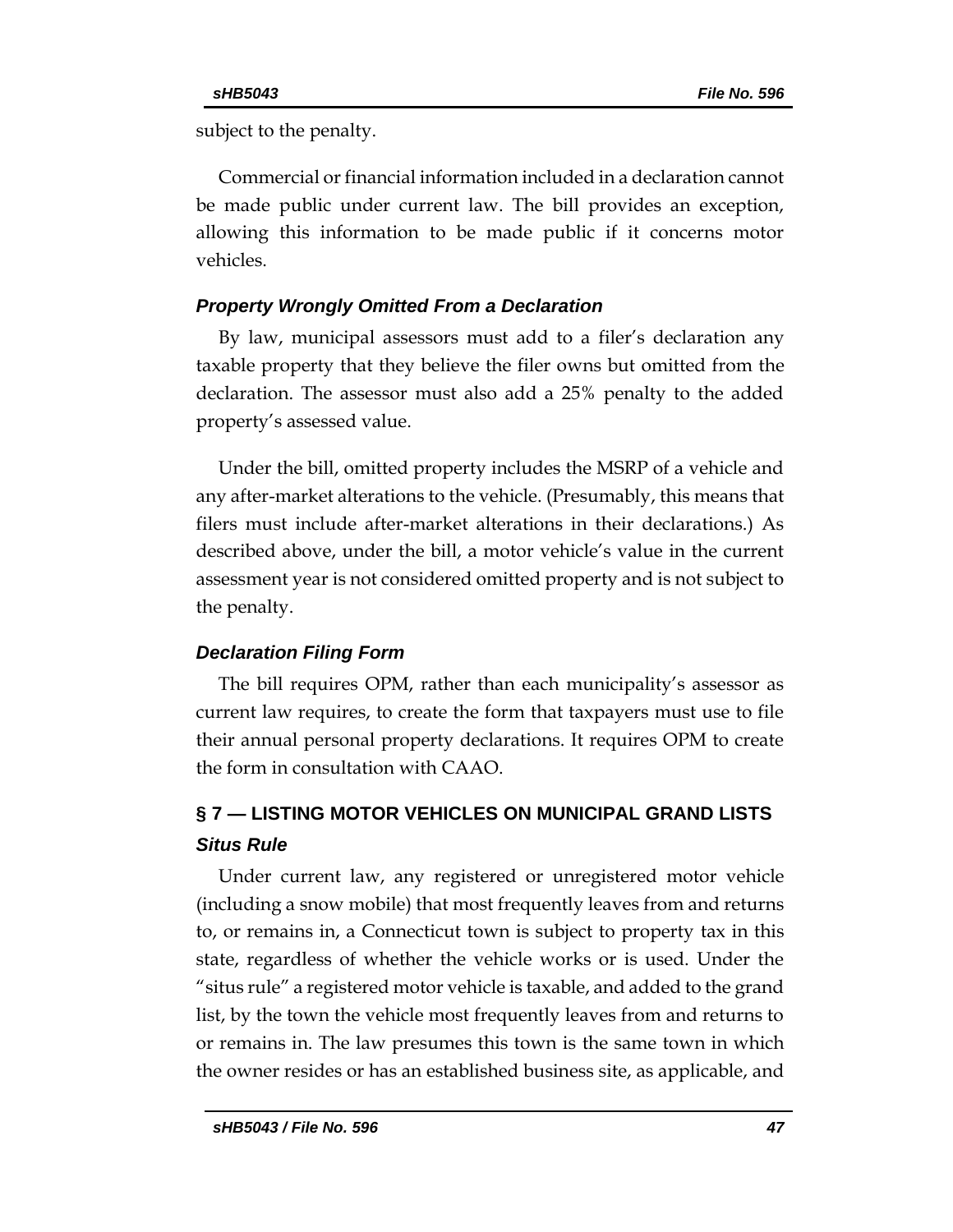sets out rules for determining which town should add a vehicle when its owner lives in more than one town or out of state.

The bill generally retains the current law's situs rule and expands it to cover unregistered vehicles, as well as registered ones. It specifies municipalities must include in their grand list (1) registered motor vehicles, (2) motor vehicles that are registered and classified in OPM's plate class schedule, and (3) unregistered or unusable motor vehicles that are located in the state.

#### *Motor Vehicles Taxable in a Town Other Than the Listing Town*

Under current law, if a motor vehicle (or snow mobile) is registered in one town but taxable in another, the assessor of the town in which the vehicle is taxable (the "taxing assessor") must notify the assessor of the town in which it is registered (the "listing assessor"). The taxing assessor must provide to the listing assessor the vehicle owner's name and address and the vehicle's identification number, as well as the name of the town it is taxable in. The law requires the taxing assessor and registered assessor to cooperate in listing the vehicle for property tax purposes.

Under the bill, if a motor vehicle is listed in one town but taxable in another, the listing assessor must notify the listing assessor, and provide the same information current law requires. (Presumably this means the taxing assessor must notify the listing assessor, not that the listing assessor must notify him or herself.) It requires the assessor of the town in which the vehicle is registered and the listing assessor to cooperate in listing the vehicle for property tax purposes. (Presumably this means the listing assessor and taxing assessor.)

#### **§ 1 — DMV ENFORCEMENT OF UNPAID PROPERTY TAXES**

The bill expands the DMV's authority with respect to unpaid property taxes to cover both registered and unregistered vehicles, rather than only registered vehicles.

Current law prohibits DMV from issuing a registration to anyone who a municipality reports as owing property taxes on a registered